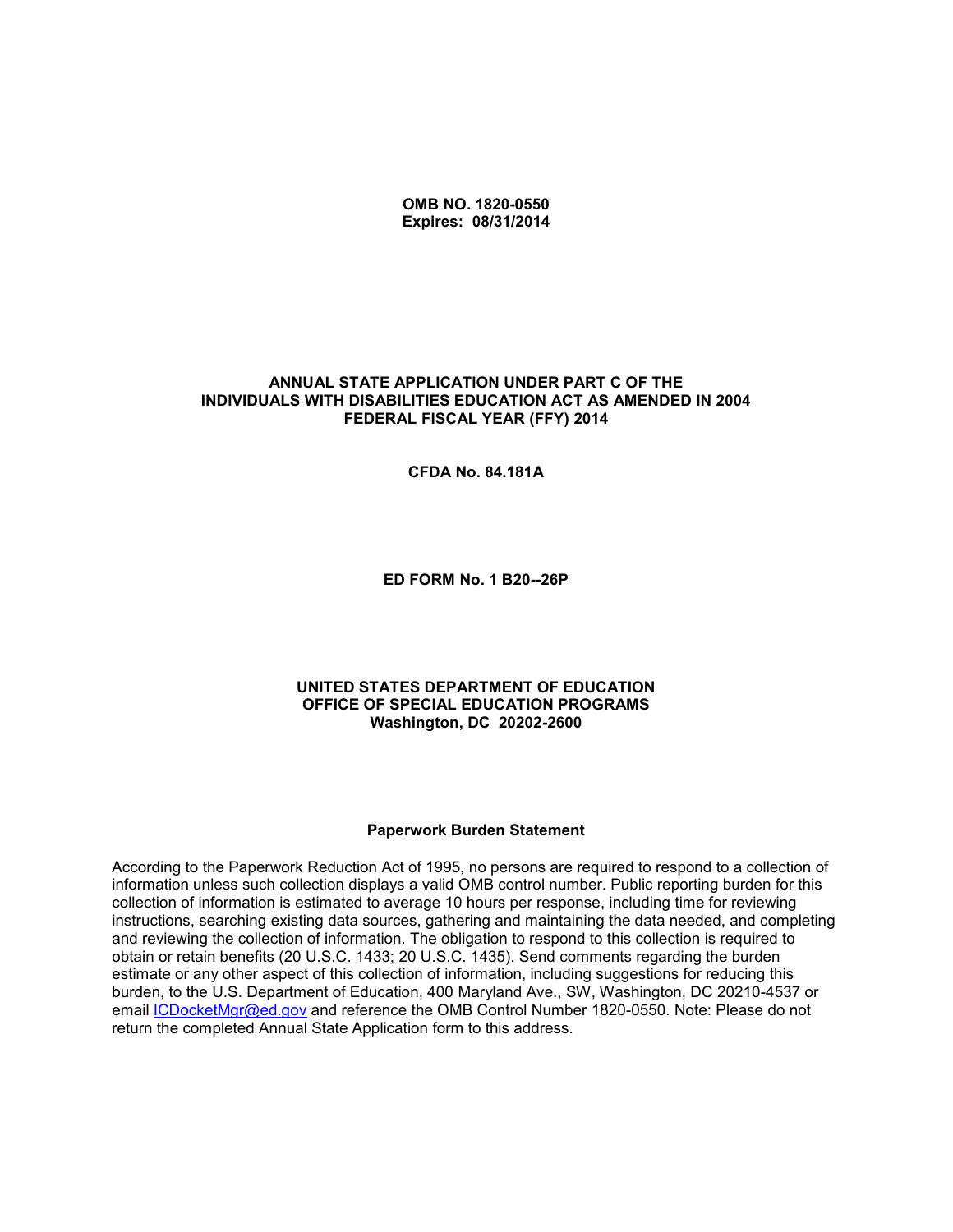#### **Section I**

#### **A. Submission Statements for Part C of IDEA**

Select 1 or 2 below. Check 3 if appropriate.

1. \_\_\_\_\_ The State's policies, procedures, methods, descriptions, certifications, and assurances meet all application requirements of Part C of the Act as found in the Individuals with Disabilities Education Act (IDEA), codified at 20 U.S.C. 1431 through 1443 and the Part C regulations in 34 CFR Part 303. The State is able to provide and/or meet all policies, procedures, methods, descriptions, and assurances, found in Sections II.A and II.B of this Application.

> By selecting this submission statement the State either has on file with the Secretary or has submitted new or revised State policies, procedures, methods, and descriptions that meet all requirements found in Section II.A.

2.  $x$  The State cannot provide the policies, procedures, methods, descriptions, and/or assurances for all application requirements of Part C of the Act as found in Part C of the IDEA, 20 U.S.C. 1431 through 1443 and the Part C regulations in 34 CFR Part 303. The State has determined that it is unable to provide the policies, procedures, methods, descriptions, and/or assurances that are checked 'No' in Sections II.A and II.B. However, the State assures that throughout the period of this grant award the State will operate consistent with all requirements of IDEA in 20 U.S.C. 1431 through 1443 and the final Part C regulations in 34 CFR Part 303. The State will develop and/or make such changes to existing policies, procedures, methods, descriptions, and assurances as are necessary to bring the policies, procedures, methods, descriptions, and assurances into compliance with the requirements of the IDEA Part C Act and regulations, as amended, as soon as possible, and not later than June 30, 2015. The State has included the date by which it expects to complete necessary changes associated with policies, procedures, methods, descriptions, and assurances marked 'No'. The items checked 'Yes' in Section II.A are enclosed with this application as revised or new or are identified as "OF" already on file with the Secretary.<sup>1</sup>

#### Optional:

3. \_\_\_\_\_ The State is submitting new or modified State policies and procedures previously submitted to the Department and checked in Section II.A, "N", "R" or "OF" cell(s) found in the 'Yes' column. These modifications are a result of: (1) the State revising its applicable State law or regulations; (2) changes required by the Secretary due to new interpretation of the Act or regulations by a Federal court or the State's highest court; and/or (3) because of an official finding of noncompliance with Federal law or regulation.

#### **B. Conditional Approval for Current Grant Year**

#### **If the State received conditional approval for the current grant year, check the statement(s) below:**

#### **1. Conditional Approval Related to Assurances in Section II.A:**

- \_\_\_\_\_ a. Sections II.A and II.B reflect completion of all issues identified in the FFY 2013 conditional approval letter (attach any additional documentation required by the FFY 2013 letter).
- \_x\_ b. As noted in Sections II.A and II.B, the State has not completed all issues identified in the FFY 2013 conditional approval letter.

#### 2. **Conditional Approval Related to Other Issues:**

- \_\_\_\_\_ a. The State previously submitted documentation of completion of all issues identified in the FFY 2013 conditional approval letter.
- \_\_\_\_\_ b. The State is attaching documentation of completion of all issues identified in the FFY 2013 conditional approval letter. *(Attach documentation showing completion of all issues.)*
- \_\_\_\_\_ c. The State has not completed all issues identified in the FFY 2013 conditional approval letter. *(Attach documentation showing completion of any issues and a list of items not yet completed.)*

Part C Annual State Application: FFY 2014 Section I -1 l 1 If Option 2 is checked, the State is to provide dates in Sections II.A and II.B as to when the required policies, procedures, methods, descriptions, and assurances will be provided, which date can be no later than June 30, 2015.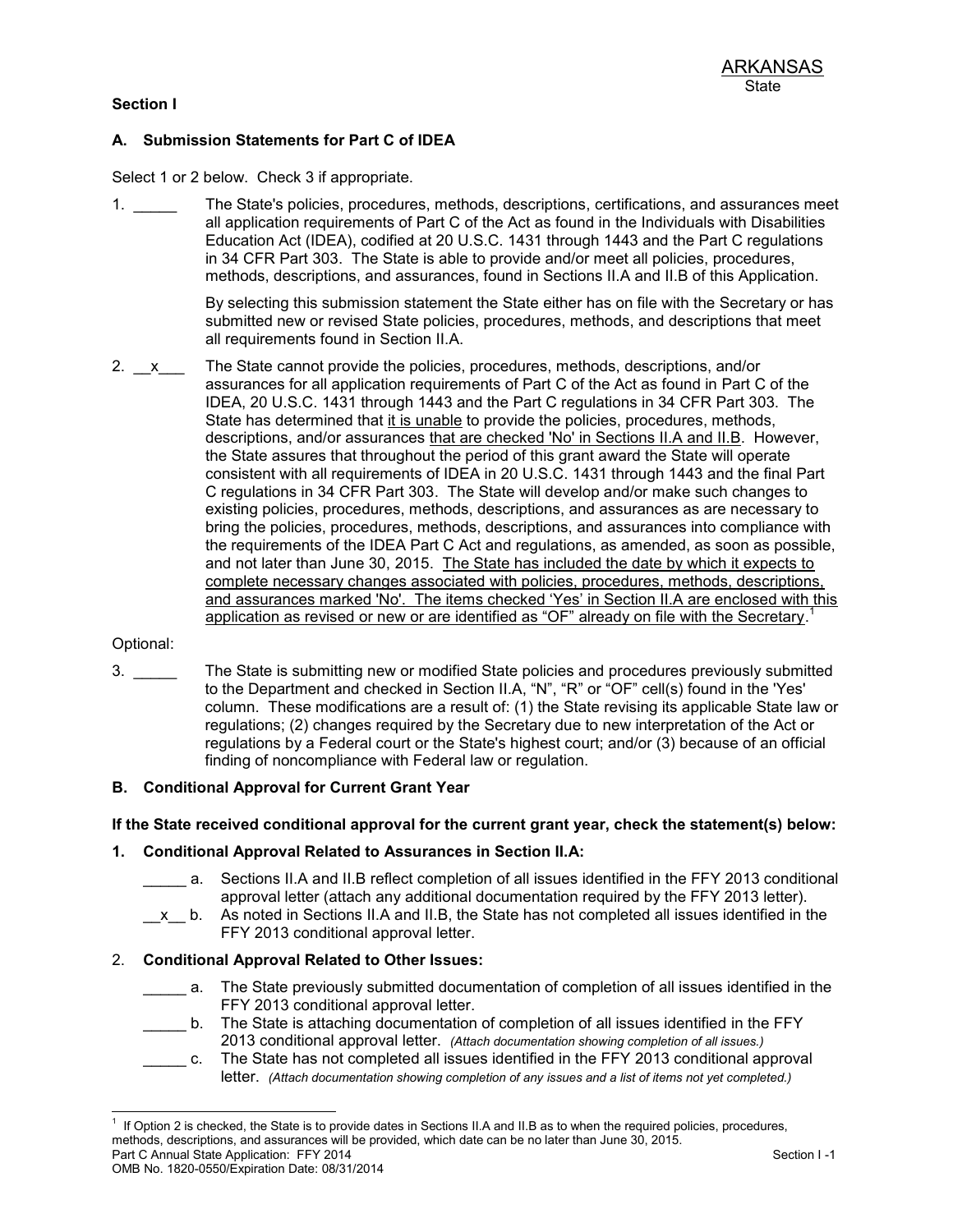#### **Section II**

#### **A. State Policies, Procedures, Methods, and Descriptions**

As checked below, the State hereby declares that it has or has not filed the following policies, procedures, methods, and descriptions with the U.S. Department of Education, and, as of the date of the signature below, affirms and incorporates by reference those policies, procedures, methods, and descriptions with respect to Part C of the Individuals with Disabilities Education Act (IDEA or Act) in 20 U.S.C. 1431 - 1443 and the final Part C regulations in 34 CFR Part 303 (Part C). By submission of this Section II, the State assures that throughout the period of this FFY 2014 grant award, the State will operate consistent with all requirements of Part C of the IDEA in 20 U.S.C. 1431 through 1443 and the final Part C regulations in 34 CFR Part 303. The State will develop and/or make such changes to existing policies, procedures, methods, descriptions, and assurances as are necessary to bring the policies, procedures, methods, descriptions, and assurances into compliance with the requirements of the IDEA Part C Act and final regulations by the date indicated below and not later than June 30, 2015.

| Check and enter date(s) as applicable. Enclose relevant<br>documents.                                                                                                                                       |   |           |                                                                                                                                                                                                                              |                | $N = 'New' Policy and/or Procedure$<br>R = 'Revised' Policy and/or Procedure<br>OF = Policy and/or Procedure is already 'On File' with the USDE                                                                                                                         |
|-------------------------------------------------------------------------------------------------------------------------------------------------------------------------------------------------------------|---|-----------|------------------------------------------------------------------------------------------------------------------------------------------------------------------------------------------------------------------------------|----------------|-------------------------------------------------------------------------------------------------------------------------------------------------------------------------------------------------------------------------------------------------------------------------|
| <b>Yes</b><br>(If New or Revised is<br>checked, the State is<br>submitting policies,<br>procedures, methods,<br>and descriptions with this<br>application. If already<br>'On File with OSEP',<br>check OF.) |   |           | No<br>(Policies, procedures,<br>methods, and descriptions<br>have not been provided.<br>Provide date by which State<br>will submit to OSEP required<br>documentation, which date<br>shall be no later than June<br>30, 2015. |                |                                                                                                                                                                                                                                                                         |
| N                                                                                                                                                                                                           | R | <b>OF</b> |                                                                                                                                                                                                                              |                | <b>State Policies, Procedures, Methods, and Descriptions</b>                                                                                                                                                                                                            |
|                                                                                                                                                                                                             |   |           |                                                                                                                                                                                                                              |                | <b>Subpart C - State Policies and Procedures</b>                                                                                                                                                                                                                        |
|                                                                                                                                                                                                             |   | X         |                                                                                                                                                                                                                              | 1.             | Each application must include the name of the State lead<br>agency, as designated under §303.120, that will be<br>responsible for the administration of funds provided under<br>this part. (34 CFR §303.201)                                                            |
|                                                                                                                                                                                                             |   | X         |                                                                                                                                                                                                                              | 2 <sub>1</sub> | Each application must include a description of services to<br>be provided under Part C to infants and toddlers with<br>disabilities and their families through the State's system.<br>$(34$ CFR $\S 303.203(a))$                                                        |
|                                                                                                                                                                                                             |   |           | September 30, 2014                                                                                                                                                                                                           | 3.             | Each application must include the State's policies and<br>procedures regarding the identification and coordination<br>of all available resources within the State from Federal,<br>State, local, and private sources as required under<br>subpart F of 34 CFR Part 303. |
|                                                                                                                                                                                                             |   |           |                                                                                                                                                                                                                              |                | The State must have policies and procedures that meet<br>the requirements listed in 3(a) and the methods identified<br>in 3(b), and must provide responses to those entries. If<br>the State has not adopted a system of payments, it may<br>respond "NA" to 3(a).      |
|                                                                                                                                                                                                             |   |           |                                                                                                                                                                                                                              |                |                                                                                                                                                                                                                                                                         |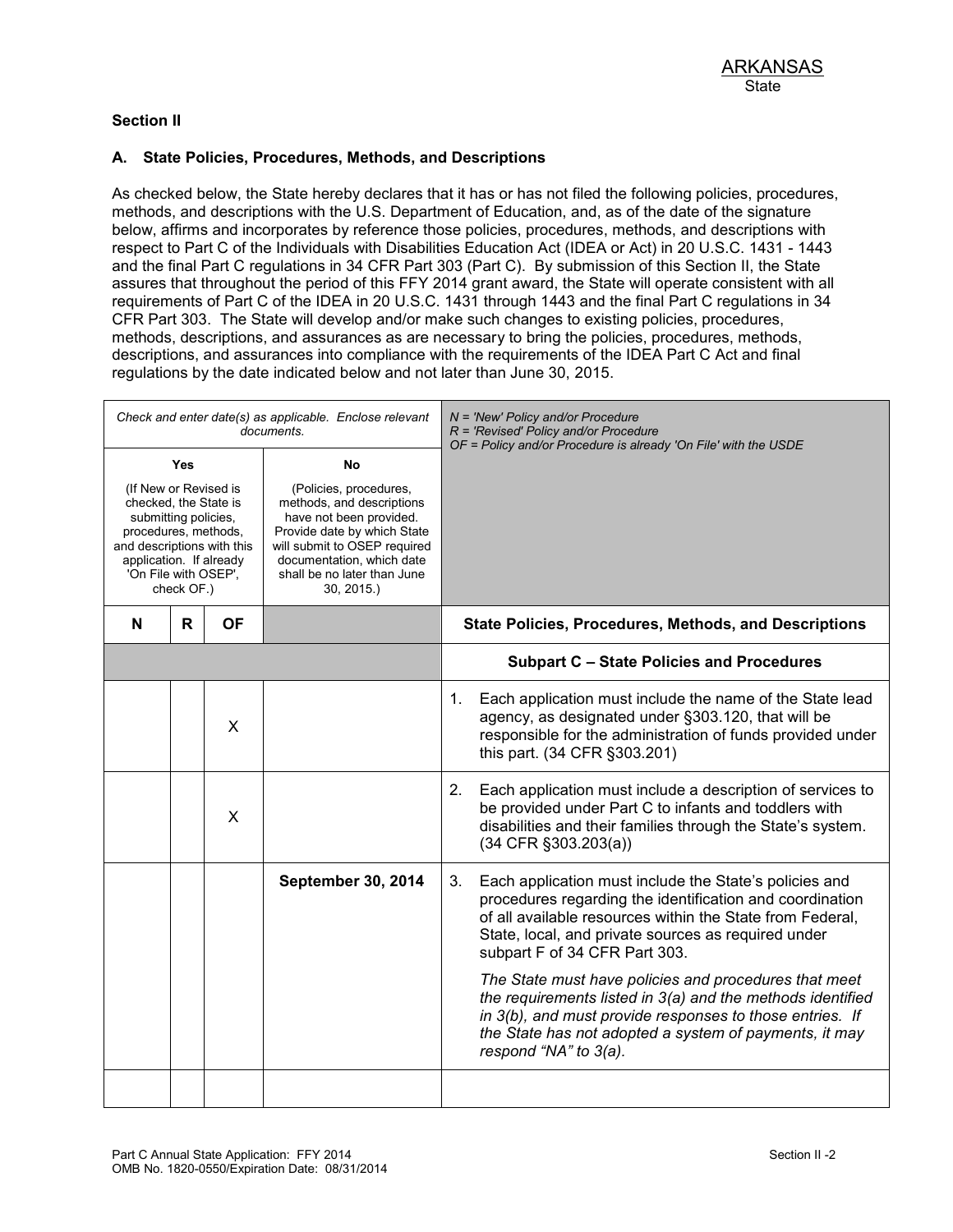|                                                                                                                                                                                               |   |           | Check and enter date(s) as applicable. Enclose relevant<br>documents.                                                                                                                                                  | $N =$ 'New' Policy and/or Procedure<br>$R$ = 'Revised' Policy and/or Procedure<br>OF = Policy and/or Procedure is already 'On File' with the USDE                                                                                                                                                                                                                                                                                                                                                                                                 |
|-----------------------------------------------------------------------------------------------------------------------------------------------------------------------------------------------|---|-----------|------------------------------------------------------------------------------------------------------------------------------------------------------------------------------------------------------------------------|---------------------------------------------------------------------------------------------------------------------------------------------------------------------------------------------------------------------------------------------------------------------------------------------------------------------------------------------------------------------------------------------------------------------------------------------------------------------------------------------------------------------------------------------------|
| <b>Yes</b>                                                                                                                                                                                    |   |           | No                                                                                                                                                                                                                     |                                                                                                                                                                                                                                                                                                                                                                                                                                                                                                                                                   |
| (If New or Revised is<br>checked, the State is<br>submitting policies.<br>procedures, methods,<br>and descriptions with this<br>application. If already<br>'On File with OSEP',<br>check OF.) |   |           | (Policies, procedures,<br>methods, and descriptions<br>have not been provided.<br>Provide date by which State<br>will submit to OSEP required<br>documentation, which date<br>shall be no later than June<br>30, 2015. |                                                                                                                                                                                                                                                                                                                                                                                                                                                                                                                                                   |
| N                                                                                                                                                                                             | R | <b>OF</b> |                                                                                                                                                                                                                        | <b>State Policies, Procedures, Methods, and Descriptions</b>                                                                                                                                                                                                                                                                                                                                                                                                                                                                                      |
|                                                                                                                                                                                               |   |           | September 30, 2014                                                                                                                                                                                                     | (a) If the State has adopted a system of payments, each<br>application must include any policies or procedures<br>adopted by the State as its system of payments and<br>those policies and procedures must meet the<br>requirements in §§303.510, 303.520 and 303.521<br>(regarding the use of public insurance or benefits,<br>private insurance, or family costs or fees).                                                                                                                                                                      |
|                                                                                                                                                                                               |   |           |                                                                                                                                                                                                                        | $(34$ CFR $\S 303.203(b)(1))$                                                                                                                                                                                                                                                                                                                                                                                                                                                                                                                     |
|                                                                                                                                                                                               |   |           |                                                                                                                                                                                                                        | The policies and procedures listed in 3(a) are<br>optional. Enter 'NA' in the cells to the left if the State<br>has elected not to adopt a system of payments (which<br>includes a system to use public insurance or benefits<br>or private insurance or family fees to pay for Part C<br>services); otherwise check the appropriate response<br>under the 'Yes' column and, if checking 'N' or 'R',<br>attach policies and procedures.<br>The State's response under 3(a) of Section II.A must<br>match the State's response under Section IV.A. |
|                                                                                                                                                                                               |   |           | September 30, 2014                                                                                                                                                                                                     | Each application must include the methods (State<br>(b)<br>law, regulation, signed interagency or intra-agency<br>agreements or other appropriate written method(s)<br>approved by the Secretary) used by the State to<br>implement the payor of last resort and fiscal<br>responsibility requirements in §303.511(b)(2) and (3).                                                                                                                                                                                                                 |
|                                                                                                                                                                                               |   |           |                                                                                                                                                                                                                        | $(34$ CFR $\S 303.203(b)(2))$                                                                                                                                                                                                                                                                                                                                                                                                                                                                                                                     |
|                                                                                                                                                                                               |   |           |                                                                                                                                                                                                                        | If the State uses signed interagency agreements or<br>"other appropriate written method(s)" to meet the<br>requirements in 3(b), please check 'N' or 'R' and<br>submit with the application. If the State's method is a<br>State statute or regulation, the State does not need to<br>submit that method (the statute or regulation) with its<br>application.                                                                                                                                                                                     |
|                                                                                                                                                                                               |   |           | September 30, 2014                                                                                                                                                                                                     | Each application must include the State's rigorous<br>4.<br>definition of developmental delay as required under<br>§§303.10 and 303.111. Each Statewide system must<br>include the State's rigorous definition of developmental<br>delay, consistent with §§303.10 and 303.203(c), that will                                                                                                                                                                                                                                                      |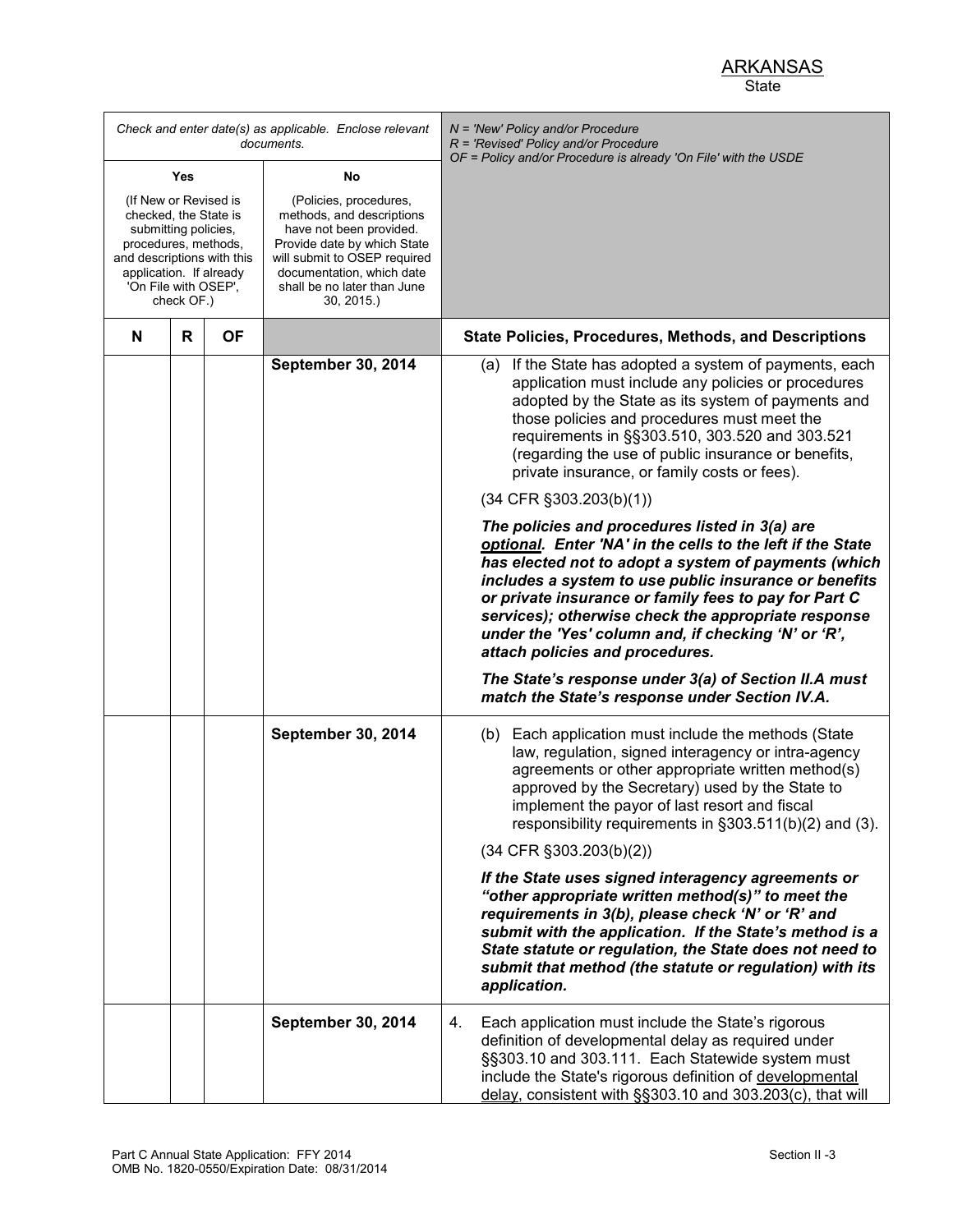|                                                                                                                                                                                               |   |           | Check and enter date(s) as applicable. Enclose relevant<br>documents.                                                                                                                                                  | $N = 'New' Policy and/or Procedure$<br>R = 'Revised' Policy and/or Procedure<br>OF = Policy and/or Procedure is already 'On File' with the USDE                                                                                                                                                                                                                                                                        |
|-----------------------------------------------------------------------------------------------------------------------------------------------------------------------------------------------|---|-----------|------------------------------------------------------------------------------------------------------------------------------------------------------------------------------------------------------------------------|------------------------------------------------------------------------------------------------------------------------------------------------------------------------------------------------------------------------------------------------------------------------------------------------------------------------------------------------------------------------------------------------------------------------|
| Yes                                                                                                                                                                                           |   |           | No                                                                                                                                                                                                                     |                                                                                                                                                                                                                                                                                                                                                                                                                        |
| (If New or Revised is<br>checked, the State is<br>submitting policies,<br>procedures, methods,<br>and descriptions with this<br>application. If already<br>'On File with OSEP',<br>check OF.) |   |           | (Policies, procedures,<br>methods, and descriptions<br>have not been provided.<br>Provide date by which State<br>will submit to OSEP required<br>documentation, which date<br>shall be no later than June<br>30, 2015. |                                                                                                                                                                                                                                                                                                                                                                                                                        |
| N                                                                                                                                                                                             | R | <b>OF</b> |                                                                                                                                                                                                                        | <b>State Policies, Procedures, Methods, and Descriptions</b>                                                                                                                                                                                                                                                                                                                                                           |
|                                                                                                                                                                                               |   |           |                                                                                                                                                                                                                        | be used by the State in carrying out programs under Part<br>C of the Act in order to appropriately identify infants and<br>toddlers with disabilities who are in need of services<br>under Part C of the Act. The definition must--                                                                                                                                                                                    |
|                                                                                                                                                                                               |   |           |                                                                                                                                                                                                                        | (a) Describe, for each of the areas listed in<br>§303.21(a)(1), the evaluation and assessment<br>procedures, consistent with §303.321, that will be<br>used to measure a child's development; and                                                                                                                                                                                                                      |
|                                                                                                                                                                                               |   |           |                                                                                                                                                                                                                        | (b) Specify the level of developmental delay in<br>functioning or other comparable criteria that<br>constitute a developmental delay in one or more of<br>the developmental areas identified in $\S 303.21(a)(1)$ .                                                                                                                                                                                                    |
|                                                                                                                                                                                               |   |           |                                                                                                                                                                                                                        | (34 CFR §§303.203(c) & 303.111)                                                                                                                                                                                                                                                                                                                                                                                        |
|                                                                                                                                                                                               |   |           | " $N/A$ "                                                                                                                                                                                                              | 5.<br>If the State provides services under Part C to at-risk<br>infants and toddlers through the statewide system, the<br>application must include--                                                                                                                                                                                                                                                                   |
|                                                                                                                                                                                               |   |           |                                                                                                                                                                                                                        | The State's definition of at-risk infants and toddlers<br>(a)<br>with disabilities who are eligible in the State for<br>services under Part C (consistent with §§303.5 and<br>303.21(b)); and                                                                                                                                                                                                                          |
|                                                                                                                                                                                               |   |           |                                                                                                                                                                                                                        | (b) A description of the early intervention services<br>provided under Part C to at-risk infants and toddlers<br>with disabilities who meet the State's definition<br>described in $\S303.204(a)$ .                                                                                                                                                                                                                    |
|                                                                                                                                                                                               |   |           |                                                                                                                                                                                                                        | (34 CFR §303.204).                                                                                                                                                                                                                                                                                                                                                                                                     |
|                                                                                                                                                                                               |   |           |                                                                                                                                                                                                                        | The policies and procedures listed in 5 are optional<br>(i.e., they only apply if the State opts to serve at-risk<br>children). Enter 'NA' in the cells to the left if the State<br>has elected not to provide services under Part C to at-<br>risk infants and toddlers; otherwise check the<br>appropriate response under the 'Yes' column and, if<br>checking 'N' or 'R', attach the definition and<br>description. |
|                                                                                                                                                                                               |   | X         |                                                                                                                                                                                                                        | Each State application must include a description of the<br>6.<br>State's use of funds under Part C for the fiscal year or<br>years covered by the application. The description must                                                                                                                                                                                                                                   |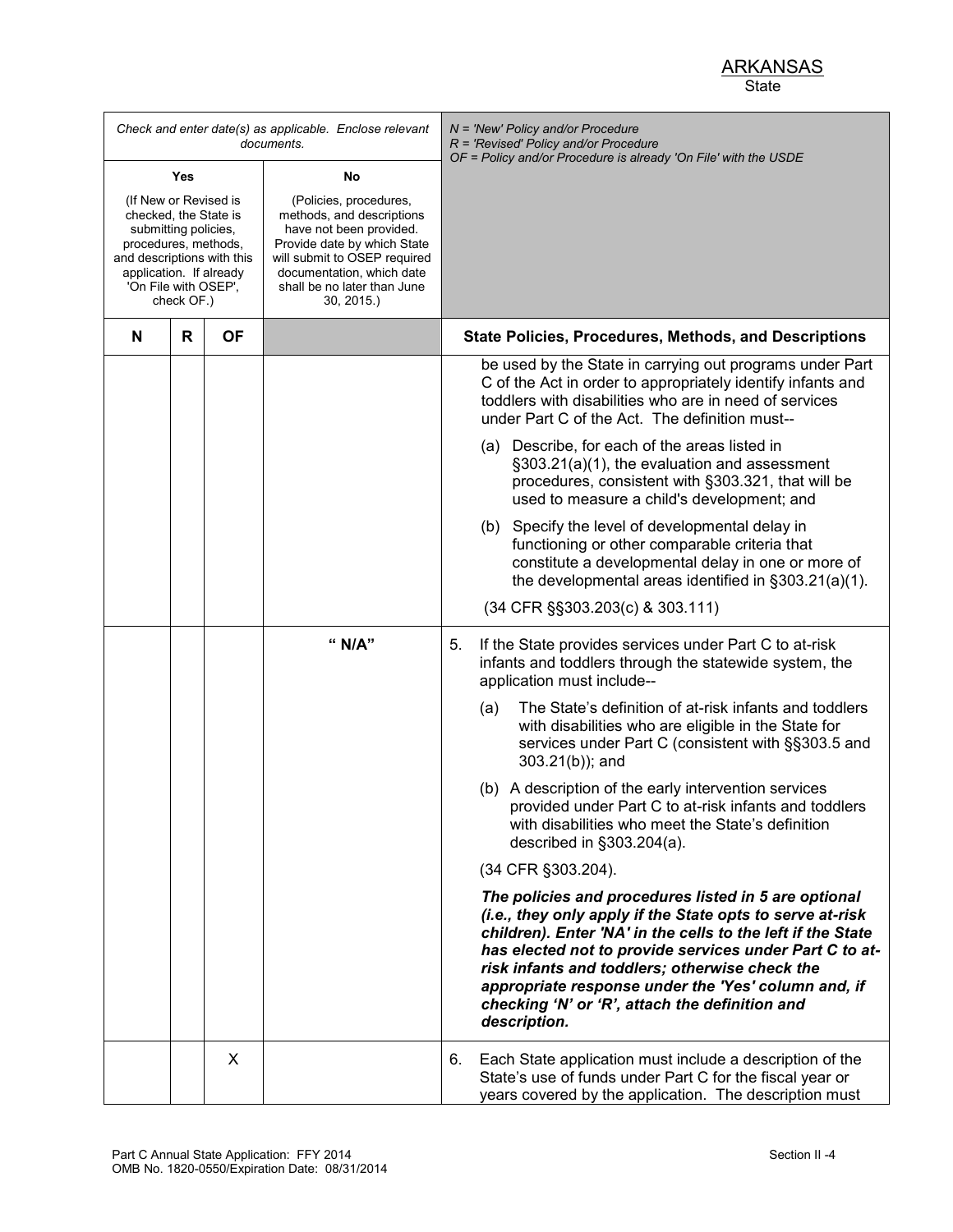|                                                                                                                                                                                                             |   |           | Check and enter date(s) as applicable. Enclose relevant<br>documents.                                                                                                                                                         | $N =$ 'New' Policy and/or Procedure<br>R = 'Revised' Policy and/or Procedure<br>OF = Policy and/or Procedure is already 'On File' with the USDE                                                                                                                                                                                                                                                                                                                                                                                                                                                                                                                                                                                                                                                                                                                                                                                                                                                                                                      |
|-------------------------------------------------------------------------------------------------------------------------------------------------------------------------------------------------------------|---|-----------|-------------------------------------------------------------------------------------------------------------------------------------------------------------------------------------------------------------------------------|------------------------------------------------------------------------------------------------------------------------------------------------------------------------------------------------------------------------------------------------------------------------------------------------------------------------------------------------------------------------------------------------------------------------------------------------------------------------------------------------------------------------------------------------------------------------------------------------------------------------------------------------------------------------------------------------------------------------------------------------------------------------------------------------------------------------------------------------------------------------------------------------------------------------------------------------------------------------------------------------------------------------------------------------------|
| <b>Yes</b><br>(If New or Revised is<br>checked, the State is<br>submitting policies,<br>procedures, methods,<br>and descriptions with this<br>application. If already<br>'On File with OSEP',<br>check OF.) |   |           | No<br>(Policies, procedures,<br>methods, and descriptions<br>have not been provided.<br>Provide date by which State<br>will submit to OSEP required<br>documentation, which date<br>shall be no later than June<br>30, 2015.) |                                                                                                                                                                                                                                                                                                                                                                                                                                                                                                                                                                                                                                                                                                                                                                                                                                                                                                                                                                                                                                                      |
| N                                                                                                                                                                                                           | R | <b>OF</b> |                                                                                                                                                                                                                               | <b>State Policies, Procedures, Methods, and Descriptions</b>                                                                                                                                                                                                                                                                                                                                                                                                                                                                                                                                                                                                                                                                                                                                                                                                                                                                                                                                                                                         |
|                                                                                                                                                                                                             |   |           |                                                                                                                                                                                                                               | be presented separately for the lead agency and the State<br>Interagency Coordinating Council (Council), and include<br>the information required in attached Section III of this<br>application. (34 CFR §303.205)                                                                                                                                                                                                                                                                                                                                                                                                                                                                                                                                                                                                                                                                                                                                                                                                                                   |
|                                                                                                                                                                                                             |   | X         |                                                                                                                                                                                                                               | Each application must include the State's policies and<br>7.<br>procedures that require the referral for early intervention<br>services under Part C of specific children under the age of<br>three, as described in §303.303(b) (which includes<br>children who are the subject of a substantiated case of<br>abuse or neglect, or directly affected by illegal substance<br>abuse or withdrawal symptoms resulting from prenatal<br>drug exposure). (34 CFR §303.206)                                                                                                                                                                                                                                                                                                                                                                                                                                                                                                                                                                              |
|                                                                                                                                                                                                             |   | X         |                                                                                                                                                                                                                               | Each application must include a description of the<br>8.<br>procedure used by the State to ensure that resources are<br>made available under Part C for all geographic areas<br>within the State. (34 CFR §303.207)                                                                                                                                                                                                                                                                                                                                                                                                                                                                                                                                                                                                                                                                                                                                                                                                                                  |
|                                                                                                                                                                                                             |   | X         |                                                                                                                                                                                                                               | Each application must include a description of the policies<br>9.<br>and procedures used by the State to ensure that, before<br>adopting any new policy or procedure (including any<br>revision to an existing policy or procedure) needed to<br>comply with Part C of the Act and 34 CFR Part 303, the<br>lead agency--<br>(1) Holds public hearings on the new policy or<br>procedure (including any revision to an existing<br>policy or procedure);<br>(2) Provides notice of the hearings held in<br>accordance with §303.208(b)(1) at least 30 days<br>before the hearings are conducted to enable<br>public participation; and<br>(3) Provides an opportunity for the general public,<br>including individuals with disabilities, parents of<br>infants and toddlers with disabilities, EIS<br>providers, and the members of the Council, to<br>comment for at least 30 days on the new policy<br>or procedure (including any revision to an<br>existing policy or procedure) needed to comply<br>with Part C of the Act and 34 CFR Part 303. |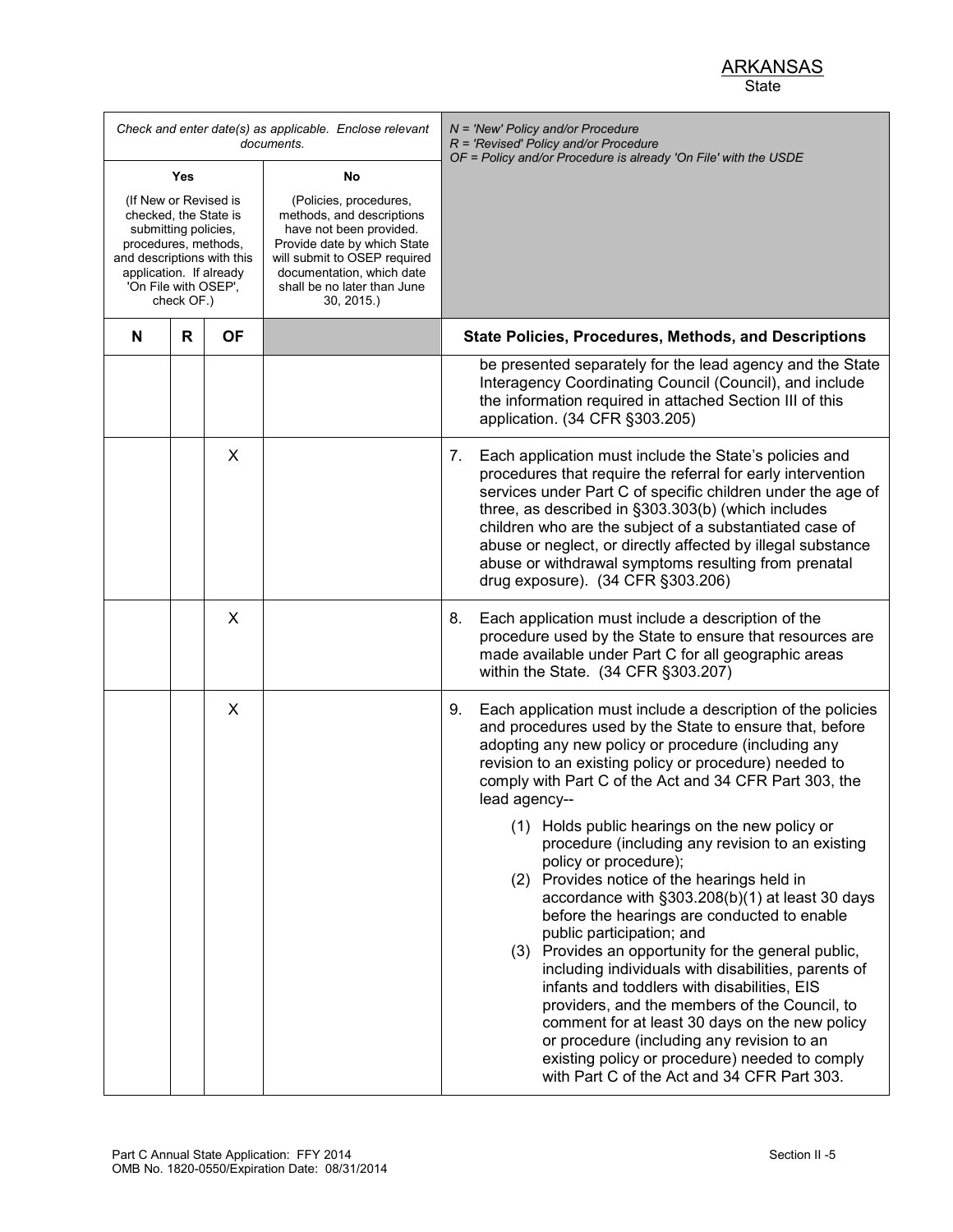| Check and enter date(s) as applicable. Enclose relevant<br>documents.                                                                                                                                |   |           |                                                                                                                                                                                                                              | $N =$ 'New' Policy and/or Procedure<br>$R$ = 'Revised' Policy and/or Procedure<br>OF = Policy and/or Procedure is already 'On File' with the USDE                                                                                                                                                                                                                                                                                                                                                                                                                                                                                                                                                                                                                                                                                                                                                                                                                                                                                                                                                                                                                                                                                                                                                                                                                                                                                                                                                                                                                                                                                                                                                                                                                                                                                                                                                                                                                                           |
|------------------------------------------------------------------------------------------------------------------------------------------------------------------------------------------------------|---|-----------|------------------------------------------------------------------------------------------------------------------------------------------------------------------------------------------------------------------------------|---------------------------------------------------------------------------------------------------------------------------------------------------------------------------------------------------------------------------------------------------------------------------------------------------------------------------------------------------------------------------------------------------------------------------------------------------------------------------------------------------------------------------------------------------------------------------------------------------------------------------------------------------------------------------------------------------------------------------------------------------------------------------------------------------------------------------------------------------------------------------------------------------------------------------------------------------------------------------------------------------------------------------------------------------------------------------------------------------------------------------------------------------------------------------------------------------------------------------------------------------------------------------------------------------------------------------------------------------------------------------------------------------------------------------------------------------------------------------------------------------------------------------------------------------------------------------------------------------------------------------------------------------------------------------------------------------------------------------------------------------------------------------------------------------------------------------------------------------------------------------------------------------------------------------------------------------------------------------------------------|
| Yes<br>(If New or Revised is<br>checked, the State is<br>submitting policies,<br>procedures, methods,<br>and descriptions with this<br>application. If already<br>'On File with OSEP',<br>check OF.) |   |           | No<br>(Policies, procedures,<br>methods, and descriptions<br>have not been provided.<br>Provide date by which State<br>will submit to OSEP required<br>documentation, which date<br>shall be no later than June<br>30, 2015. |                                                                                                                                                                                                                                                                                                                                                                                                                                                                                                                                                                                                                                                                                                                                                                                                                                                                                                                                                                                                                                                                                                                                                                                                                                                                                                                                                                                                                                                                                                                                                                                                                                                                                                                                                                                                                                                                                                                                                                                             |
| N                                                                                                                                                                                                    | R | <b>OF</b> |                                                                                                                                                                                                                              | <b>State Policies, Procedures, Methods, and Descriptions</b>                                                                                                                                                                                                                                                                                                                                                                                                                                                                                                                                                                                                                                                                                                                                                                                                                                                                                                                                                                                                                                                                                                                                                                                                                                                                                                                                                                                                                                                                                                                                                                                                                                                                                                                                                                                                                                                                                                                                |
|                                                                                                                                                                                                      |   |           |                                                                                                                                                                                                                              | $(34$ CFR $\S 303.208(b))$                                                                                                                                                                                                                                                                                                                                                                                                                                                                                                                                                                                                                                                                                                                                                                                                                                                                                                                                                                                                                                                                                                                                                                                                                                                                                                                                                                                                                                                                                                                                                                                                                                                                                                                                                                                                                                                                                                                                                                  |
|                                                                                                                                                                                                      |   |           | September 30, 2014                                                                                                                                                                                                           | 10. (a) Application Requirements: Each State must include<br>the following in its application:<br>(1) A description of the policies and procedures it will<br>use to ensure a smooth transition for infants and<br>toddlers with disabilities under the age of three<br>and their families from receiving early<br>intervention services under Part C to preschool or<br>other appropriate services (for toddlers with<br>disabilities) or exiting the program for infants and<br>toddlers with disabilities.<br>(2) A description of how the State will meet each<br>requirement in §303.209(b) through (f).<br>(3) (i)(A) If the lead agency is not the SEA, an<br>interagency agreement between the lead agency<br>and the $SEA$ ; or $(B)$ If the lead agency is the<br>SEA, an intra-agency agreement between the<br>program within that agency that administers Part<br>C of the Act and the program within the agency<br>that administers section 619 of the Act<br>(ii) To ensure a seamless transition between<br>services under Part C and under Part B of the<br>Act, an interagency agreement under paragraph<br>$(a)(3)(i)(A)$ of this section or an intra-agency<br>agreement under paragraph $(a)(3)(i)(B)$ of this<br>section must address how the lead agency and<br>the SEA will meet the requirements of<br>paragraphs (b) through (f) of this section<br>(including any policies adopted by the lead<br>agency under §303.401(d) and (e)), §303.344(h),<br>and 34 CFR 300.101(b), 300.124, 300.321(f) and<br>300.323(b).<br>(4) Any policy the lead agency has adopted under<br>§303.401(d) and (e).<br>(b) Notification to the SEA and appropriate LEA. The<br>State must ensure that--<br>$(1)$ Subject to paragraph $(b)(4)$ of this section, not<br>fewer than 90 days before the third birthday of<br>the toddler with a disability if that toddler may be<br>eligible for preschool services under Part B of the<br>Act, the lead agency notifies the SEA and the |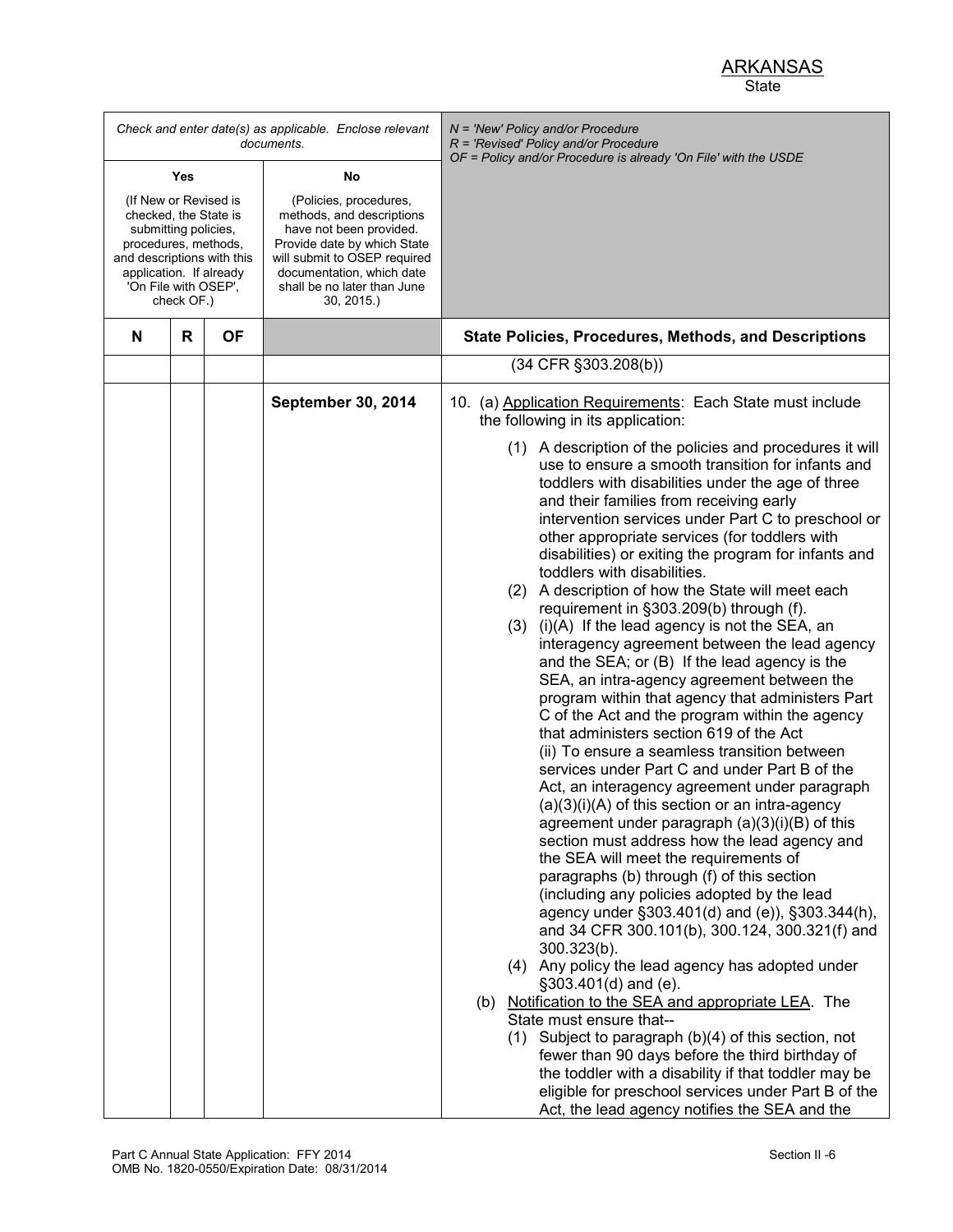|                                                                                                                                                                                                      |   |           | Check and enter date(s) as applicable. Enclose relevant<br>documents.                                                                                                                                                  | $N =$ 'New' Policy and/or Procedure<br>$R$ = 'Revised' Policy and/or Procedure<br>OF = Policy and/or Procedure is already 'On File' with the USDE                                                                                                                                                                                                                                                                                                                                                                                                                                                                                                                                                                                                                                                                                                                                                                                                                                                                                                                                                                                                                                                                                                                                                                                                                                                                                                                                                                                                                                                                                                                                                                                                                                                                                                                                                                                                                                                                                                                                                                                                                                             |
|------------------------------------------------------------------------------------------------------------------------------------------------------------------------------------------------------|---|-----------|------------------------------------------------------------------------------------------------------------------------------------------------------------------------------------------------------------------------|-----------------------------------------------------------------------------------------------------------------------------------------------------------------------------------------------------------------------------------------------------------------------------------------------------------------------------------------------------------------------------------------------------------------------------------------------------------------------------------------------------------------------------------------------------------------------------------------------------------------------------------------------------------------------------------------------------------------------------------------------------------------------------------------------------------------------------------------------------------------------------------------------------------------------------------------------------------------------------------------------------------------------------------------------------------------------------------------------------------------------------------------------------------------------------------------------------------------------------------------------------------------------------------------------------------------------------------------------------------------------------------------------------------------------------------------------------------------------------------------------------------------------------------------------------------------------------------------------------------------------------------------------------------------------------------------------------------------------------------------------------------------------------------------------------------------------------------------------------------------------------------------------------------------------------------------------------------------------------------------------------------------------------------------------------------------------------------------------------------------------------------------------------------------------------------------------|
|                                                                                                                                                                                                      |   |           | No                                                                                                                                                                                                                     |                                                                                                                                                                                                                                                                                                                                                                                                                                                                                                                                                                                                                                                                                                                                                                                                                                                                                                                                                                                                                                                                                                                                                                                                                                                                                                                                                                                                                                                                                                                                                                                                                                                                                                                                                                                                                                                                                                                                                                                                                                                                                                                                                                                               |
| Yes<br>(If New or Revised is<br>checked, the State is<br>submitting policies,<br>procedures, methods,<br>and descriptions with this<br>application. If already<br>'On File with OSEP',<br>check OF.) |   |           | (Policies, procedures,<br>methods, and descriptions<br>have not been provided.<br>Provide date by which State<br>will submit to OSEP required<br>documentation, which date<br>shall be no later than June<br>30, 2015. |                                                                                                                                                                                                                                                                                                                                                                                                                                                                                                                                                                                                                                                                                                                                                                                                                                                                                                                                                                                                                                                                                                                                                                                                                                                                                                                                                                                                                                                                                                                                                                                                                                                                                                                                                                                                                                                                                                                                                                                                                                                                                                                                                                                               |
| N                                                                                                                                                                                                    | R | <b>OF</b> |                                                                                                                                                                                                                        | <b>State Policies, Procedures, Methods, and Descriptions</b>                                                                                                                                                                                                                                                                                                                                                                                                                                                                                                                                                                                                                                                                                                                                                                                                                                                                                                                                                                                                                                                                                                                                                                                                                                                                                                                                                                                                                                                                                                                                                                                                                                                                                                                                                                                                                                                                                                                                                                                                                                                                                                                                  |
|                                                                                                                                                                                                      |   |           |                                                                                                                                                                                                                        | LEA for the area in which the toddler resides that<br>the toddler on his or her third birthday will reach<br>the age of eligibility for services under Part B of<br>the Act, as determined in accordance with State<br>law; or<br>(2) Subject to paragraph (b)(4) of this section, if the<br>lead agency determines that the toddler is eligible<br>for early intervention services under Part C of the<br>Act more than 45 but less than 90 days before<br>that toddler's third birthday and if that toddler may<br>be eligible for preschool services under Part B of<br>the Act, the lead agency, as soon as possible<br>after determining the child's eligibility, notifies the<br>SEA and the LEA for the area in which the<br>toddler with a disability resides that the toddler on<br>his or her third birthday will reach the age of<br>eligibility for services under Part B of the Act, as<br>determined in accordance with State law; or<br>$(3)$ Subject to paragraph $(b)(4)$ of this section, if a<br>toddler is referred to the lead agency fewer than<br>45 days before that toddler's third birthday and<br>that toddler may be eligible for preschool services<br>under Part B of the Act, the lead agency, with<br>parental consent required under §303.414, refers<br>the toddler to the SEA and the LEA for the area<br>in which the toddler resides; but, the lead agency<br>is not required to conduct an evaluation,<br>assessment, or an initial IFSP meeting under<br>these circumstances;<br>(4) The notification required under paragraphs $(b)(1)$ ,<br>(2), and (3) of this section is consistent with any<br>policy that the State has adopted, under<br>§303.401(e), permitting a parent to object to<br>disclosure of personally identifiable information.<br>(c) Conference to discuss services. The State must<br>ensure that-<br>If a toddler with a disability may be eligible for<br>(1)<br>preschool services under Part B of the Act, the<br>lead agency, with the approval of the family of<br>the toddler, convenes a conference, among the<br>lead agency, the family, and the LEA not fewer<br>than 90 days--and, at the discretion of all of the |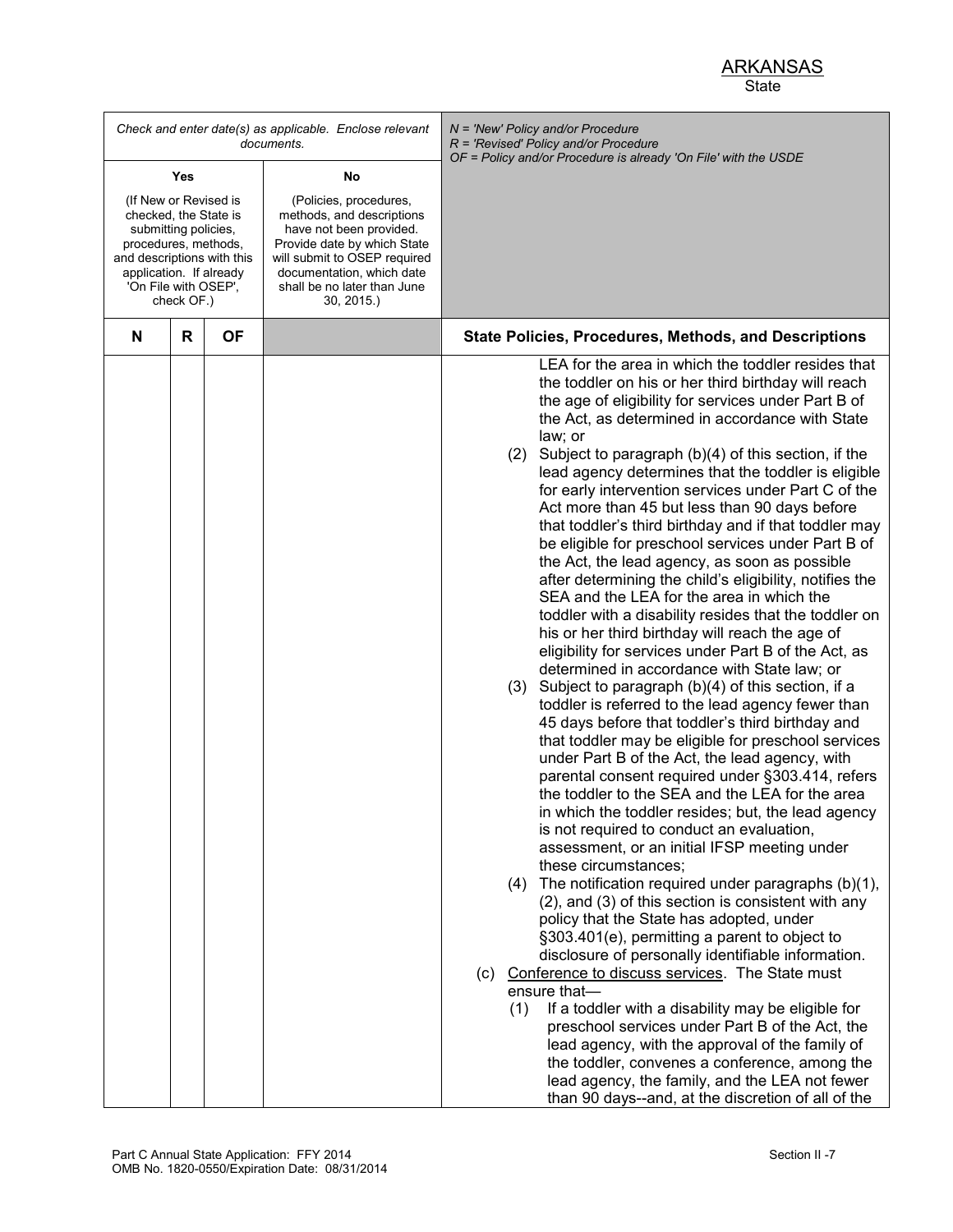|                                                                                                                                                                                                                        | $N =$ 'New' Policy and/or Procedure<br>$R$ = 'Revised' Policy and/or Procedure                                                                                                                                                                                                                                                                                                                                                                                                                                                                                                                                                                                                                                                                                                                                                                                                                                                                                                                                                                                                                                                                                                                                                                                                                                                                                                                                                                                                                                                                                                                                                                                                                                                                                                                                                                                                                                                                                                                       |
|------------------------------------------------------------------------------------------------------------------------------------------------------------------------------------------------------------------------|------------------------------------------------------------------------------------------------------------------------------------------------------------------------------------------------------------------------------------------------------------------------------------------------------------------------------------------------------------------------------------------------------------------------------------------------------------------------------------------------------------------------------------------------------------------------------------------------------------------------------------------------------------------------------------------------------------------------------------------------------------------------------------------------------------------------------------------------------------------------------------------------------------------------------------------------------------------------------------------------------------------------------------------------------------------------------------------------------------------------------------------------------------------------------------------------------------------------------------------------------------------------------------------------------------------------------------------------------------------------------------------------------------------------------------------------------------------------------------------------------------------------------------------------------------------------------------------------------------------------------------------------------------------------------------------------------------------------------------------------------------------------------------------------------------------------------------------------------------------------------------------------------------------------------------------------------------------------------------------------------|
| No                                                                                                                                                                                                                     | OF = Policy and/or Procedure is already 'On File' with the USDE                                                                                                                                                                                                                                                                                                                                                                                                                                                                                                                                                                                                                                                                                                                                                                                                                                                                                                                                                                                                                                                                                                                                                                                                                                                                                                                                                                                                                                                                                                                                                                                                                                                                                                                                                                                                                                                                                                                                      |
| (Policies, procedures,<br>methods, and descriptions<br>have not been provided.<br>Provide date by which State<br>will submit to OSEP required<br>documentation, which date<br>shall be no later than June<br>30, 2015. |                                                                                                                                                                                                                                                                                                                                                                                                                                                                                                                                                                                                                                                                                                                                                                                                                                                                                                                                                                                                                                                                                                                                                                                                                                                                                                                                                                                                                                                                                                                                                                                                                                                                                                                                                                                                                                                                                                                                                                                                      |
|                                                                                                                                                                                                                        | <b>State Policies, Procedures, Methods, and Descriptions</b>                                                                                                                                                                                                                                                                                                                                                                                                                                                                                                                                                                                                                                                                                                                                                                                                                                                                                                                                                                                                                                                                                                                                                                                                                                                                                                                                                                                                                                                                                                                                                                                                                                                                                                                                                                                                                                                                                                                                         |
|                                                                                                                                                                                                                        | parties, not more than 9 months--before the<br>toddler's third birthday to discuss any services<br>the toddler may receive under Part B of the Act.<br>If a toddler with a disability is determined to not<br>(2)<br>be potentially eligible for preschool services<br>under Part B of the Act, the lead agency, with<br>the approval of the family of that toddler, makes<br>reasonable efforts to convene a conference<br>among the lead agency, the family, and<br>providers of other appropriate services for the<br>toddler to discuss appropriate services that the<br>toddler may receive.<br>Transition plan. The State must ensure that for all<br>(d)<br>toddlers with disabilities -<br>(1)(i) It reviews the program options for the toddler<br>with a disability for the period from the toddler's<br>third birthday through the remainder of the<br>school year; and<br>Each family of a toddler with a disability<br>(ii)<br>who is served under Part C is included in<br>the development of the transition plan<br>required under this section and<br>§303.344(h);<br>It establishes a transition plan in the IFSP not<br>(2)<br>fewer than 90 days--and, at the discretion of all<br>of the parties, not more than 9 months--before<br>the toddler's third birthday; and<br>(3)<br>The transition plan in the IFSP includes,<br>consistent with §303.344(h), as appropriate-<br>Steps for the toddler with a disability and<br>(i)<br>his or her family to exit from the Part C<br>program; and<br>Any transition services that the IFSP<br>(ii)<br>Team identifies as needed by that toddler<br>and his or her family.<br>(e) Transition conference and plan meeting requirements.<br>Any conference conducted under paragraph (c) of this<br>section or meeting to develop the transition plan<br>under paragraph (d) of this section (which conference<br>and meeting may be combined into one meeting)<br>must meet the requirements in §§303.342(d) and (e)<br>and 303.343(a). |
|                                                                                                                                                                                                                        | Check and enter date(s) as applicable. Enclose relevant<br>documents.                                                                                                                                                                                                                                                                                                                                                                                                                                                                                                                                                                                                                                                                                                                                                                                                                                                                                                                                                                                                                                                                                                                                                                                                                                                                                                                                                                                                                                                                                                                                                                                                                                                                                                                                                                                                                                                                                                                                |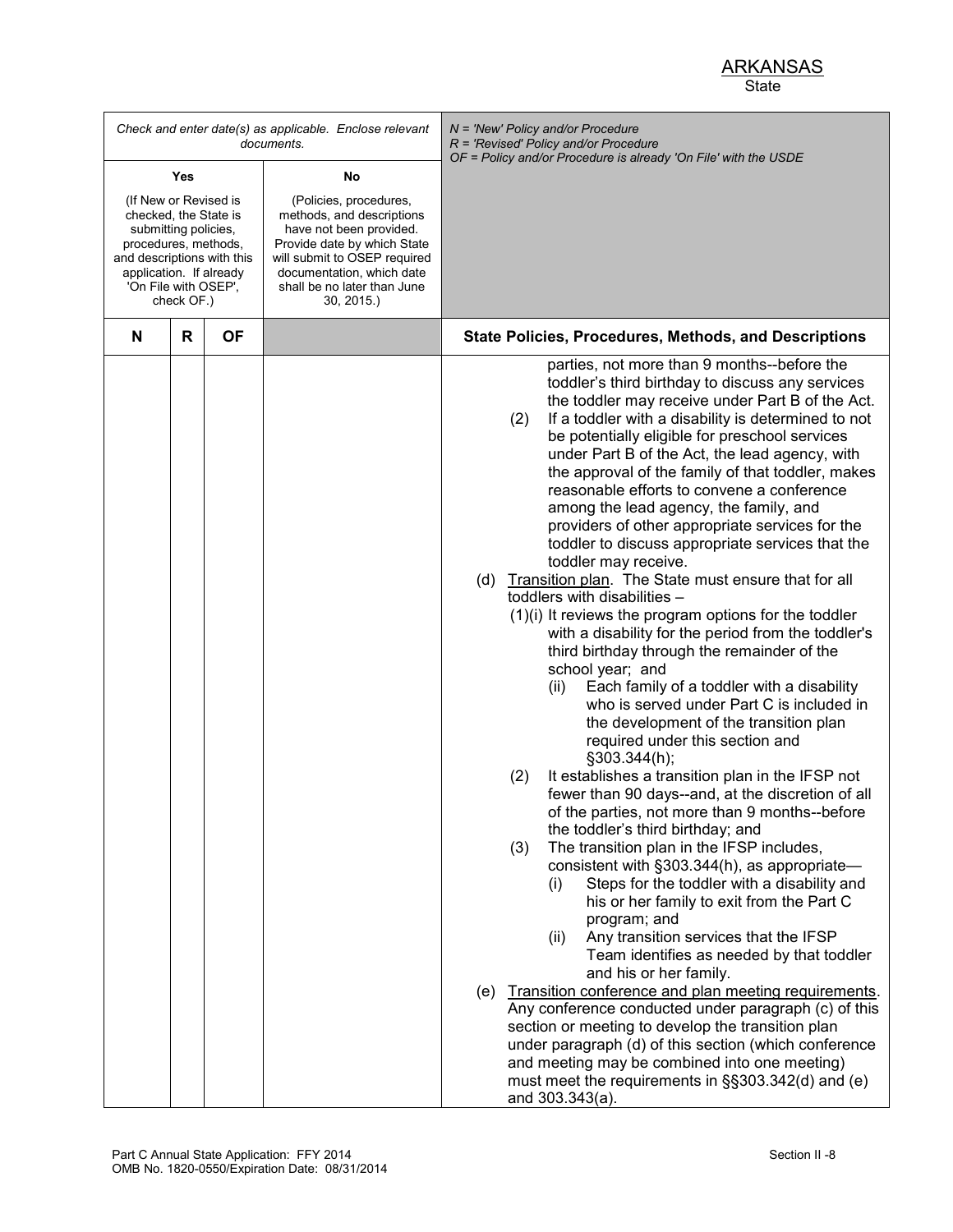| Check and enter date(s) as applicable. Enclose relevant<br>documents.                                                                                                                                |   |           |                                                                                                                                                                                                                              | $N =$ 'New' Policy and/or Procedure<br>$R$ = 'Revised' Policy and/or Procedure<br>OF = Policy and/or Procedure is already 'On File' with the USDE                                                                                                                                                                                                                                                                                                                                                                                                                                                                                                                                                                                                                                                                                                                                                                                                                                                                                                                                                                                                                                                                |
|------------------------------------------------------------------------------------------------------------------------------------------------------------------------------------------------------|---|-----------|------------------------------------------------------------------------------------------------------------------------------------------------------------------------------------------------------------------------------|------------------------------------------------------------------------------------------------------------------------------------------------------------------------------------------------------------------------------------------------------------------------------------------------------------------------------------------------------------------------------------------------------------------------------------------------------------------------------------------------------------------------------------------------------------------------------------------------------------------------------------------------------------------------------------------------------------------------------------------------------------------------------------------------------------------------------------------------------------------------------------------------------------------------------------------------------------------------------------------------------------------------------------------------------------------------------------------------------------------------------------------------------------------------------------------------------------------|
| Yes<br>(If New or Revised is<br>checked, the State is<br>submitting policies,<br>procedures, methods,<br>and descriptions with this<br>application. If already<br>'On File with OSEP',<br>check OF.) |   |           | No<br>(Policies, procedures,<br>methods, and descriptions<br>have not been provided.<br>Provide date by which State<br>will submit to OSEP required<br>documentation, which date<br>shall be no later than June<br>30, 2015. |                                                                                                                                                                                                                                                                                                                                                                                                                                                                                                                                                                                                                                                                                                                                                                                                                                                                                                                                                                                                                                                                                                                                                                                                                  |
| N                                                                                                                                                                                                    | R | <b>OF</b> |                                                                                                                                                                                                                              | <b>State Policies, Procedures, Methods, and Descriptions</b>                                                                                                                                                                                                                                                                                                                                                                                                                                                                                                                                                                                                                                                                                                                                                                                                                                                                                                                                                                                                                                                                                                                                                     |
|                                                                                                                                                                                                      |   |           |                                                                                                                                                                                                                              | (f) Applicability of transition requirements.<br>(1) The transition requirements in paragraphs (b)(1)<br>and $(2)$ , $(c)(1)$ , and $(d)$ of this section apply to all<br>toddlers with disabilities receiving services under this<br>part before those toddlers turn age three, including<br>any toddler with a disability under the age of three<br>who is served by a State that offers services under<br>§303.211.<br>(2) In a State that offers services under §303.211, for<br>toddlers with disabilities identified in paragraph (b)(1)<br>of this section, the parent must be provided at the<br>transition conference conducted under paragraph<br>(c)(1) of this section: (i) An explanation, consistent<br>with $\S 303.211(b)(1)(ii)$ , of the toddler's options to<br>continue to receive early intervention services under<br>this part or preschool services under section 619 of<br>the Act; (ii) The initial annual notice referenced in<br>§303.211(b)(1). (3) For children with disabilities age<br>three and older who receive services pursuant to<br>§303.211, the State must ensure that it satisfies the<br>separate transition requirements in §303.211(b)(6)(ii).<br>(34 CFR §303.209) |
|                                                                                                                                                                                                      |   | X         |                                                                                                                                                                                                                              | 11. Each application must contain a description of State<br>efforts to promote collaboration among Head Start and<br>Early Head Start programs under the Head Start Act (42<br>U.S.C. 9801, et seq., as amended), early education and<br>child care programs, and services under Part C. (34 CFR<br>§303.210)                                                                                                                                                                                                                                                                                                                                                                                                                                                                                                                                                                                                                                                                                                                                                                                                                                                                                                    |
|                                                                                                                                                                                                      |   | X         |                                                                                                                                                                                                                              | 12. Each application must include, as required by Section 427<br>of the General Education Provisions Act (GEPA), a<br>description of how the State has identified barriers and<br>developed strategies to address the barriers and has<br>provided a description of the steps the State is taking to<br>ensure equitable access to, and participation in, Part C.<br>(34 CFR §303.212(a))                                                                                                                                                                                                                                                                                                                                                                                                                                                                                                                                                                                                                                                                                                                                                                                                                        |
|                                                                                                                                                                                                      |   |           | " N/A"                                                                                                                                                                                                                       | 13. (a) (1) A State may elect to include in its application for a<br>grant under Part C a State policy, developed and<br>implemented jointly by the lead agency and the SEA,<br>under which a parent of a child with a disability who is                                                                                                                                                                                                                                                                                                                                                                                                                                                                                                                                                                                                                                                                                                                                                                                                                                                                                                                                                                         |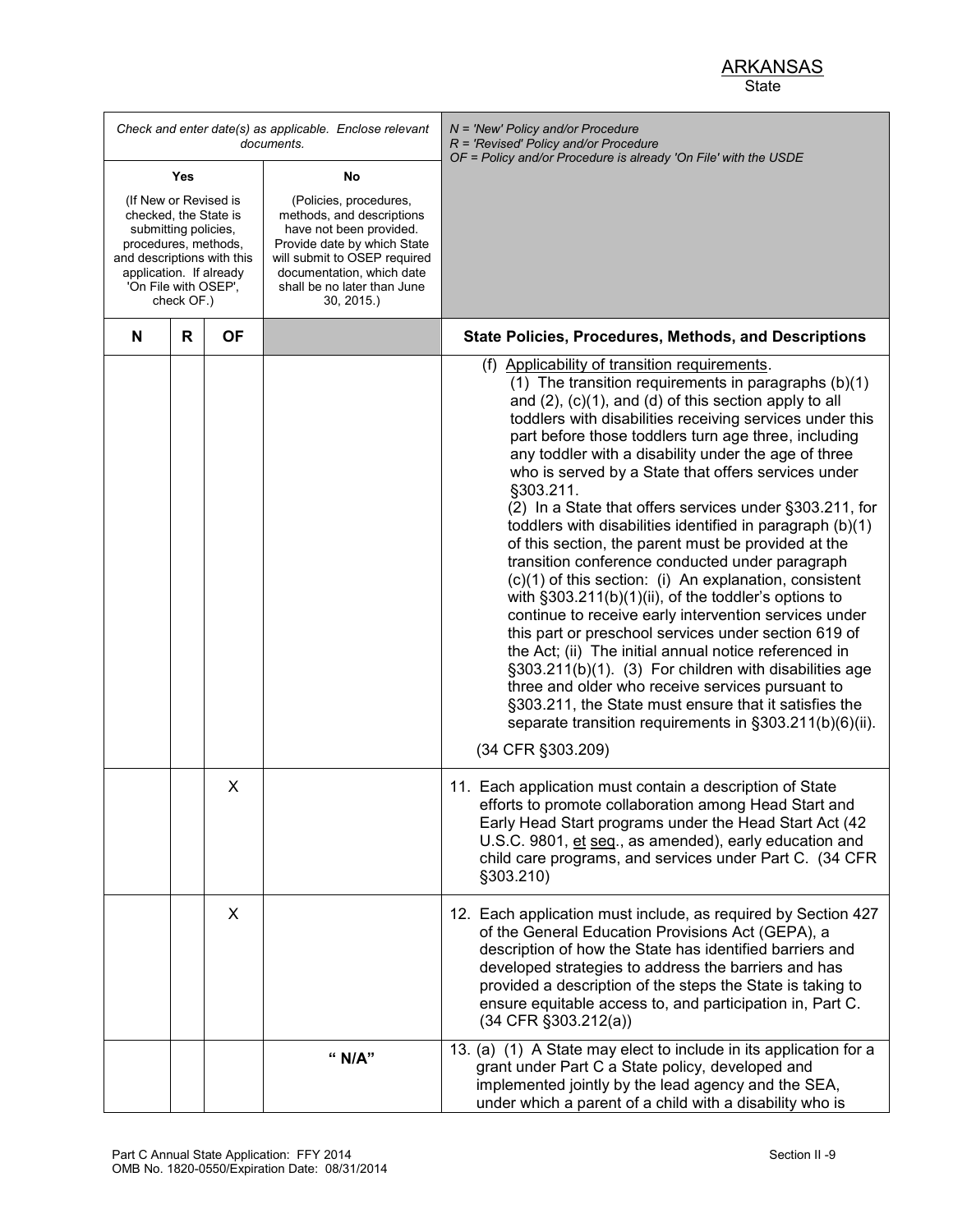| Check and enter date(s) as applicable. Enclose relevant<br>documents.                                                                                                                         |     |           |                                                                                                                                                                                                                        | $N = 'New' Policy and/or Procedure$<br>$R$ = 'Revised' Policy and/or Procedure<br>OF = Policy and/or Procedure is already 'On File' with the USDE                                                                                                                                                                                                                                                                                                                                                                                                                                                                                                                                                                                                                                                                                                                                                                                                                                                                                                                                                                                                                                                                                                                                                                                                                                                                                                                                                                                                                                                                                                                                                                                                                                                                                                                                                                                                                                                                                                                                       |
|-----------------------------------------------------------------------------------------------------------------------------------------------------------------------------------------------|-----|-----------|------------------------------------------------------------------------------------------------------------------------------------------------------------------------------------------------------------------------|-----------------------------------------------------------------------------------------------------------------------------------------------------------------------------------------------------------------------------------------------------------------------------------------------------------------------------------------------------------------------------------------------------------------------------------------------------------------------------------------------------------------------------------------------------------------------------------------------------------------------------------------------------------------------------------------------------------------------------------------------------------------------------------------------------------------------------------------------------------------------------------------------------------------------------------------------------------------------------------------------------------------------------------------------------------------------------------------------------------------------------------------------------------------------------------------------------------------------------------------------------------------------------------------------------------------------------------------------------------------------------------------------------------------------------------------------------------------------------------------------------------------------------------------------------------------------------------------------------------------------------------------------------------------------------------------------------------------------------------------------------------------------------------------------------------------------------------------------------------------------------------------------------------------------------------------------------------------------------------------------------------------------------------------------------------------------------------------|
|                                                                                                                                                                                               | Yes |           | No                                                                                                                                                                                                                     |                                                                                                                                                                                                                                                                                                                                                                                                                                                                                                                                                                                                                                                                                                                                                                                                                                                                                                                                                                                                                                                                                                                                                                                                                                                                                                                                                                                                                                                                                                                                                                                                                                                                                                                                                                                                                                                                                                                                                                                                                                                                                         |
| (If New or Revised is<br>checked, the State is<br>submitting policies,<br>procedures, methods,<br>and descriptions with this<br>application. If already<br>'On File with OSEP',<br>check OF.) |     |           | (Policies, procedures,<br>methods, and descriptions<br>have not been provided.<br>Provide date by which State<br>will submit to OSEP required<br>documentation, which date<br>shall be no later than June<br>30, 2015. |                                                                                                                                                                                                                                                                                                                                                                                                                                                                                                                                                                                                                                                                                                                                                                                                                                                                                                                                                                                                                                                                                                                                                                                                                                                                                                                                                                                                                                                                                                                                                                                                                                                                                                                                                                                                                                                                                                                                                                                                                                                                                         |
| N                                                                                                                                                                                             | R   | <b>OF</b> |                                                                                                                                                                                                                        | <b>State Policies, Procedures, Methods, and Descriptions</b>                                                                                                                                                                                                                                                                                                                                                                                                                                                                                                                                                                                                                                                                                                                                                                                                                                                                                                                                                                                                                                                                                                                                                                                                                                                                                                                                                                                                                                                                                                                                                                                                                                                                                                                                                                                                                                                                                                                                                                                                                            |
|                                                                                                                                                                                               |     |           |                                                                                                                                                                                                                        | eligible for preschool services under section 619 of the Act<br>and who previously received early intervention services<br>under Part C, may choose the continuation of early<br>intervention services under Part C for his or her child after<br>the child turns three until the child enters, or is eligible<br>under State law to enter, kindergarten or elementary<br>school.<br>(2) A State that adopts the policy described in paragraph<br>(a)(1) of this section may determine whether it applies to<br>children with disabilities--<br>(i) From age three until the beginning of the<br>school year following the child's third<br>birthday;<br>(ii) From age three until the beginning of the<br>school year following the child's fourth<br>birthday; or<br>(iii) From age three until the beginning of the<br>school year following the child's fifth birthday.<br>(3) However, in no case may a State provide services<br>under this section beyond the age at which the child<br>actually enrolls in, or is eligible under State law to enter,<br>kindergarten or elementary school in the State.<br>(b) Requirements. If a State's application for a grant<br>under Part C includes the State policy described in<br>paragraph (a) of this section, the system must ensure<br>the following:<br>(1) Parents of children with disabilities who are<br>eligible for services under section 619 of the Act<br>and who previously received early intervention<br>services under Part C will be provided annual<br>notice (the initial annual notice must be provided<br>as set forth in $\S303.209(f)(2)(ii)$ ) that contains--<br>(i) A description of the rights of the parents to<br>elect to receive services pursuant to<br>§303.211 or under Part B of the Act; and<br>(ii) An explanation of the differences between<br>services provided pursuant to §303.211 and<br>services provided under Part B of the Act,<br>including--<br>(A) The types of services and the locations<br>at which the services are provided;<br>The procedural safeguards that apply;<br>(B) |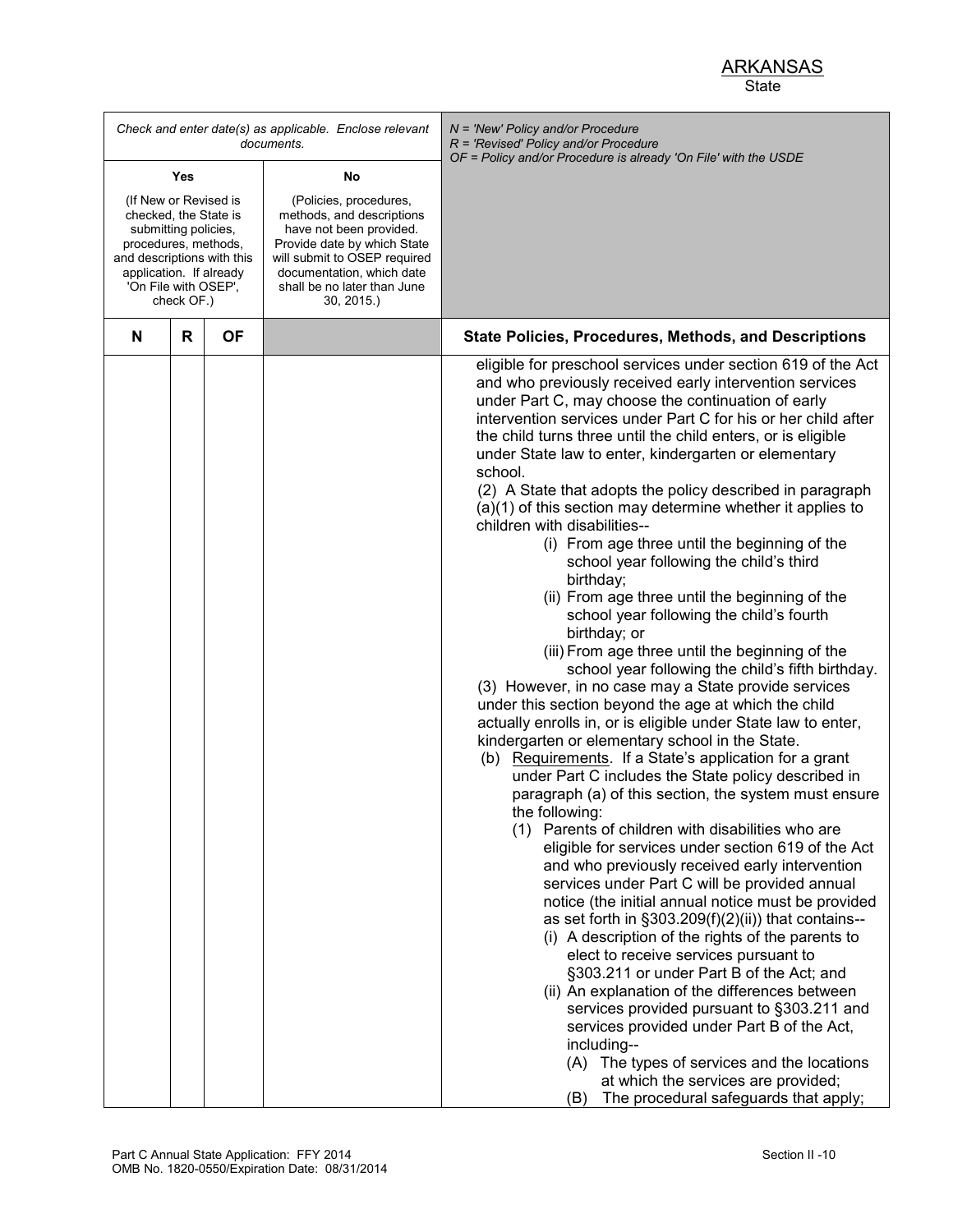| Check and enter date(s) as applicable. Enclose relevant<br>documents.                                                                       |   |           |                                                                                                                                                                 | $N = 'New' Policy and/or Procedure$<br>R = 'Revised' Policy and/or Procedure<br>OF = Policy and/or Procedure is already 'On File' with the USDE                                                                                                                                                                                                                                                                                                                                                                                                                                                                                                                                                                                                                                                                                                                                                                                                                                                                                                                                                                                                                                                                                                                                                                                                                                                                                                                                                                                                                                                                                                                                                                                                                                                                                                                                                                                                                                                       |  |
|---------------------------------------------------------------------------------------------------------------------------------------------|---|-----------|-----------------------------------------------------------------------------------------------------------------------------------------------------------------|-------------------------------------------------------------------------------------------------------------------------------------------------------------------------------------------------------------------------------------------------------------------------------------------------------------------------------------------------------------------------------------------------------------------------------------------------------------------------------------------------------------------------------------------------------------------------------------------------------------------------------------------------------------------------------------------------------------------------------------------------------------------------------------------------------------------------------------------------------------------------------------------------------------------------------------------------------------------------------------------------------------------------------------------------------------------------------------------------------------------------------------------------------------------------------------------------------------------------------------------------------------------------------------------------------------------------------------------------------------------------------------------------------------------------------------------------------------------------------------------------------------------------------------------------------------------------------------------------------------------------------------------------------------------------------------------------------------------------------------------------------------------------------------------------------------------------------------------------------------------------------------------------------------------------------------------------------------------------------------------------------|--|
| Yes<br>(If New or Revised is<br>checked, the State is                                                                                       |   |           | No<br>(Policies, procedures,<br>methods, and descriptions                                                                                                       |                                                                                                                                                                                                                                                                                                                                                                                                                                                                                                                                                                                                                                                                                                                                                                                                                                                                                                                                                                                                                                                                                                                                                                                                                                                                                                                                                                                                                                                                                                                                                                                                                                                                                                                                                                                                                                                                                                                                                                                                       |  |
| submitting policies,<br>procedures, methods,<br>and descriptions with this<br>application. If already<br>'On File with OSEP',<br>check OF.) |   |           | have not been provided.<br>Provide date by which State<br>will submit to OSEP required<br>documentation, which date<br>shall be no later than June<br>30, 2015. |                                                                                                                                                                                                                                                                                                                                                                                                                                                                                                                                                                                                                                                                                                                                                                                                                                                                                                                                                                                                                                                                                                                                                                                                                                                                                                                                                                                                                                                                                                                                                                                                                                                                                                                                                                                                                                                                                                                                                                                                       |  |
| N                                                                                                                                           | R | <b>OF</b> |                                                                                                                                                                 | <b>State Policies, Procedures, Methods, and Descriptions</b>                                                                                                                                                                                                                                                                                                                                                                                                                                                                                                                                                                                                                                                                                                                                                                                                                                                                                                                                                                                                                                                                                                                                                                                                                                                                                                                                                                                                                                                                                                                                                                                                                                                                                                                                                                                                                                                                                                                                          |  |
|                                                                                                                                             |   |           |                                                                                                                                                                 | and<br>(C) Possible costs (including the costs or<br>fees to be charged to families as<br>described in §§303.520 and 303.521), if<br>any, to parents; and<br>(2) Consistent with §303.344(d), services provided<br>pursuant to §303.211 will include an educational<br>component that promotes school readiness and<br>incorporates preliteracy, language, and<br>numeracy skills.<br>(3) The State policy ensures that any child served<br>pursuant to this section has the right, at any<br>time, to receive FAPE (as that term is defined at<br>§303.15) under Part B of the Act instead of early<br>intervention services under Part C of the Act<br>under §303.211.<br>(4) The lead agency must continue to provide all<br>early intervention services identified in the<br>toddler with a disability's IFSP under §303.344<br>(and consented to by the parent under<br>§303.342(e)) beyond age three until that<br>toddler's initial eligibility determination under<br>Part B of the Act is made under 34 CFR<br>§300.306. This provision does not apply if the<br>LEA has requested parental consent for the<br>initial evaluation under §300.300(a) and the<br>parent has not provided that consent.<br>(5) The lead agency must obtain informed consent<br>from the parent of any child with a disability for<br>the continuation of early intervention services<br>pursuant to this section for that child. Consent<br>must be obtained before the child reaches three<br>years of age, where practicable.<br>(6)(i) For toddlers with disabilities under the age of<br>three in a State that offers services under this section,<br>the lead agency ensures that the transition<br>requirements in $\S 303.209(b)(1)$ and (2), (c)(1) and (d)<br>are met.<br>(ii) For toddlers with disabilities age three and older<br>in a State that offers services under this section, the<br>lead agency ensures a smooth transition from<br>services under this section to preschool, kindergarten |  |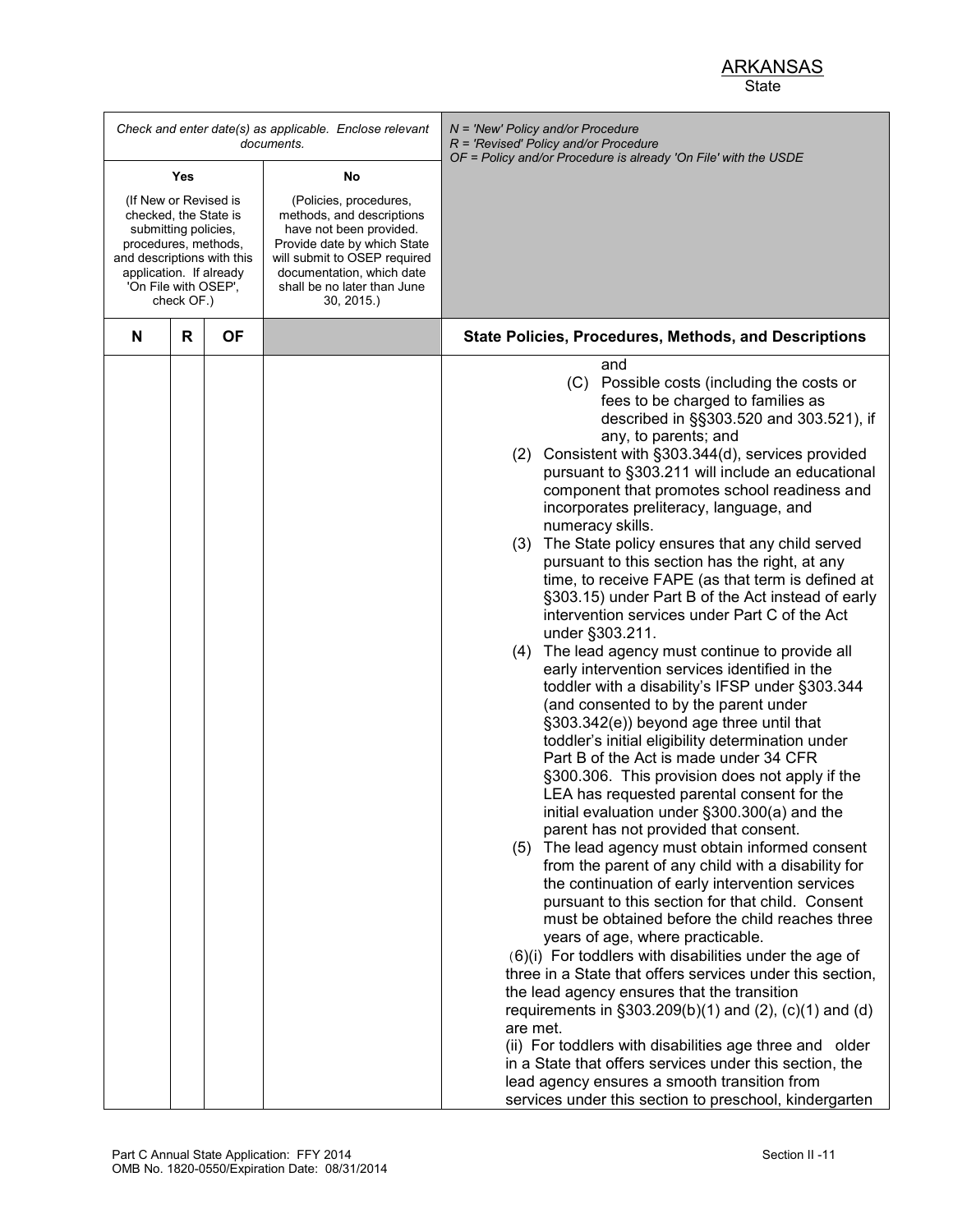| Check and enter date(s) as applicable. Enclose relevant<br>documents.                                                                                                                         |   |           |                                                                                                                                                                                                                        | $N = 'New' Policy and/or Procedure$<br>$R = 'Revised' Policy and/or Procedure$                                                                                                                                                                                                                                                                                                                                                                                                                                                                                                                                                                                                                                                                                                                                                                                                                                                                                                                                                                                                                                                                                                                                                                                                                                                                                                                                                                                                                                                                                                                                                                                                                                                                                                                                                                                                                                                                                                                                                                                                                                                                                                                                                                                                                |
|-----------------------------------------------------------------------------------------------------------------------------------------------------------------------------------------------|---|-----------|------------------------------------------------------------------------------------------------------------------------------------------------------------------------------------------------------------------------|-----------------------------------------------------------------------------------------------------------------------------------------------------------------------------------------------------------------------------------------------------------------------------------------------------------------------------------------------------------------------------------------------------------------------------------------------------------------------------------------------------------------------------------------------------------------------------------------------------------------------------------------------------------------------------------------------------------------------------------------------------------------------------------------------------------------------------------------------------------------------------------------------------------------------------------------------------------------------------------------------------------------------------------------------------------------------------------------------------------------------------------------------------------------------------------------------------------------------------------------------------------------------------------------------------------------------------------------------------------------------------------------------------------------------------------------------------------------------------------------------------------------------------------------------------------------------------------------------------------------------------------------------------------------------------------------------------------------------------------------------------------------------------------------------------------------------------------------------------------------------------------------------------------------------------------------------------------------------------------------------------------------------------------------------------------------------------------------------------------------------------------------------------------------------------------------------------------------------------------------------------------------------------------------------|
| Yes                                                                                                                                                                                           |   |           | No                                                                                                                                                                                                                     | OF = Policy and/or Procedure is already 'On File' with the USDE                                                                                                                                                                                                                                                                                                                                                                                                                                                                                                                                                                                                                                                                                                                                                                                                                                                                                                                                                                                                                                                                                                                                                                                                                                                                                                                                                                                                                                                                                                                                                                                                                                                                                                                                                                                                                                                                                                                                                                                                                                                                                                                                                                                                                               |
| (If New or Revised is<br>checked, the State is<br>submitting policies,<br>procedures, methods,<br>and descriptions with this<br>application. If already<br>'On File with OSEP',<br>check OF.) |   |           | (Policies, procedures,<br>methods, and descriptions<br>have not been provided.<br>Provide date by which State<br>will submit to OSEP required<br>documentation, which date<br>shall be no later than June<br>30, 2015. |                                                                                                                                                                                                                                                                                                                                                                                                                                                                                                                                                                                                                                                                                                                                                                                                                                                                                                                                                                                                                                                                                                                                                                                                                                                                                                                                                                                                                                                                                                                                                                                                                                                                                                                                                                                                                                                                                                                                                                                                                                                                                                                                                                                                                                                                                               |
| N                                                                                                                                                                                             | R | <b>OF</b> |                                                                                                                                                                                                                        | <b>State Policies, Procedures, Methods, and Descriptions</b>                                                                                                                                                                                                                                                                                                                                                                                                                                                                                                                                                                                                                                                                                                                                                                                                                                                                                                                                                                                                                                                                                                                                                                                                                                                                                                                                                                                                                                                                                                                                                                                                                                                                                                                                                                                                                                                                                                                                                                                                                                                                                                                                                                                                                                  |
|                                                                                                                                                                                               |   |           |                                                                                                                                                                                                                        | or elementary school by: (A) Providing the SEA and<br>LEA where the child resides, consistent with any State<br>policy adopted under §303.401(e), the information<br>listed in $\S 303.401(d)(1)$ not fewer than 90 days before<br>the child will no longer be eligible under subsection<br>$(a)(2)$ of this section to receive early intervention<br>services under this section; (B) With the approval of<br>the parents of the child, convening a transition<br>conference, among the lead agency, the parents, and<br>the LEA, not fewer than 90 days--and, at the<br>discretion of all parties, not more than 9 months--<br>before the child will no longer be eligible under<br>subsection (a)(2) of this section to receive, or will no<br>longer receive, early intervention services under this<br>section, to discuss any services that the child may<br>receive under Part B of the Act; and<br>(C) Establishing a transition plan in the IFSP not<br>fewer than 90 days--and, at the discretion of all<br>parties, not more than 9 months--before the child will<br>no longer be eligible under subsection (a)(2) of this<br>section to receive, or no longer receives, early<br>intervention services under this section.<br>In States that adopt the option to make services<br>(7)<br>under Part C available to children ages three<br>and older pursuant to §303.211, there will be a<br>referral to the Part C system, dependent upon<br>parental consent, of a child under the age of<br>three who directly experiences a substantiated<br>case of trauma due to exposure to family<br>violence, as defined in section 320 of the Family<br>Violence Prevention and Services Act, 42 U.S.C.<br>10401, et seq.<br>(c) Reporting requirement. If a State includes in its<br>application a State policy described in §303.211(a),<br>the State must submit to the Secretary, in the State's<br>report under §303.124, the number and percentage<br>of children with disabilities who are eligible for<br>services under section 619 of the Act but whose<br>parents choose for their children to continue to<br>receive early intervention services under §303.211.<br>(d) Available funds. The State policy described in<br>§303.211(a) must describe the funds--including an |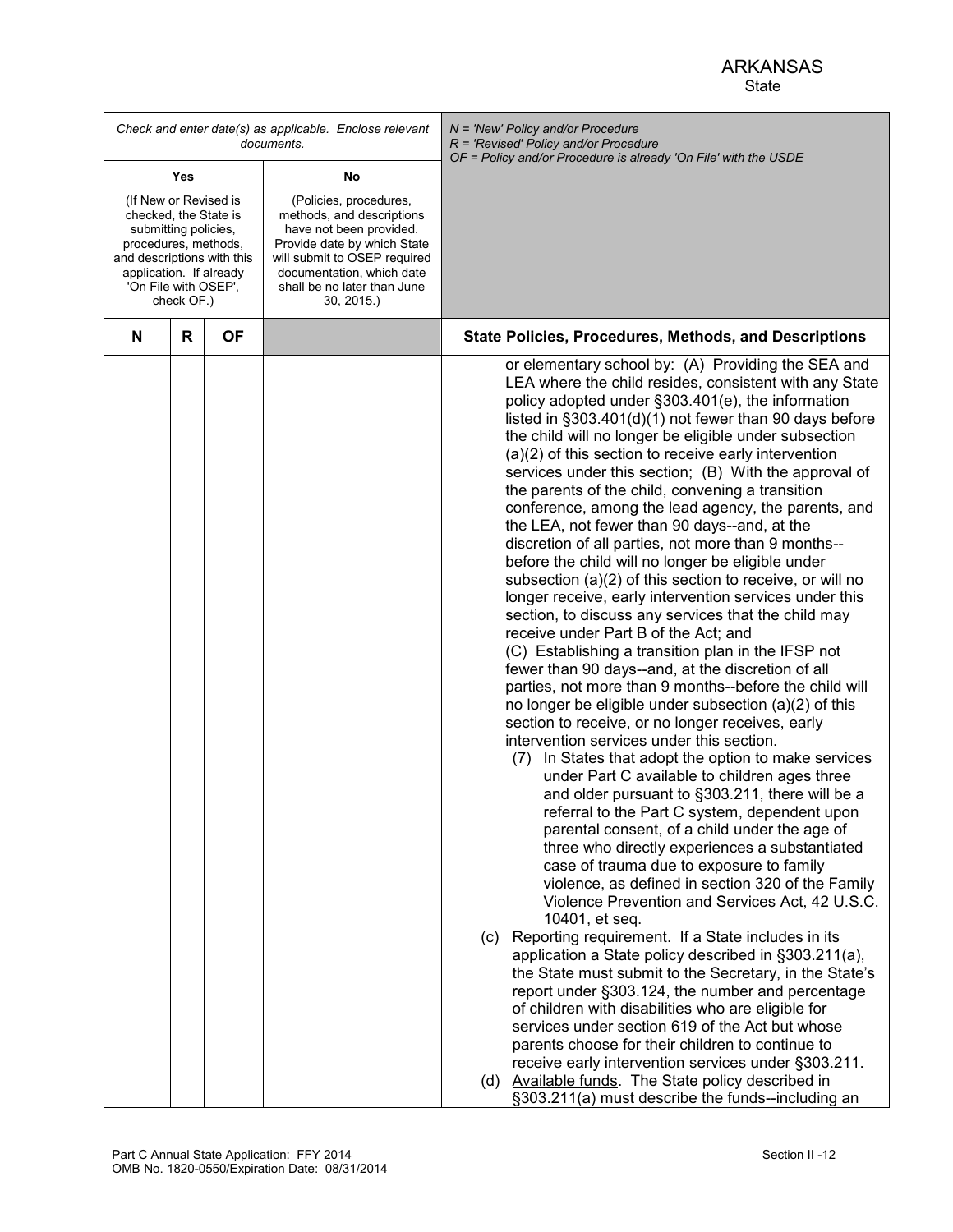| Check and enter date(s) as applicable. Enclose relevant<br>documents.                                                                                                                                |   |           |                                                                                                                                                                                                                               | $N = 'New' Policy and/or Procedure$<br>R = 'Revised' Policy and/or Procedure<br>OF = Policy and/or Procedure is already 'On File' with the USDE                                                                                                                                                                                                                                                                                                                                                                                                                                                                                                                                                                                                                                                                                                                                                                                          |
|------------------------------------------------------------------------------------------------------------------------------------------------------------------------------------------------------|---|-----------|-------------------------------------------------------------------------------------------------------------------------------------------------------------------------------------------------------------------------------|------------------------------------------------------------------------------------------------------------------------------------------------------------------------------------------------------------------------------------------------------------------------------------------------------------------------------------------------------------------------------------------------------------------------------------------------------------------------------------------------------------------------------------------------------------------------------------------------------------------------------------------------------------------------------------------------------------------------------------------------------------------------------------------------------------------------------------------------------------------------------------------------------------------------------------------|
| Yes<br>(If New or Revised is<br>checked, the State is<br>submitting policies,<br>procedures, methods,<br>and descriptions with this<br>application. If already<br>'On File with OSEP',<br>check OF.) |   |           | No<br>(Policies, procedures,<br>methods, and descriptions<br>have not been provided.<br>Provide date by which State<br>will submit to OSEP required<br>documentation, which date<br>shall be no later than June<br>30, 2015.) |                                                                                                                                                                                                                                                                                                                                                                                                                                                                                                                                                                                                                                                                                                                                                                                                                                                                                                                                          |
| N                                                                                                                                                                                                    | R | <b>OF</b> |                                                                                                                                                                                                                               | <b>State Policies, Procedures, Methods, and Descriptions</b>                                                                                                                                                                                                                                                                                                                                                                                                                                                                                                                                                                                                                                                                                                                                                                                                                                                                             |
|                                                                                                                                                                                                      |   |           |                                                                                                                                                                                                                               | identification as Federal, State, or local funds--that<br>will be used to ensure that the option described in<br>§303.211(a) is available to eligible children and<br>families who provide the consent described in<br>§303.211(b)(5), including fees, if any, to be charged<br>to families as described in §§303.520 and 303.521.<br>Rules of construction. (1) If a statewide system<br>(e)<br>includes a State policy described in §303.211(a), a<br>State that provides services in accordance with this<br>section to a child with a disability who is eligible for<br>services under section 619 of the Act will not be<br>required to provide the child FAPE under Part B of<br>the Act for the period of time in which the child is<br>receiving services under §303.211.<br>(2) Nothing in this section may be construed to<br>require a provider of services under Part C to<br>provide a child served under Part C with FAPE. |
|                                                                                                                                                                                                      |   |           |                                                                                                                                                                                                                               | (34 CFR §303.211)                                                                                                                                                                                                                                                                                                                                                                                                                                                                                                                                                                                                                                                                                                                                                                                                                                                                                                                        |
|                                                                                                                                                                                                      |   |           |                                                                                                                                                                                                                               | The policies and procedures listed in 13 are optional.<br>Enter 'NA' in the cells to the left if the State has<br>elected not to develop and implement a policy under<br>34 CFR §303.211 to make Part C services to children<br>beyond age three; otherwise check the appropriate<br>response under the 'Yes' column and, if checking 'N'<br>or 'R', attach policies and procedures.                                                                                                                                                                                                                                                                                                                                                                                                                                                                                                                                                     |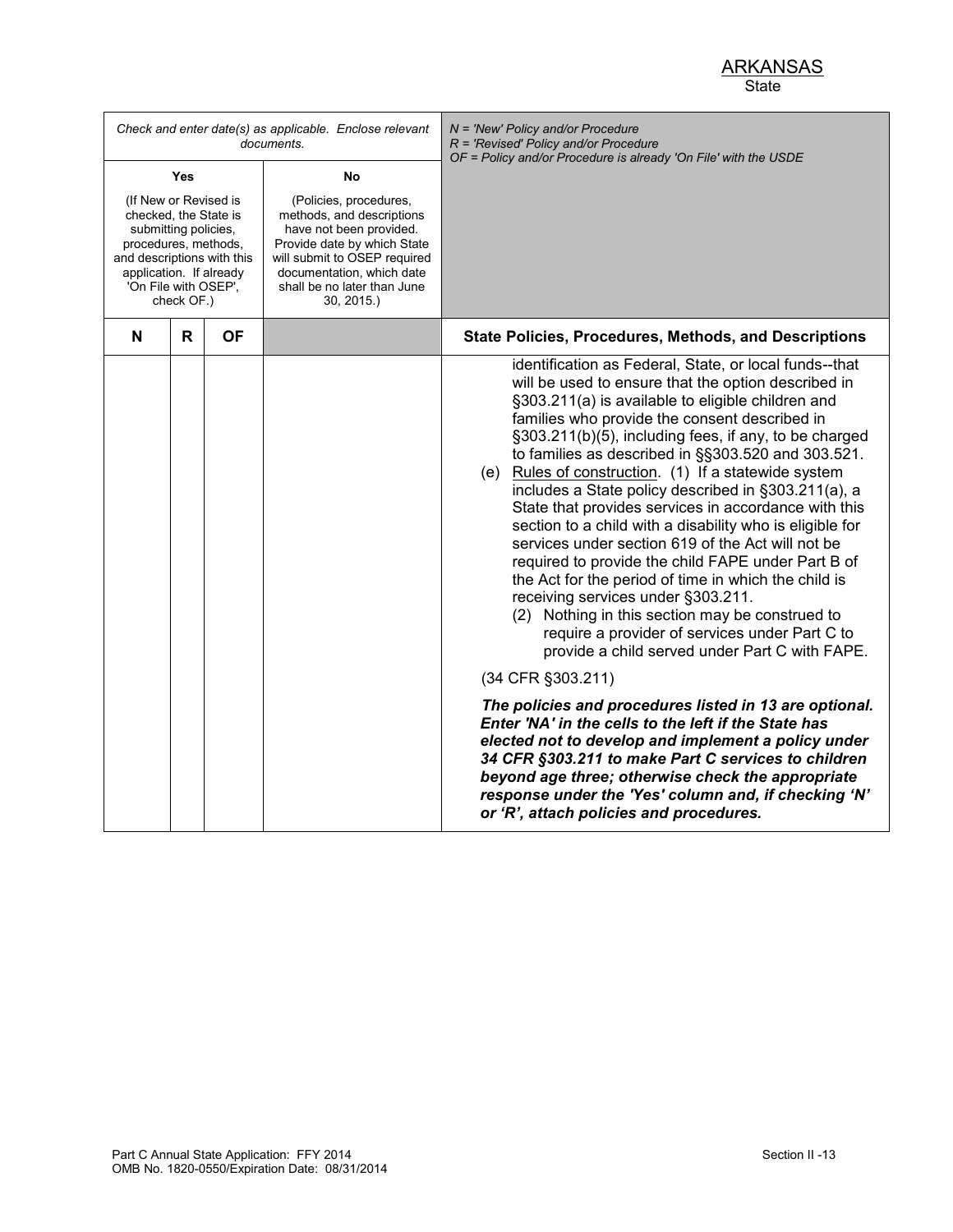### **B. Assurances and Optional Assurance**

The State makes the following assurances and provisions as required by Part C of the Individuals with Disabilities Education Act. (20 U.S.C. 1431 et. seq.; 34 CFR §§303.101-126; 303.220; 303.227)

| Check and enter date(s) as<br>applicable |                                                                                                                                               | <b>Subpart B - Assurances</b><br>(20 U.S.C. 1434; 1435; and 1437(b); 34 CFR §§303.101-126; 303.220; 303.227)                                                                                                                                                                                                                 |  |
|------------------------------------------|-----------------------------------------------------------------------------------------------------------------------------------------------|------------------------------------------------------------------------------------------------------------------------------------------------------------------------------------------------------------------------------------------------------------------------------------------------------------------------------|--|
| <b>Yes</b>                               | No                                                                                                                                            |                                                                                                                                                                                                                                                                                                                              |  |
| (Assurance is<br>hereby<br>provided.)    | (Assurance<br>cannot be<br>ensured.<br>Provide date<br>on which<br>State will<br>complete<br>changes in<br>order to<br>provide<br>assurance.) |                                                                                                                                                                                                                                                                                                                              |  |
| X                                        |                                                                                                                                               | The State has adopted a policy that appropriate early intervention services,<br>1.<br>as defined in 34 CFR §303.13, are available to all infants and toddlers with<br>disabilities in the State and their families, including--                                                                                              |  |
|                                          |                                                                                                                                               | Indian infants and toddlers with disabilities and their families residing on<br>(a)<br>a reservation geographically located in the State;<br>Infants and toddlers with disabilities who are homeless children and<br>(b)<br>their families; and<br>Infants and toddlers with disabilities who are wards of the State.<br>(C) |  |
|                                          |                                                                                                                                               | $(34$ CFR $\S 303.101(a))$                                                                                                                                                                                                                                                                                                   |  |
| X                                        |                                                                                                                                               | The State has in effect a statewide system of early intervention services that<br>2.<br>meets the requirements of section 635 of the Act, including policies and<br>procedures that address, at a minimum, the components required in 34 CFR<br>§§303.111 through 303.126. (34 CFR §303.101(a))                              |  |
| X                                        |                                                                                                                                               | The State ensures that any State rules, regulations, policies and procedures<br>3.<br>relating to 34 CFR Part 303 conform to the purposes and requirements of 34<br>CFR Part 303. (34 CFR §303.102)                                                                                                                          |  |
| X                                        |                                                                                                                                               | Each statewide system (system) must include, at a minimum, the components<br>4.<br>described in §§303.111 through 303.126. (34 CFR §303.110)                                                                                                                                                                                 |  |
| X                                        |                                                                                                                                               | The State has a policy in effect that ensures that appropriate early<br>5.<br>intervention services are based on scientifically based research, to the extent<br>practicable, and are available to all infants and toddlers with disabilities and<br>their families, including-                                              |  |
|                                          |                                                                                                                                               | Indian infants and toddlers with disabilities and their families residing on<br>(a)<br>a reservation geographically located in the State; and                                                                                                                                                                                |  |
|                                          |                                                                                                                                               | Infants and toddlers with disabilities who are homeless children and<br>(b)<br>their families. (34 CFR §303.112)                                                                                                                                                                                                             |  |
| X                                        |                                                                                                                                               | (a) The Statewide system ensures the performance of--<br>6.                                                                                                                                                                                                                                                                  |  |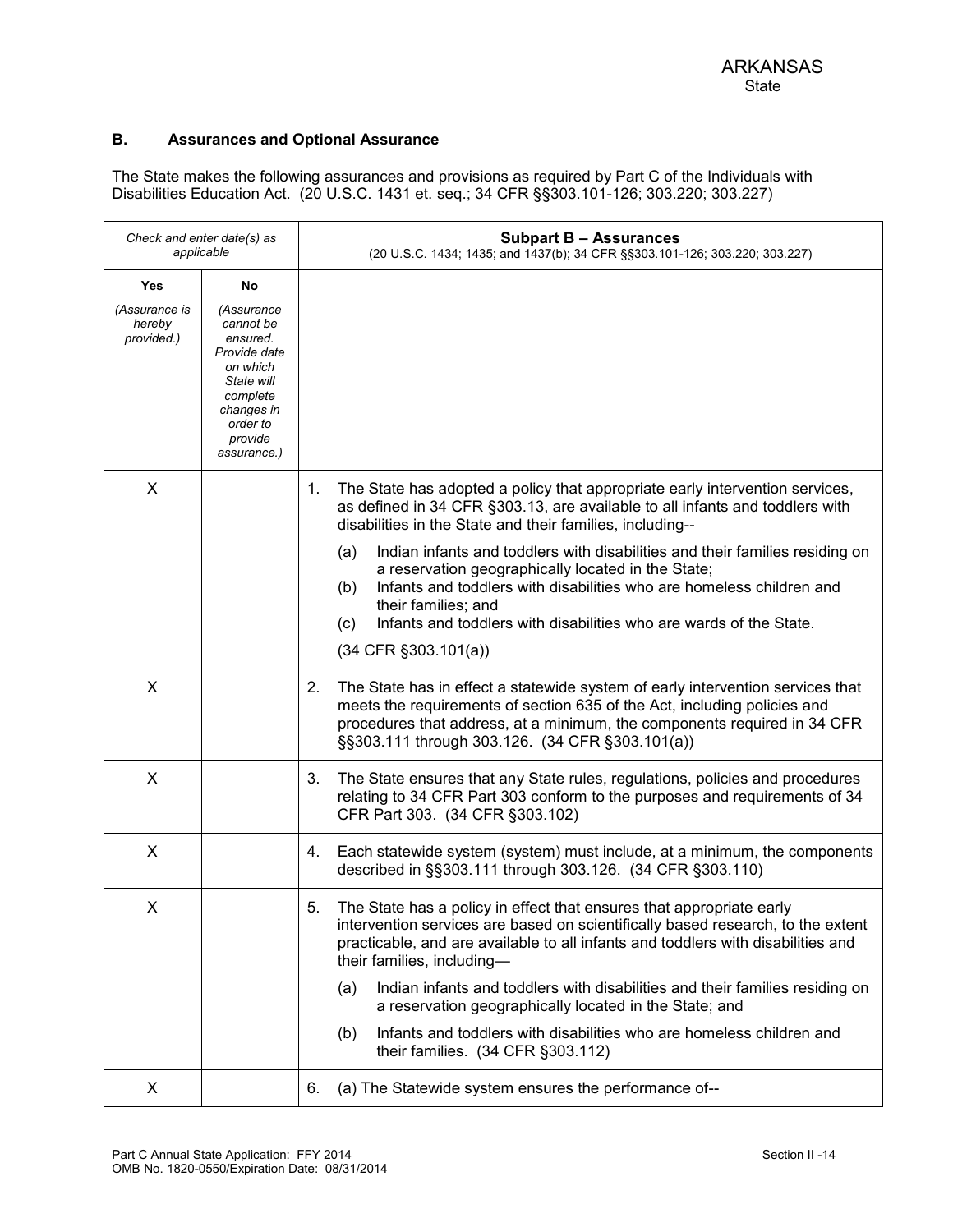| Check and enter date(s) as<br>applicable     |                                                                                                                                                     | <b>Subpart B - Assurances</b><br>(20 U.S.C. 1434; 1435; and 1437(b); 34 CFR §§303.101-126; 303.220; 303.227)                                                                                                                                                                                                                                                                                                                                                                                                                                                                                                                                                                                                                                                                        |  |  |
|----------------------------------------------|-----------------------------------------------------------------------------------------------------------------------------------------------------|-------------------------------------------------------------------------------------------------------------------------------------------------------------------------------------------------------------------------------------------------------------------------------------------------------------------------------------------------------------------------------------------------------------------------------------------------------------------------------------------------------------------------------------------------------------------------------------------------------------------------------------------------------------------------------------------------------------------------------------------------------------------------------------|--|--|
| Yes<br>(Assurance is<br>hereby<br>provided.) | No<br>(Assurance<br>cannot be<br>ensured.<br>Provide date<br>on which<br>State will<br>complete<br>changes in<br>order to<br>provide<br>assurance.) |                                                                                                                                                                                                                                                                                                                                                                                                                                                                                                                                                                                                                                                                                                                                                                                     |  |  |
|                                              |                                                                                                                                                     | A timely, comprehensive, multidisciplinary evaluation of the<br>(1)<br>functioning of each infant or toddler with a disability in the State;<br>and<br>A family-directed identification of the needs of the family of the<br>(2)<br>infant or toddler to assist appropriately in the development of the<br>infant or toddler.<br>The evaluation and family-directed identification required in paragraph<br>(b)<br>(a) of this section must meet the requirements of 34 CFR §303.321.<br>(34 CFR §303.113)                                                                                                                                                                                                                                                                          |  |  |
| X                                            |                                                                                                                                                     | The Statewide system ensures that, for each infant or toddler with a disability<br>7.<br>and his or her family in the State, an IFSP, as defined in 34 CFR §303.20, is<br>developed and implemented that meets the requirements of 34 CFR<br>§§303.340 through 303.345 and that includes service coordination services,<br>as defined in 34 CFR §303.34. (34 CFR §303.114)                                                                                                                                                                                                                                                                                                                                                                                                          |  |  |
| X                                            |                                                                                                                                                     | The Statewide system includes a comprehensive child find system that meets<br>the requirements in 34 CFR §§303.302 and 303.303. (34 CFR §303.115)                                                                                                                                                                                                                                                                                                                                                                                                                                                                                                                                                                                                                                   |  |  |
| $\pmb{\times}$                               |                                                                                                                                                     | The Statewide system includes a public awareness program that--<br>Focuses on the early identification of infants and toddlers with<br>(a)<br>disabilities; and<br>Provides information to parents of infants and toddlers through primary<br>(b)<br>referral sources in accordance with 34 CFR §303.301.<br>(34 CFR §303.116)                                                                                                                                                                                                                                                                                                                                                                                                                                                      |  |  |
| X                                            |                                                                                                                                                     | 10. The Statewide system includes a central directory that is accessible to the<br>general public (i.e., through the lead agency's Web site and other appropriate<br>means) and includes accurate, up-to-date information about:<br>Public and private early intervention services, resources, and experts<br>(a)<br>available in the State;<br>Professional and other groups (including parent support and training<br>(b)<br>and information centers, such as those funded under the Act) that<br>provide assistance to infants and toddlers with disabilities eligible under<br>Part C of the Act and their families; and<br>Research and demonstration projects being conducted in the State<br>(c)<br>relating to infants and toddlers with disabilities.<br>(34 CFR §303.117) |  |  |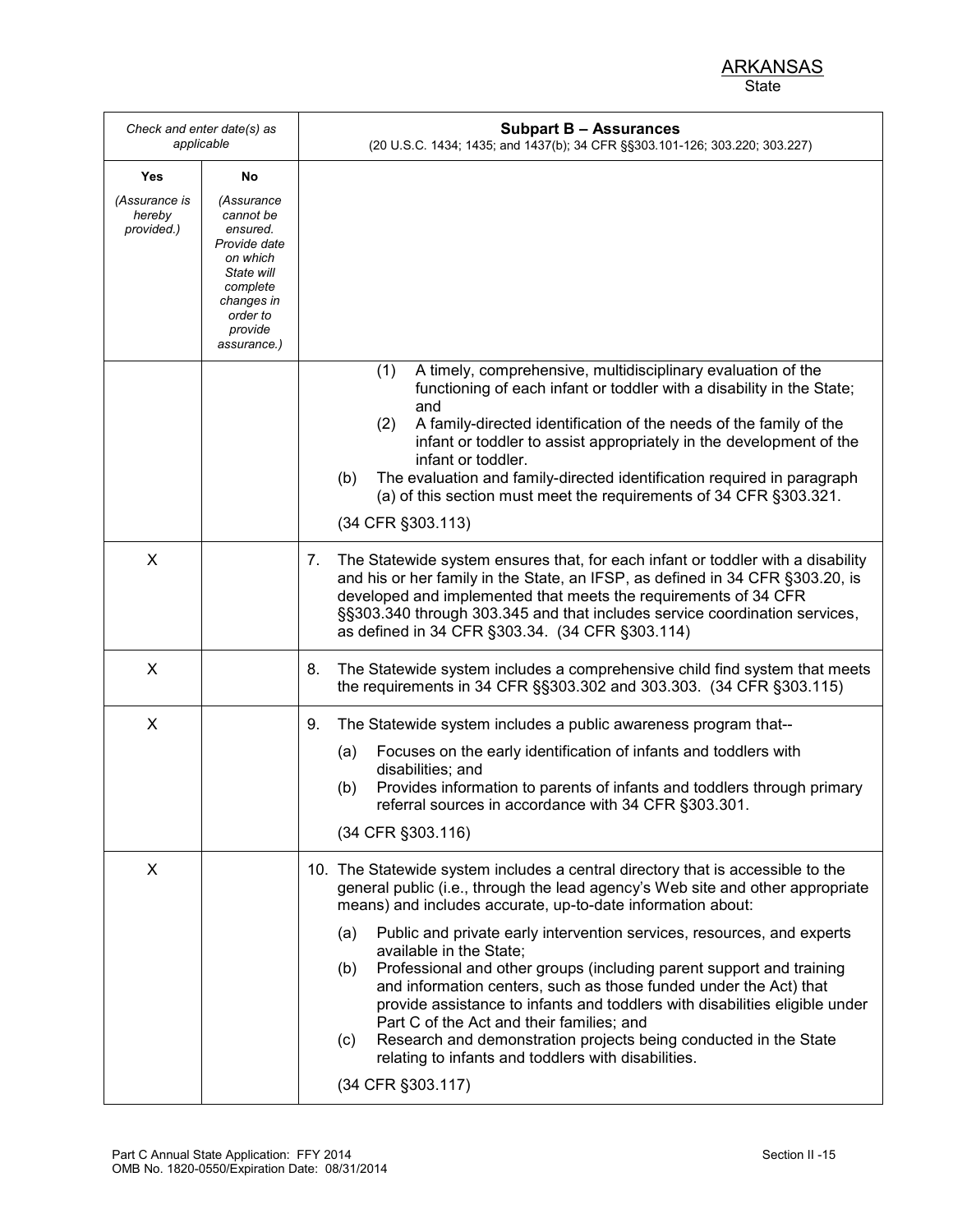*Check and enter date(s) as applicable* **Subpart B – Assurances** (20 U.S.C. 1434; 1435; and 1437(b); 34 CFR §§303.101-126; 303.220; 303.227) **Yes** *(Assurance is hereby provided.)* **No** *(Assurance cannot be ensured. Provide date on which State will complete changes in order to provide assurance.)* X 11. The Statewide system includes a comprehensive system of personnel development, including the training of paraprofessionals and the training of primary referral sources with respect to the basic components of early intervention services available in the State. The State's comprehensive system of personnel development-- (a) Includes-- (1) Training personnel to implement innovative strategies and activities for the recruitment and retention of EIS providers; (2) Promoting the preparation of EIS providers who are fully and appropriately qualified to provide early intervention services under Part C; and (3) Training personnel to coordinate transition services for infants and toddlers with disabilities who are transitioning from an early intervention services program under Part C of the Act to a preschool program under section 619 of the Act, Head Start, Early Head Start, an elementary school program under Part B of the Act, or another appropriate program. (b) May include-- (1) Training personnel to work in rural and inner-city areas; (2) Training personnel in the emotional and social development of young children; (3) Training personnel to support families in participating fully in the development and implementation of the child's IFSP; and (4) Training personnel who provide services under this part using standards that are consistent with early learning personnel development standards funded under the State Advisory Council on Early Childhood Education and Care established under the Head Start Act, if applicable. **(**34 CFR §303.118) X 12. The Statewide system includes policies and procedures relating to the establishment and maintenance of qualification standards to ensure that personnel necessary to carry out the purposes of Part C are appropriately and adequately prepared and trained. These policies and procedures provide for the establishment and maintenance of qualification standards that are consistent with any State-approved or State-recognized certification, licensing, registration, or other comparable requirements that apply to the profession, discipline, or area in which personnel are providing early intervention services. Nothing in Part C of the Act may be construed to prohibit the use of paraprofessionals and assistants who are appropriately trained and supervised in accordance with State law, regulation, or written policy, to assist in the provision of early intervention services under Part C of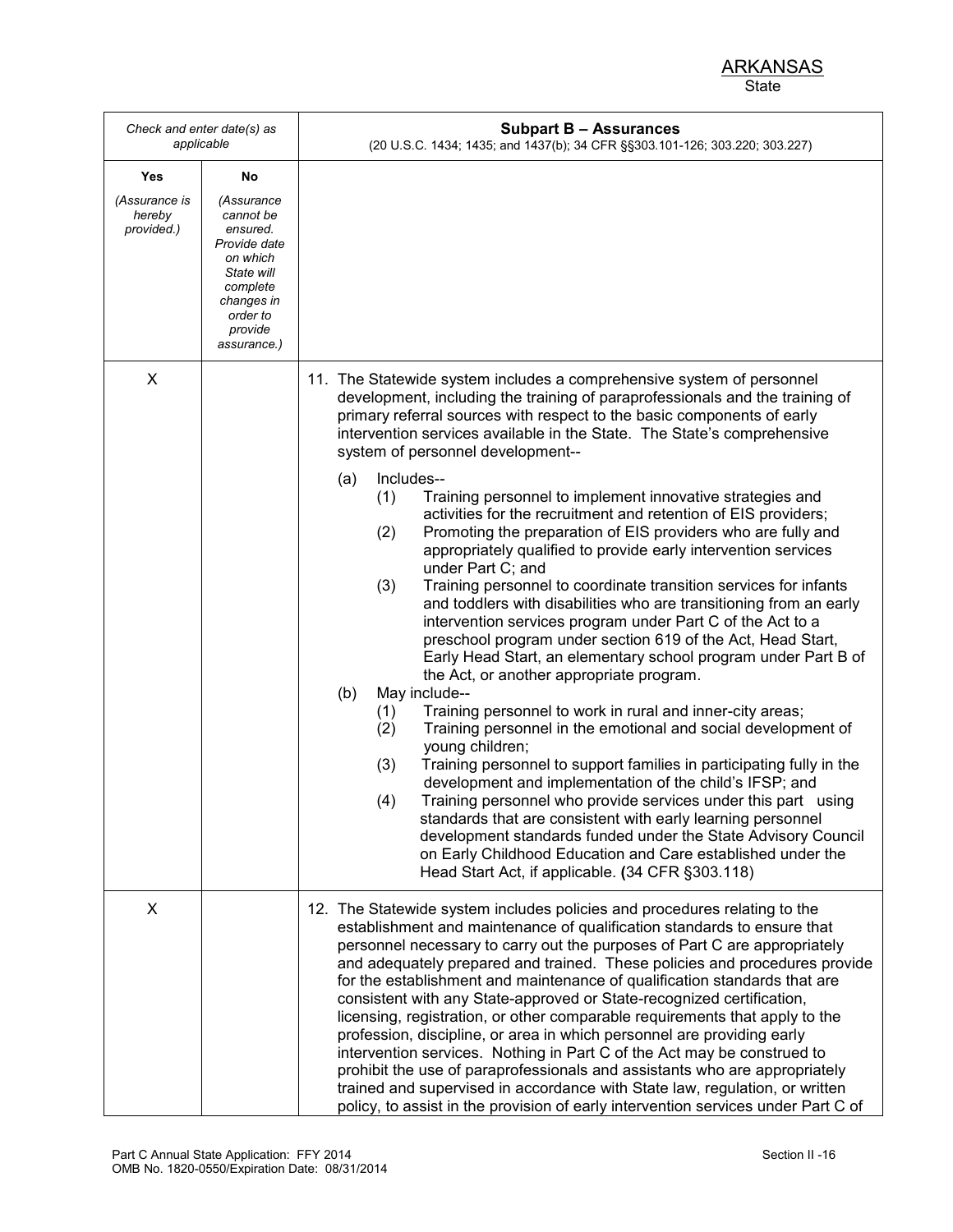*Check and enter date(s) as applicable* **Subpart B – Assurances** (20 U.S.C. 1434; 1435; and 1437(b); 34 CFR §§303.101-126; 303.220; 303.227) **Yes** *(Assurance is hereby provided.)* **No** *(Assurance cannot be ensured. Provide date on which State will complete changes in order to provide assurance.)* the Act to infants and toddlers with disabilities.  $(34 \text{ CFR } \S 303.119(a) - (c))$ X 13. The Statewide system includes a single line of responsibility in a lead agency designated or established by the Governor that is responsible for the following-- (a)(1) The general administration and supervision of programs and activities administered by agencies, institutions, organizations, and EIS providers receiving assistance under Part C of the Act; and (2) The monitoring of programs and activities used by the State to carry out Part C of the Act (whether or not the programs or activities are administered by agencies, institutions, organizations, and EIS providers that are receiving assistance under Part C of the Act), to ensure that the State complies with Part C of the Act, including-- (i) Monitoring agencies, institutions, organizations, and EIS providers used by the State to carry out Part C of the Act; (ii) Enforcing any obligations imposed on those agencies, institutions, organizations, and EIS providers under Part C of the Act and 34 CFR Part 303; (iii) Providing technical assistance, if necessary, to those agencies, institutions, organizations and EIS providers; (iv) Correcting any noncompliance identified through monitoring as soon as possible and in no case later than one year after the lead agency's identification of the noncompliance; and (v) Conducting the activities in paragraphs (a)(2)(i) through (a)(2)(iv) of this section, consistent with 34 CFR §§303.700 through 303.707, and any other activities required by the State under those sections. (b) The identification and coordination of all available resources for early intervention services within the State, including those from Federal, State, local, and private sources, consistent with subpart F of 34 CFR Part 303. (c) The assignment of financial responsibility in accordance with subpart F of 34 CFR Part 303. (d) The development of procedures in accordance with subpart F of 34 CFR Part 303 to ensure that early intervention services are provided to infants and toddlers with disabilities and their families under Part C of the Act in a timely manner, pending the resolution of any disputes among public agencies or EIS providers. (e) The resolution of intra- and interagency disputes in accordance with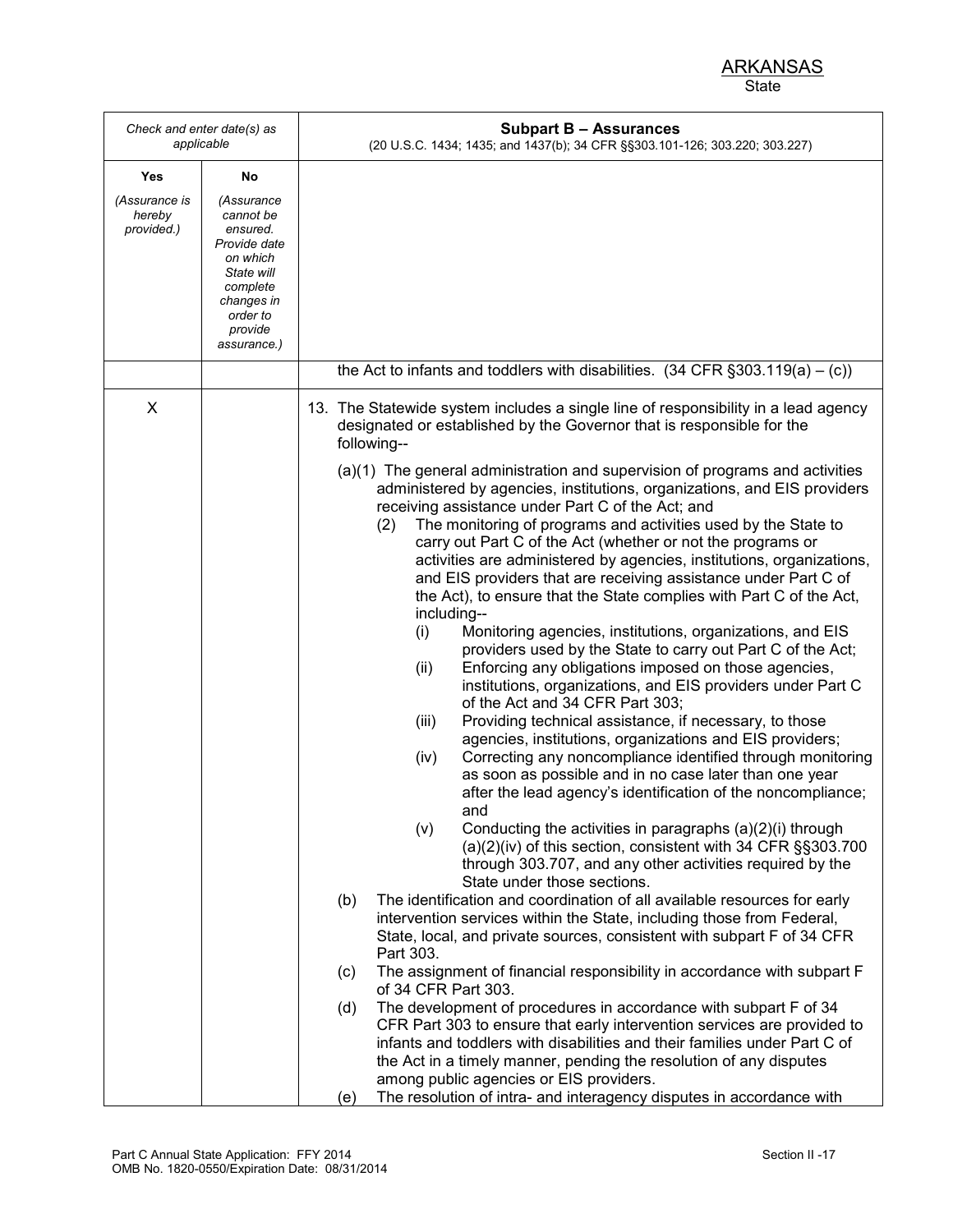*Check and enter date(s) as applicable* **Subpart B – Assurances** (20 U.S.C. 1434; 1435; and 1437(b); 34 CFR §§303.101-126; 303.220; 303.227) **Yes** *(Assurance is hereby provided.)* **No** *(Assurance cannot be ensured. Provide date on which State will complete changes in order to provide assurance.)* subpart F of 34 CFR Part 303. (f) The entry into formal interagency agreements or other written methods of establishing financial responsibility, consistent with 34 CFR §303.511, that define the financial responsibility of each agency for paying for early intervention services (consistent with State law) and procedures for resolving disputes and that include all additional components necessary to ensure meaningful cooperation and coordination as set forth in subpart F of 34 CFR Part 303. (34 CFR §303.120) X 14. The Statewide system includes a policy pertaining to the contracting or making of other arrangements with public or private individuals or agency service providers to provide early intervention services in the State, consistent with the provisions of Part C of the Act and 34 CFR Part 303, including the contents of the application, and the conditions of the contract or other arrangements. The policy -- (a) Includes a requirement that all early intervention services must meet State standards and be consistent with the provisions of Part C; and (b) Is consistent with the Education Department General Administrative Regulations in 34 CFR Part 80. (34 CFR §303.121) X 15. The Statewide system includes procedures for securing the timely reimbursement of funds used under Part C of the Act, in accordance with subpart F of 34 CFR Part 303. (34 CFR §303.122) X 16. The Statewide system includes procedural safeguards that meet the requirements of subpart E of 34 CFR Part 303. (34 CFR §303.123) X 17. The Statewide system includes a system for compiling and reporting timely and accurate data that meets the requirements of 34 CFR §§303.700 through 303.702 and 303.720 through 303.724 and the following requirements. The data system includes a description of the process that the State uses, or will use, to compile data on infants or toddlers with disabilities receiving early intervention services under Part C, including a description of the State's sampling methods, if sampling is used, for reporting the data required by the Secretary under sections 616 and 618 of the IDEA and 34 CFR §§303.700 through 303.707 and 303.720 through 303.724. (34 CFR §303.124) X 18. The Statewide system includes a State Interagency Coordinating Council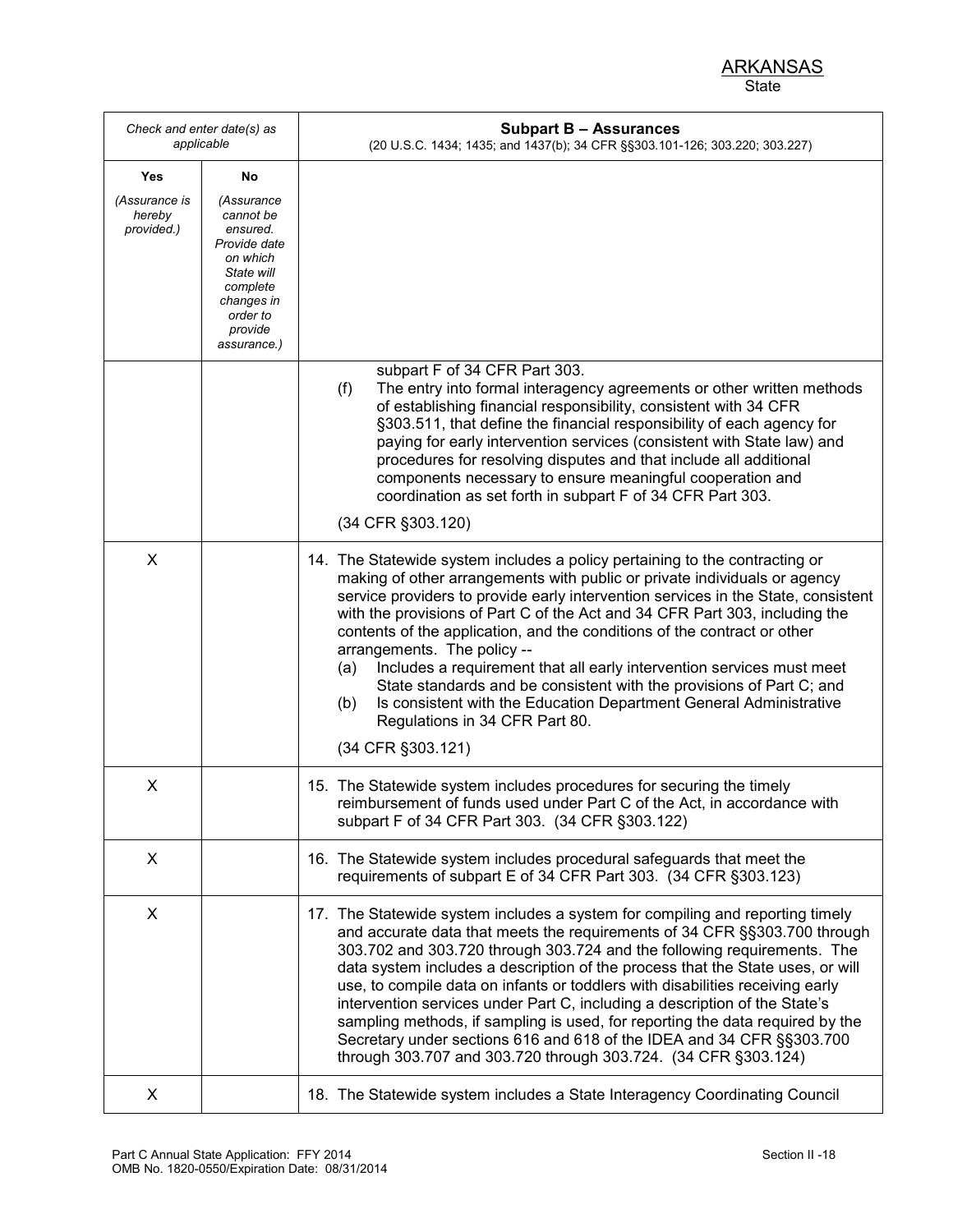| Check and enter date(s) as<br>applicable     |                                                                                                                                                     | <b>Subpart B – Assurances</b><br>(20 U.S.C. 1434; 1435; and 1437(b); 34 CFR §§303.101-126; 303.220; 303.227)                                                                                                                                                                                                                                                                                                                                                    |
|----------------------------------------------|-----------------------------------------------------------------------------------------------------------------------------------------------------|-----------------------------------------------------------------------------------------------------------------------------------------------------------------------------------------------------------------------------------------------------------------------------------------------------------------------------------------------------------------------------------------------------------------------------------------------------------------|
| Yes<br>(Assurance is<br>hereby<br>provided.) | No<br>(Assurance<br>cannot be<br>ensured.<br>Provide date<br>on which<br>State will<br>complete<br>changes in<br>order to<br>provide<br>assurance.) | (Council) that meets the requirements of subpart G of 34 CFR Part 303.                                                                                                                                                                                                                                                                                                                                                                                          |
| X                                            |                                                                                                                                                     | (34 CFR §303.125)<br>19. The Statewide system includes policies and procedures to ensure, consistent<br>with 34 CFR §§303.13(a)(8) (early intervention services), 303.26 (natural<br>environments), and 303.344(d)(1)(ii) (content of an IFSP), that early<br>intervention services for infants and toddlers with disabilities are provided--                                                                                                                   |
|                                              |                                                                                                                                                     | (a)<br>To the maximum extent appropriate, in natural environments; and<br>In settings other than the natural environment that are most appropriate,<br>(b)<br>as determined by the parent and the IFSP Team, only when early<br>intervention services cannot be achieved satisfactorily in a natural<br>environment.<br>(34 CFR §303.126)                                                                                                                       |
| X                                            |                                                                                                                                                     | 20. The Statewide system ensures that Federal funds made available to the State<br>under section 643 of the Act will be expended in accordance with the<br>provisions of 34 CFR Part 303, including §§303.500 and 303.501.<br>(34 CFR §303.221)                                                                                                                                                                                                                 |
| X                                            |                                                                                                                                                     | 21. The Statewide system will comply with the requirements in §§303.510 and<br>303.511 in subpart F of this part. (34 CFR §303.222)                                                                                                                                                                                                                                                                                                                             |
| Χ                                            |                                                                                                                                                     | 22. The Statewide system ensures that--<br>(a) The control of funds provided under 34 CFR Part 303, and title to<br>property acquired with those funds, will be in a public agency for the uses<br>and purposes provided in 34 CFR Part 303; and<br>(b) A public agency will administer the funds and property.<br>(34 CFR §303.223)                                                                                                                            |
| X                                            |                                                                                                                                                     | 23. The Statewide system ensures that it will--<br>(a) Make reports in the form and containing the information that the<br>Secretary may require; and<br>(b) Keep records and afford access to those records as the Secretary may<br>find necessary to ensure compliance with the requirements of 34 CFR<br>Part 303, the correctness and verification of reports, and the proper<br>disbursement of funds provided under 34 CFR Part 303.<br>(34 CFR §303.224) |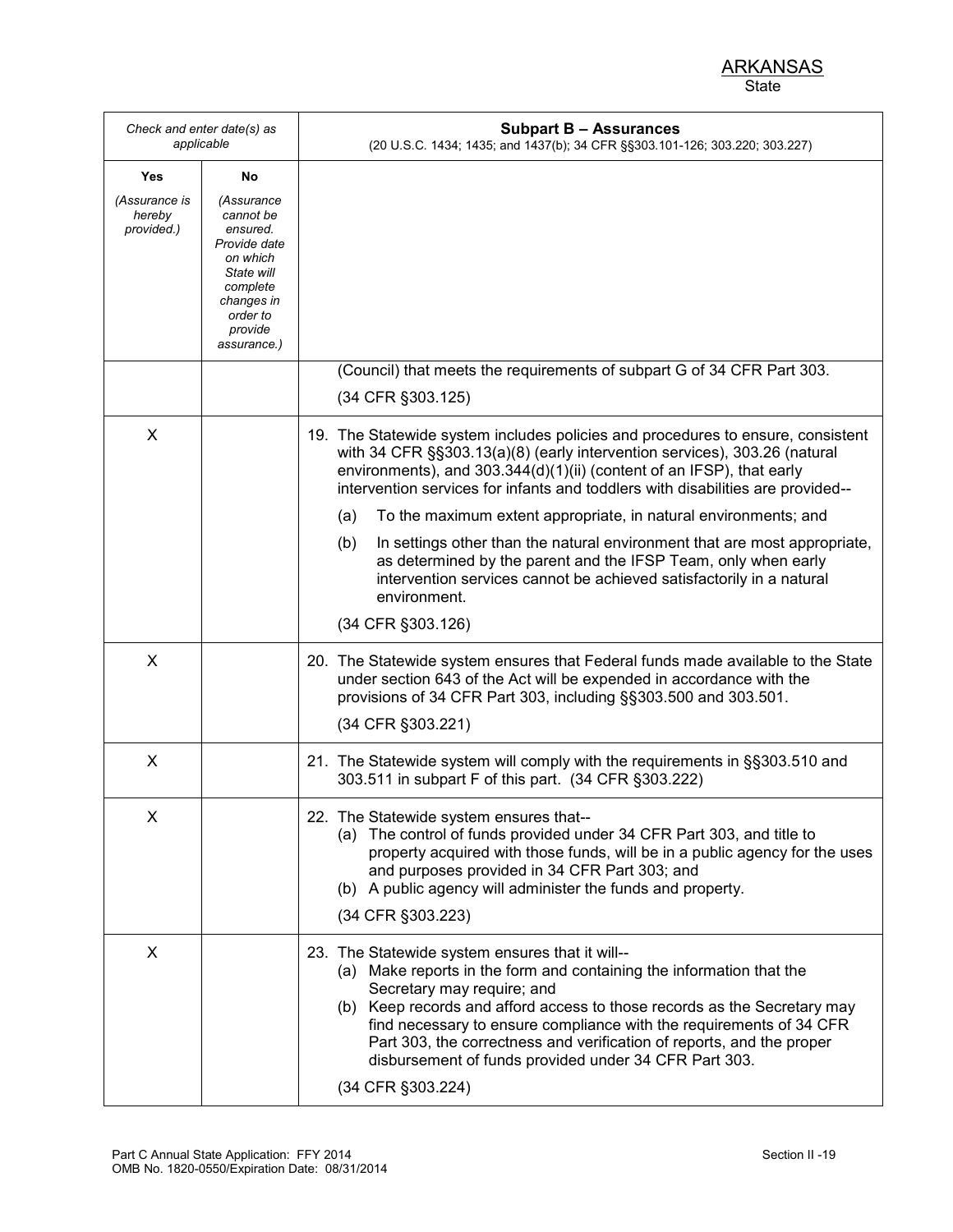| Check and enter date(s) as<br>applicable     |                                                                                                                           | <b>Subpart B - Assurances</b><br>(20 U.S.C. 1434; 1435; and 1437(b); 34 CFR §§303.101-126; 303.220; 303.227)                                                                                                                                                                                                                                                                                                                                                                                                                                                                                                                                                                                                                                                                                                                                                                                                                                                                                                                                                                                                                                                                                                                                                                                                                                                                                                                                                                                                                                                                                                                                                                                                                                                                                                                                                                                                                                                                                                                                                                                                                                                           |
|----------------------------------------------|---------------------------------------------------------------------------------------------------------------------------|------------------------------------------------------------------------------------------------------------------------------------------------------------------------------------------------------------------------------------------------------------------------------------------------------------------------------------------------------------------------------------------------------------------------------------------------------------------------------------------------------------------------------------------------------------------------------------------------------------------------------------------------------------------------------------------------------------------------------------------------------------------------------------------------------------------------------------------------------------------------------------------------------------------------------------------------------------------------------------------------------------------------------------------------------------------------------------------------------------------------------------------------------------------------------------------------------------------------------------------------------------------------------------------------------------------------------------------------------------------------------------------------------------------------------------------------------------------------------------------------------------------------------------------------------------------------------------------------------------------------------------------------------------------------------------------------------------------------------------------------------------------------------------------------------------------------------------------------------------------------------------------------------------------------------------------------------------------------------------------------------------------------------------------------------------------------------------------------------------------------------------------------------------------------|
| Yes<br>(Assurance is<br>hereby<br>provided.) | No<br>(Assurance<br>cannot be<br>ensured.<br>Provide date<br>on which<br>State will<br>complete<br>changes in<br>order to |                                                                                                                                                                                                                                                                                                                                                                                                                                                                                                                                                                                                                                                                                                                                                                                                                                                                                                                                                                                                                                                                                                                                                                                                                                                                                                                                                                                                                                                                                                                                                                                                                                                                                                                                                                                                                                                                                                                                                                                                                                                                                                                                                                        |
|                                              | provide<br>assurance.)                                                                                                    |                                                                                                                                                                                                                                                                                                                                                                                                                                                                                                                                                                                                                                                                                                                                                                                                                                                                                                                                                                                                                                                                                                                                                                                                                                                                                                                                                                                                                                                                                                                                                                                                                                                                                                                                                                                                                                                                                                                                                                                                                                                                                                                                                                        |
| X                                            |                                                                                                                           | 24. The Statewide system ensures that -<br>(a) Federal funds made available under section 643 of the Act to the State -<br>(1) Will not be commingled with State funds; and<br>(2) Will be used so as to supplement the level of State and local funds<br>expended for infants and toddlers with disabilities and their families and in<br>no case to supplant those State and local funds.<br>(b) To meet the requirement in paragraph (a) of this section, the total amount<br>of State and local funds budgeted for expenditures in the current fiscal year<br>for early intervention services for children eligible under this part and their<br>families must be at least equal to the total amount of State and local funds<br>actually expended for early intervention services for these children and their<br>families in the most recent preceding fiscal year for which the information is<br>available. Allowance may be made for-<br>(1) A decrease in the number of infants and toddlers who are eligible to<br>receive early intervention services under this part; and<br>(2) Unusually large amounts of funds expended for such long-term<br>purposes as the acquisition of equipment and the construction of facilities.<br>(c) Requirement regarding indirect costs. (1) Except as provided in<br>paragraph (c)(2) of this section, a lead agency under this part may not charge<br>indirect costs to its Part C grant.<br>(2) If approved by the lead agency's cognizant Federal agency or by the<br>Secretary, the lead agency must charge indirect costs through either--<br>(i) A restricted indirect cost rate that meets the requirements in 34 CFR<br>76.560 through 76.569; or<br>(ii) A cost allocation plan that meets the non-supplanting requirements in<br>paragraph (b) of this section and 34 CFR Part 76 of EDGAR.<br>(3) In charging indirect costs under paragraph $(c)(2)(i)$ and $(c)(2)(ii)$ of this<br>section, the lead agency may not charge rent, occupancy, or space<br>maintenance costs directly to the Part C grant, unless those costs are<br>specifically approved in advance by the Secretary.<br>(34 CFR §303.225) |
| X                                            |                                                                                                                           | 25. The Statewide system ensures that fiscal control and fund accounting<br>procedures will be adopted as necessary to ensure proper disbursement of,<br>and accounting for, Federal funds paid under 34 CFR Part 303.<br>(34 CFR §303.226)                                                                                                                                                                                                                                                                                                                                                                                                                                                                                                                                                                                                                                                                                                                                                                                                                                                                                                                                                                                                                                                                                                                                                                                                                                                                                                                                                                                                                                                                                                                                                                                                                                                                                                                                                                                                                                                                                                                            |
| X                                            |                                                                                                                           | 26. The State ensures that policies and practices have been adopted to ensure<br>that--                                                                                                                                                                                                                                                                                                                                                                                                                                                                                                                                                                                                                                                                                                                                                                                                                                                                                                                                                                                                                                                                                                                                                                                                                                                                                                                                                                                                                                                                                                                                                                                                                                                                                                                                                                                                                                                                                                                                                                                                                                                                                |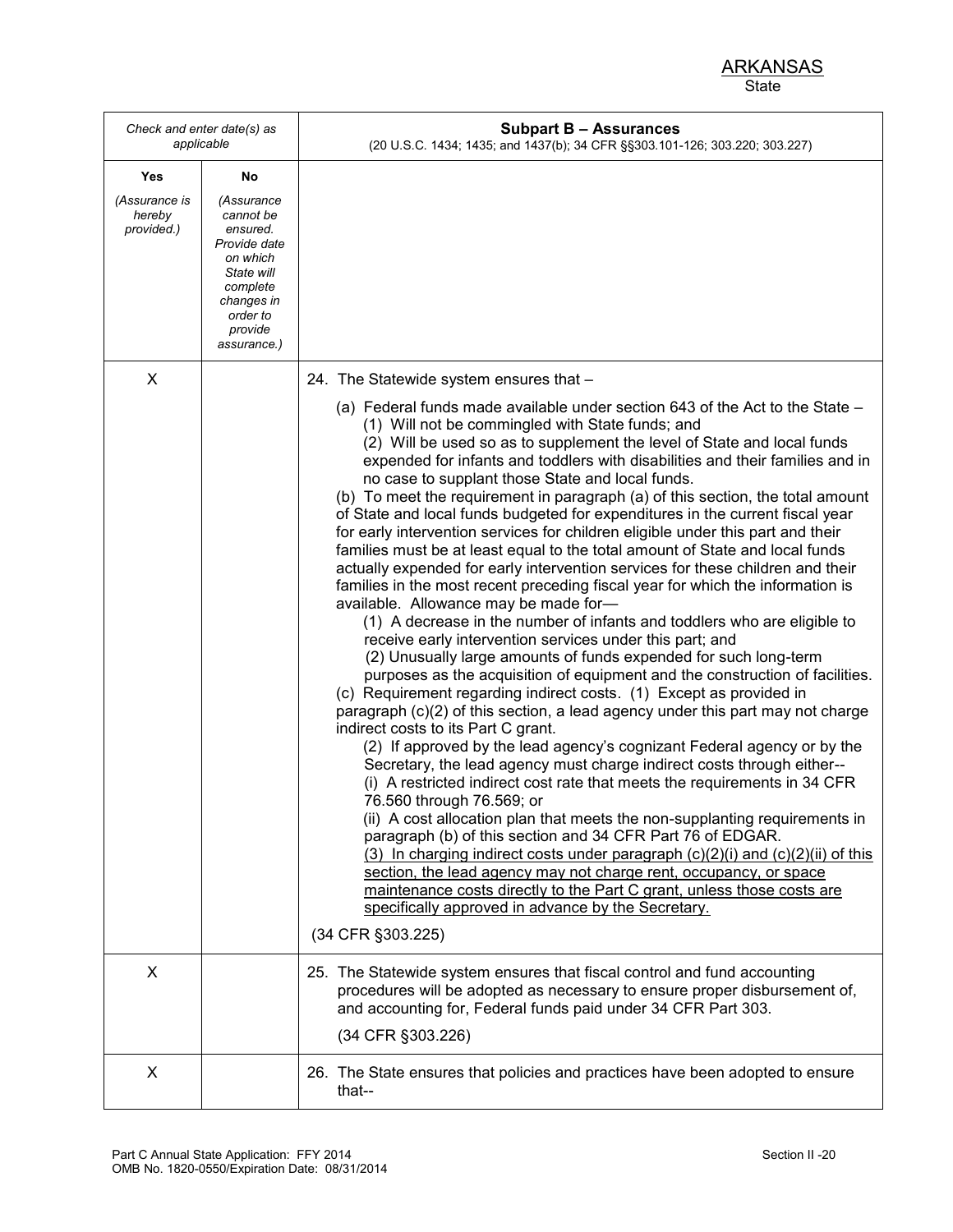| Check and enter date(s) as<br>applicable |                                                                                                                                               | <b>Subpart B - Assurances</b><br>(20 U.S.C. 1434; 1435; and 1437(b); 34 CFR §§303.101-126; 303.220; 303.227)                                                                                                                                                                                                                                                                                                                                                                                                                                                                                        |  |  |
|------------------------------------------|-----------------------------------------------------------------------------------------------------------------------------------------------|-----------------------------------------------------------------------------------------------------------------------------------------------------------------------------------------------------------------------------------------------------------------------------------------------------------------------------------------------------------------------------------------------------------------------------------------------------------------------------------------------------------------------------------------------------------------------------------------------------|--|--|
| <b>Yes</b>                               | No.                                                                                                                                           |                                                                                                                                                                                                                                                                                                                                                                                                                                                                                                                                                                                                     |  |  |
| (Assurance is<br>hereby<br>provided.)    | (Assurance<br>cannot be<br>ensured.<br>Provide date<br>on which<br>State will<br>complete<br>changes in<br>order to<br>provide<br>assurance.) |                                                                                                                                                                                                                                                                                                                                                                                                                                                                                                                                                                                                     |  |  |
|                                          |                                                                                                                                               | Traditionally underserved groups, including minority, low-income,<br>(a)<br>homeless, and rural families and children with disabilities who are wards<br>of the State, are meaningfully involved in the planning and<br>implementation of all the requirements of Part C; and<br>These families have access to culturally competent services within their<br>(b)<br>local geographical areas.                                                                                                                                                                                                       |  |  |
|                                          |                                                                                                                                               | (34 CFR §303.227)                                                                                                                                                                                                                                                                                                                                                                                                                                                                                                                                                                                   |  |  |
|                                          |                                                                                                                                               | <b>Assurance Regarding Optional Policy</b>                                                                                                                                                                                                                                                                                                                                                                                                                                                                                                                                                          |  |  |
|                                          |                                                                                                                                               | Enter 'NA' in the cell to the left if this assurance is not applicable to your<br>State.                                                                                                                                                                                                                                                                                                                                                                                                                                                                                                            |  |  |
| X                                        |                                                                                                                                               | 27. A State may adopt and has adopted a policy that includes making ongoing<br>good-faith efforts to recruit and hire appropriately and adequately trained<br>personnel to provide early intervention services to infants and toddlers with<br>disabilities, including, in a geographic area of the State where there is a<br>shortage of such personnel, the most qualified individuals available who are<br>making satisfactory progress toward completing applicable course work<br>necessary to meet the standards described in paragraphs (a) and (b) of this<br>section. (34 CFR §303.119(d)) |  |  |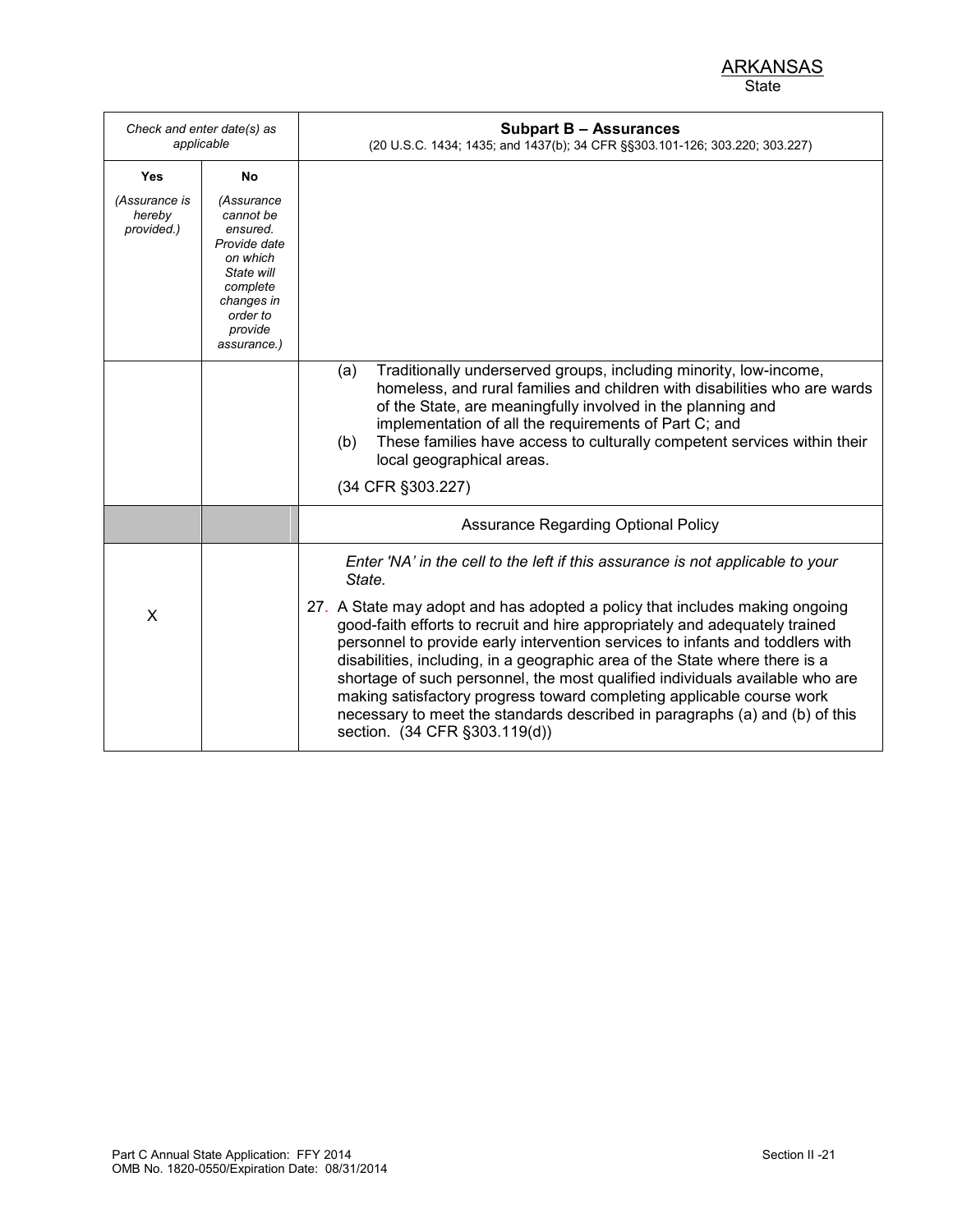### **C. Certifications**

The State Lead Agency is providing the following certifications:

| <b>Yes</b> |                                                                                                                                                                                                                                                                                                                                                                                                                                                                                                                                                                                                                                                                                                                                                                       |
|------------|-----------------------------------------------------------------------------------------------------------------------------------------------------------------------------------------------------------------------------------------------------------------------------------------------------------------------------------------------------------------------------------------------------------------------------------------------------------------------------------------------------------------------------------------------------------------------------------------------------------------------------------------------------------------------------------------------------------------------------------------------------------------------|
| X          | The State certifies that ED Form 80-0013, Certification Regarding Lobbying, is on file<br>$1_{-}$<br>with the Secretary of Education.                                                                                                                                                                                                                                                                                                                                                                                                                                                                                                                                                                                                                                 |
|            | With respect to the Certification Regarding Lobbying the State recertifies that no<br>Federal appropriated funds have been paid or will be paid to any person for<br>influencing or attempting to influence an officer or employee of any agency, a Member<br>of Congress, an officer or employee of Congress, or an employee of a Member of<br>Congress in connection with the making or renewal of Federal grants under this<br>program; that the State shall complete and submit Standard Form-LLL, "Disclosure<br>Form to Report Lobbying," when required (34 CFR Part 82, Appendix B); and that the<br>State Agency shall require the full certification, as set forth in 34 CFR Part 82,<br>Appendix A, in the award documents for all sub awards at all tiers. |
| X          | The State certifies that it has met the certifications in the Education Department<br>2 <sub>1</sub><br>General Administrative Regulations (EDGAR) at 34 CFR §80.11 relating to State<br>eligibility, authority and approval to submit and carry out the provisions of its State<br>application, and consistency of that application with State law are in place within the<br>State.                                                                                                                                                                                                                                                                                                                                                                                 |
| X          | 3.<br>The State certifies that the arrangements to establish financial responsibility for the<br>provision of Part C services among appropriate public agencies under §303.511 and<br>the lead agency's contracts with EIS providers regarding financial responsibility for the<br>provision of Part C services meet the requirements in §§303.500 through 303.521 and<br>are current as of the date of submission of the certification. (34 CFR §303.202)                                                                                                                                                                                                                                                                                                            |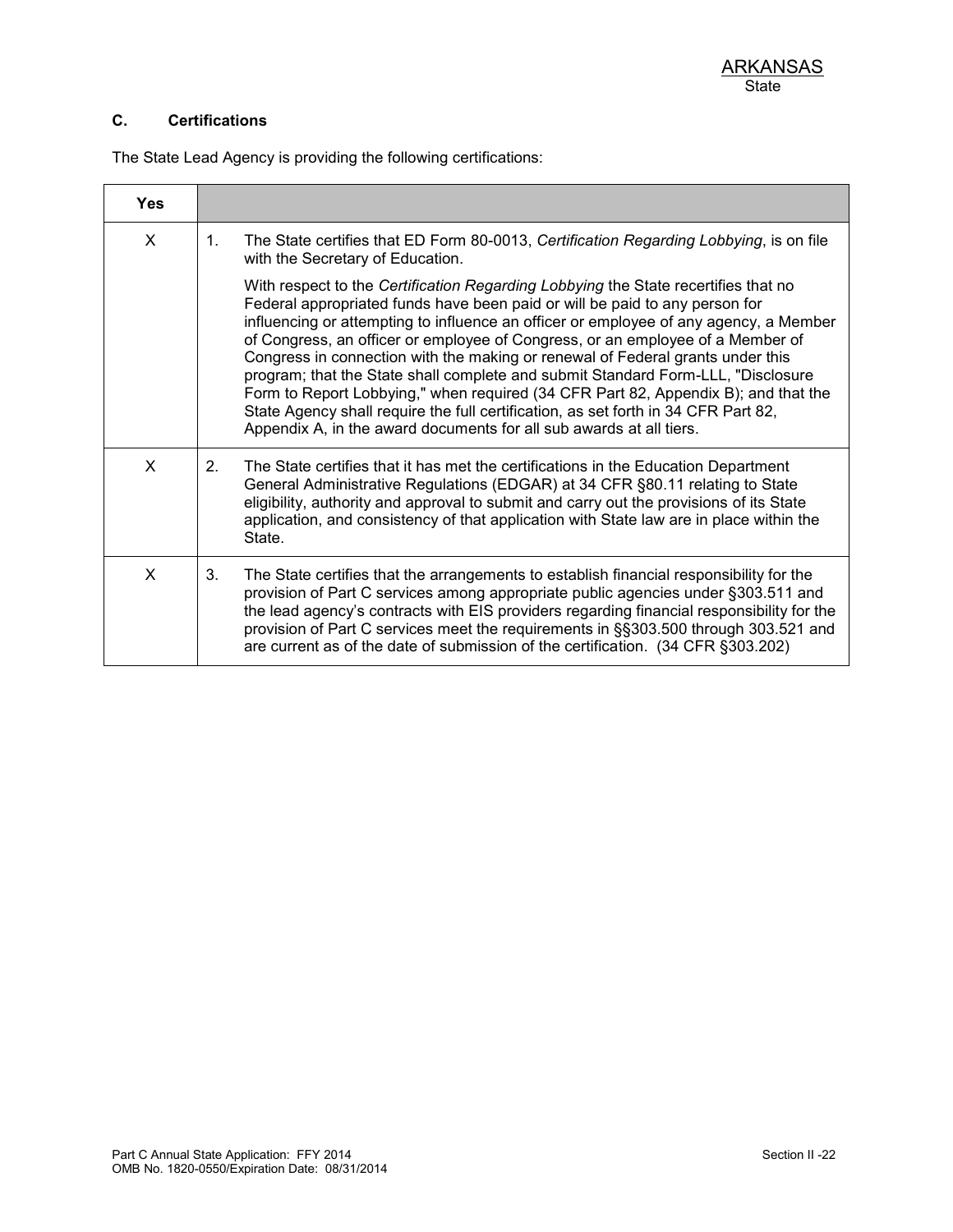#### **D. Statement**

I certify that the State of ARKANSAS has provided the policies, procedures, methods, descriptions, and assurances checked as 'yes' in Sections II.A and II.B and the certifications required in Section II.C of this application. These provisions meet the requirements of Part C of the Individuals with Disabilities Education Act as found in 20 U.S.C. 1431-1443 and the final regulations in 34 CFR Part 303. The State will operate its Part C program in accordance with all of the required policies, procedures, methods, descriptions, assurances and certifications.

If any policies, procedures, methods, descriptions, and assurances have been checked 'no', I certify that the State will operate throughout the period of this grant award consistent with the requirements of the IDEA as found in 20 U.S.C. 1431-1443 and the final regulations 34 CFR Part 303, and will make such changes to existing policies and procedures as are necessary to bring those policies and procedures into compliance with the requirements of the IDEA, as amended, as soon as possible, and not later than June 30, 2015. (34 CFR §76.104)

I, the undersigned authorized official of the

Arkansas Department of Human Services,

(Name of State and official name of State lead agency)

am designated under Part C by the Governor of this State to submit this application for FFY 2014 funds under Part C of the Individuals with Disabilities Education Act (IDEA).

| Printed/Typed Name and Title of Authorized Representative of the State: |       |  |  |
|-------------------------------------------------------------------------|-------|--|--|
| John Selig<br>Director, Department of Human Services                    |       |  |  |
| Signature:                                                              | Date: |  |  |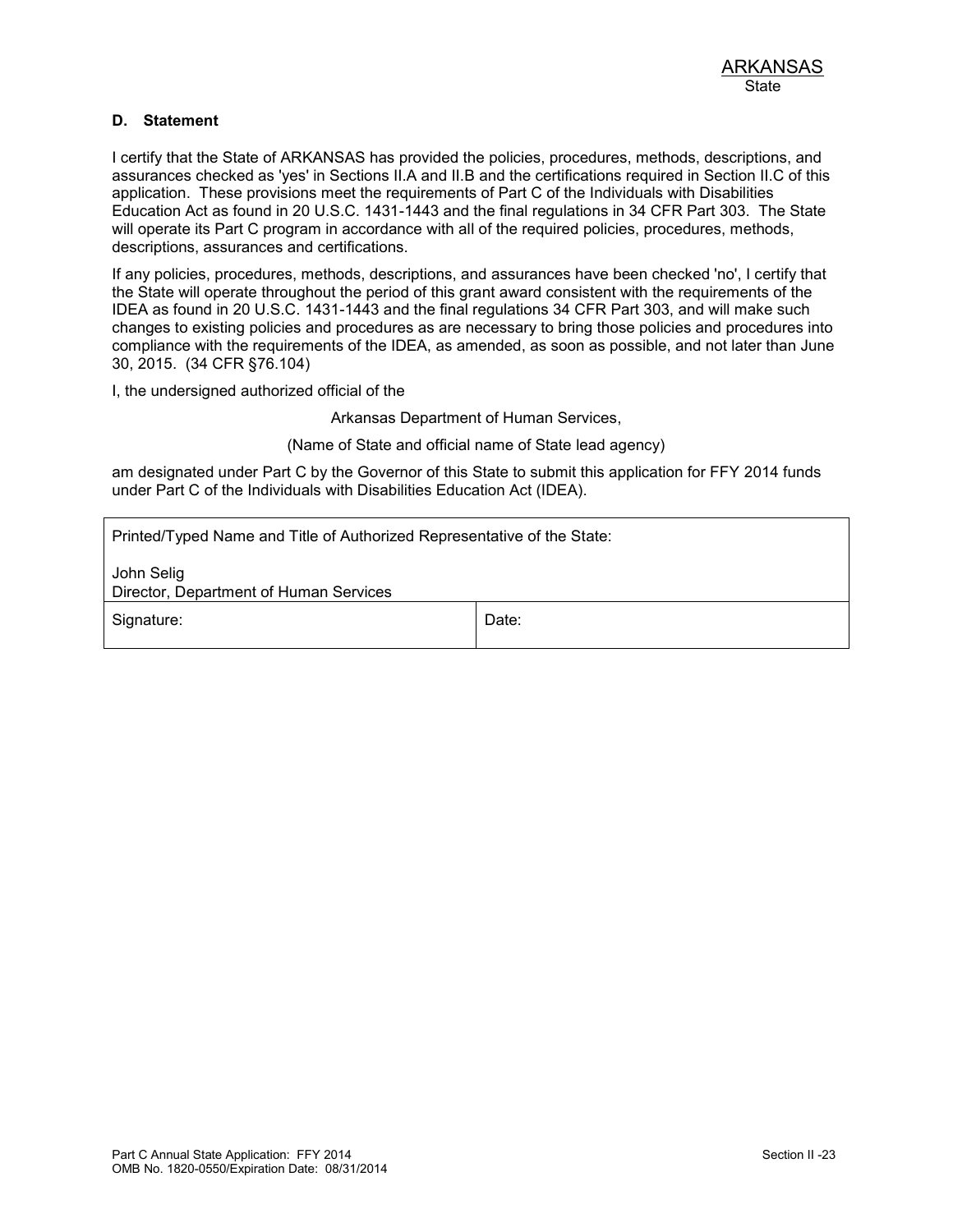#### **Section III**

#### **A. Description of Use of Part C Funds for the Lead Agency**

(Completion of this Section, III.A is optional for SEAs.)

When completing this section include:

- Totals for the number of lead agency administrative positions, salaries and fringe benefits funded either 100 percent and/or less than 100 percent with Part C funds;
- A general description of the duties which the positions entail; and
- A subtotal of the amount.

Identify any administrative positions for which less than 100% of the time is spent on Part C and, for each such position, indicate the percentage of time spent on Part C and the total amount of salary and fringe benefits included in the Part C application budget.

| <b>Positions</b><br><b>Funded</b>      | <b>Number of</b><br><b>Positions</b>                         | $%$ of<br><b>Time</b><br><b>Spent</b><br>on Part<br>С | <b>Salaries &amp;</b><br><b>Fringe</b><br><b>Benefits</b> | <b>Description of Duties</b>                                                                                                                                                                                                                                                                                                                                                                                                                                                                                                                                                                                                                                                                      |
|----------------------------------------|--------------------------------------------------------------|-------------------------------------------------------|-----------------------------------------------------------|---------------------------------------------------------------------------------------------------------------------------------------------------------------------------------------------------------------------------------------------------------------------------------------------------------------------------------------------------------------------------------------------------------------------------------------------------------------------------------------------------------------------------------------------------------------------------------------------------------------------------------------------------------------------------------------------------|
| 100%<br>funded<br>with Part<br>C Funds | 1                                                            | 100%                                                  |                                                           | <b>Administrative Assistant:</b><br>Prepares special Early Intervention related projects<br>for supervisor; conducts studies and prepares<br>reports on subjects relevant to Early Intervention;<br>taking notes and transcribes minutes/summaries of<br>ICC meetings/subcommittee meetings; provides<br>support and technical assistance to Governor's<br>Interagency Coordinating Council; helps prepare<br>analysis, reports and recommendations for the<br>Council; provides reports and recommendations to<br>the Coordinator; collects data from various sources;<br>upon request contacts public officials involved with<br>the early intervention program.                                |
| 100%<br>funded<br>with Part<br>C Funds | 9<br>Clerical<br>Support<br>$\overline{7}$<br>$\overline{2}$ | 100%<br>50%                                           |                                                           | <b>Clerical Support:</b><br>Reads incoming correspondence and routes as<br>needed; composes routine correspondence; gathers<br>files and other pertinent data to facilitate answering<br>correspondence by supervisor; answers telephone<br>and provides information for routine questions;<br>maintains appointment calendar, makes travel<br>arrangements; keeps supervisor and other staff<br>aware of scheduled meetings; maintains files<br>containing confidential materials; types<br>correspondence from rough draft for staff;<br>inventories and orders office supplies; provide direct<br>assistance to providers regarding payment of<br>services; performs other duties as assigned. |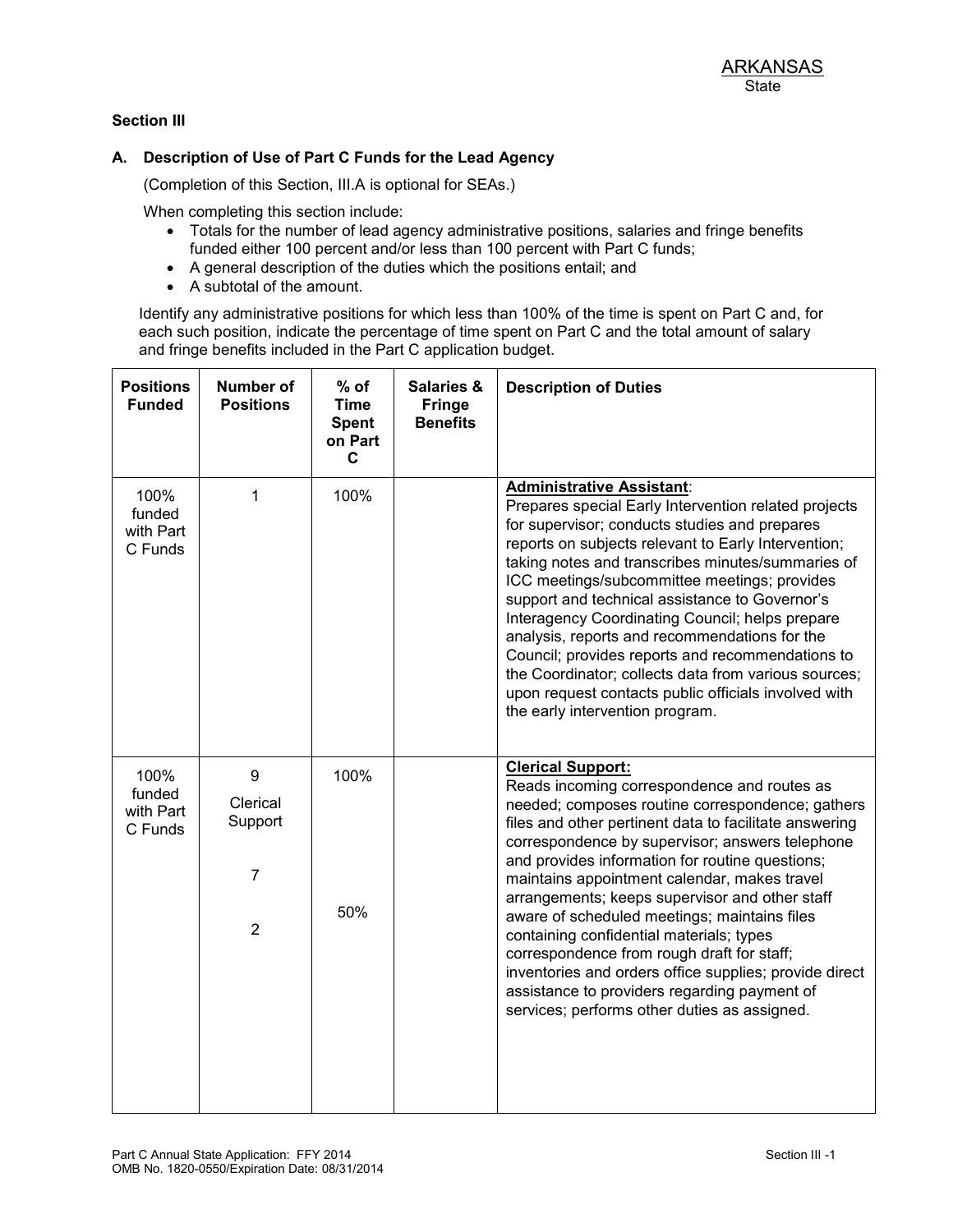|                | 50%  | <b>Health Care Analyst II:</b><br>Provides administrative oversight and act as a<br>liaison between CMS (Children's Services) & DDS,<br>assist staff with administrative functions,<br>Timekeeper for department, and inventories all<br>equipment, orders supplies and coordinate<br>purchase activities.                                                                                                                                                                                                                                                                                                                                                                                                                        |
|----------------|------|-----------------------------------------------------------------------------------------------------------------------------------------------------------------------------------------------------------------------------------------------------------------------------------------------------------------------------------------------------------------------------------------------------------------------------------------------------------------------------------------------------------------------------------------------------------------------------------------------------------------------------------------------------------------------------------------------------------------------------------|
| $\overline{2}$ | 100% | <b>Program Consultants:</b><br>Provides technical assistance and consultation to<br>staff, providers and eligible infants and toddlers and<br>their families in the area of parent/child interaction;<br>conducts training; assists in developing training<br>packets; provides technical assistance to<br>committees/task forces and service providers;<br>conducts monitoring and supervision activities for<br>service coordinators and service providers, provide<br>services options to providers and families related to<br>other available services in the state, research and<br>develop trainings regarding available service<br>options for infants and toddlers, performs other<br>duties as assigned.                 |
| 1              | 100% | <b>Speech Pathologist:</b><br>Provides consultation and training related to<br>therapeutic/developmental services to eligible<br>infants/toddlers, providers and parents; provides<br>technical assistance on committees related to early<br>intervention services, serves as consultant for<br>assistive technology, evaluation and programming<br>techniques.                                                                                                                                                                                                                                                                                                                                                                   |
| 2              | 100% | <b>Program Managers:</b><br>Participates in the establishment of goals and<br>objectives and short and long-range plans, develops<br>and implements program policies, procedures, and<br>projects, evaluates program and/or service delivery<br>effectiveness and compliance, initiates corrective<br>actions and revisions, and provides technical<br>direction and administrative support to program<br>personnel. Disseminates and interprets laws,<br>policies, and procedures. Investigates and resolves<br>complaints and monitors and analyzes statewide<br>activities to identify trends, problems, and progress.<br>Assists in the identification of resources to fund the<br>early intervention program. Facilities the |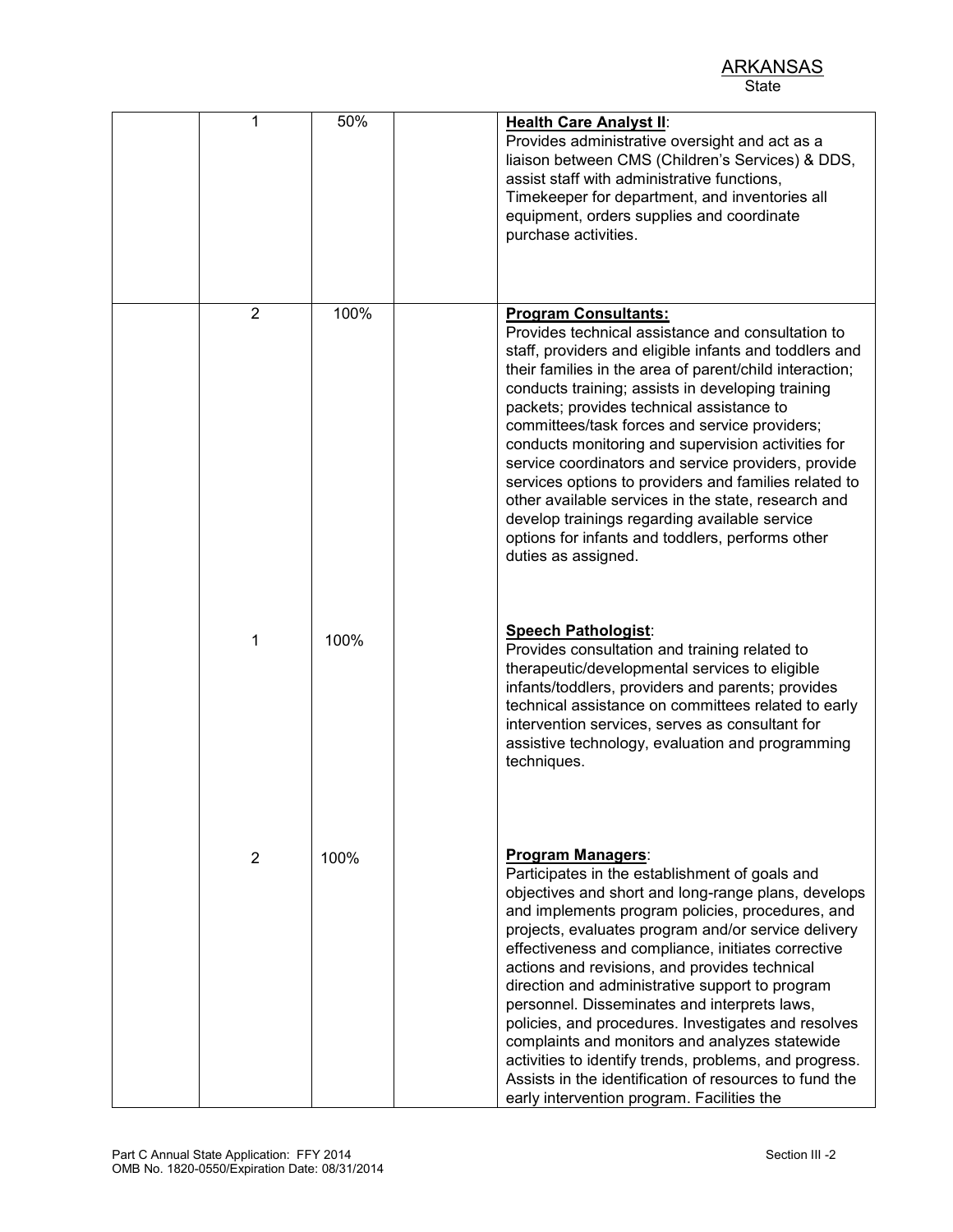|   |      | development of the contract/voucher process and<br>tracks expenditures for direct services.                                                                                                                                                                                                                                                                                                                                                                                                                                                                                                                                                                                                                                                                                                                                                                                     |
|---|------|---------------------------------------------------------------------------------------------------------------------------------------------------------------------------------------------------------------------------------------------------------------------------------------------------------------------------------------------------------------------------------------------------------------------------------------------------------------------------------------------------------------------------------------------------------------------------------------------------------------------------------------------------------------------------------------------------------------------------------------------------------------------------------------------------------------------------------------------------------------------------------|
| 1 | 100% | <b>Part C Coordinator:</b><br>The Part C Coordinator coordinates the refinement<br>of the Early Intervention system to provide services<br>to infants and toddlers with disabilities and their<br>families. The Part C Coordinator develops<br>standards which apply to services and programs<br>providing services to infants and toddlers with<br>disabilities and their families. He/she coordinates<br>quality assurance activities and provides reports<br>and recommendations to the Division Director, and<br>the Assistant Director. He/she provides support and<br>technical assistance to the Arkansas Interagency<br>Coordinating Council on Early Intervention;<br>prepares and analyses, reports and makes<br>recommendations for the Council; and provides or<br>secures training or orientation to the Council on the<br>objectives and methods for the program. |
| 3 | 100% | Data Staff:<br>Assist in the management of data entry and<br>reporting. Assist the Data manager in all functions<br>related data. Provide technical assistance to<br>providers and staff. Works with Information<br>Technology personal to assist with the development<br>of reports and other need items to local and state<br>data. Assist Part C Coordinator in activities related<br>to the Early Intervention Program.                                                                                                                                                                                                                                                                                                                                                                                                                                                     |
| 1 | 100% | Data Manager:<br>Manages the flow of data entry and data reporting.<br>Collaborate with Information Technology personnel<br>to create federal reports using reported data.<br>Provide training and technical assistance of the use<br>of the web based system (Special Education<br>Automation Systems (SEAS). Provides technical<br>assistance to staff concerning Early Intervention and<br>monitors to assure compliance with Part C<br>requirements. Also participates in all training and<br>data collecting activities. Provides computer and<br>data support to the early intervention program.<br>Assists in technical assistance to the staff service<br>coordinators.                                                                                                                                                                                                 |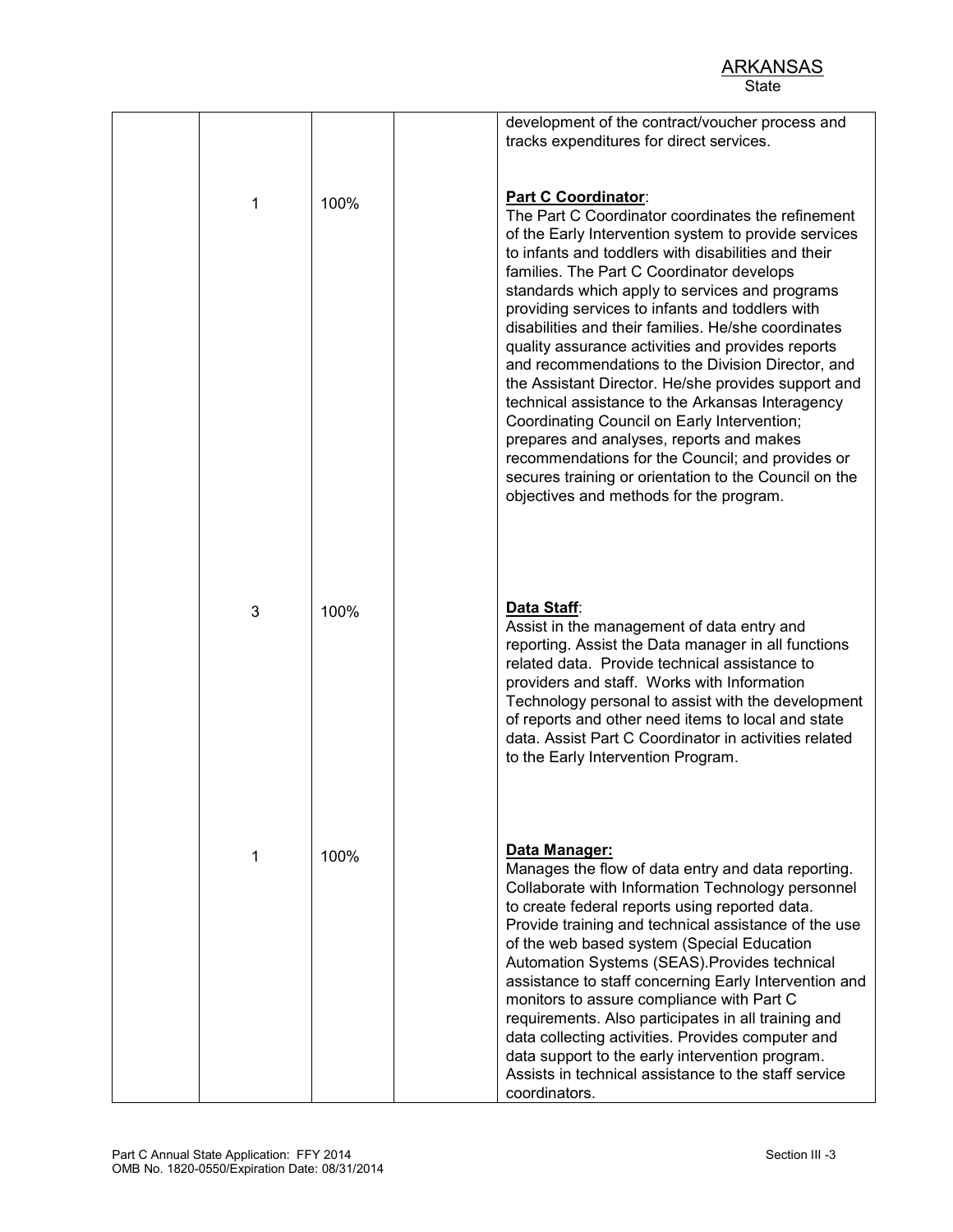|                                             | 1 | 50% |              | <b>Assistant Director:</b><br>Provides overall administrative oversight to the<br>Early Intervention Program. Assures staff performs<br>required functions in an acceptable time manner.                                                                                                                                                                                                                                                                                                                                  |
|---------------------------------------------|---|-----|--------------|---------------------------------------------------------------------------------------------------------------------------------------------------------------------------------------------------------------------------------------------------------------------------------------------------------------------------------------------------------------------------------------------------------------------------------------------------------------------------------------------------------------------------|
| < 100%<br>funded<br>with Part<br>C Funds    | 1 | 50% |              | <b>Administrative Assistant:</b><br>Conducts and prepares Early Intervention projects<br>for supervisor. Take/prepares notes for staff<br>meetings. Provides support and technical<br>assistance to Governor's Interagency Coordinating<br>Council; helps prepare analysis, reports and<br>recommendations for the Council; provides reports<br>and recommendations to the Coordinator; collects<br>data from various sources; upon request contacts<br>public officials involved with the early intervention<br>program. |
| <b>Subtotal</b><br>Ωf<br>amount<br>under A: |   |     | \$997,083.07 |                                                                                                                                                                                                                                                                                                                                                                                                                                                                                                                           |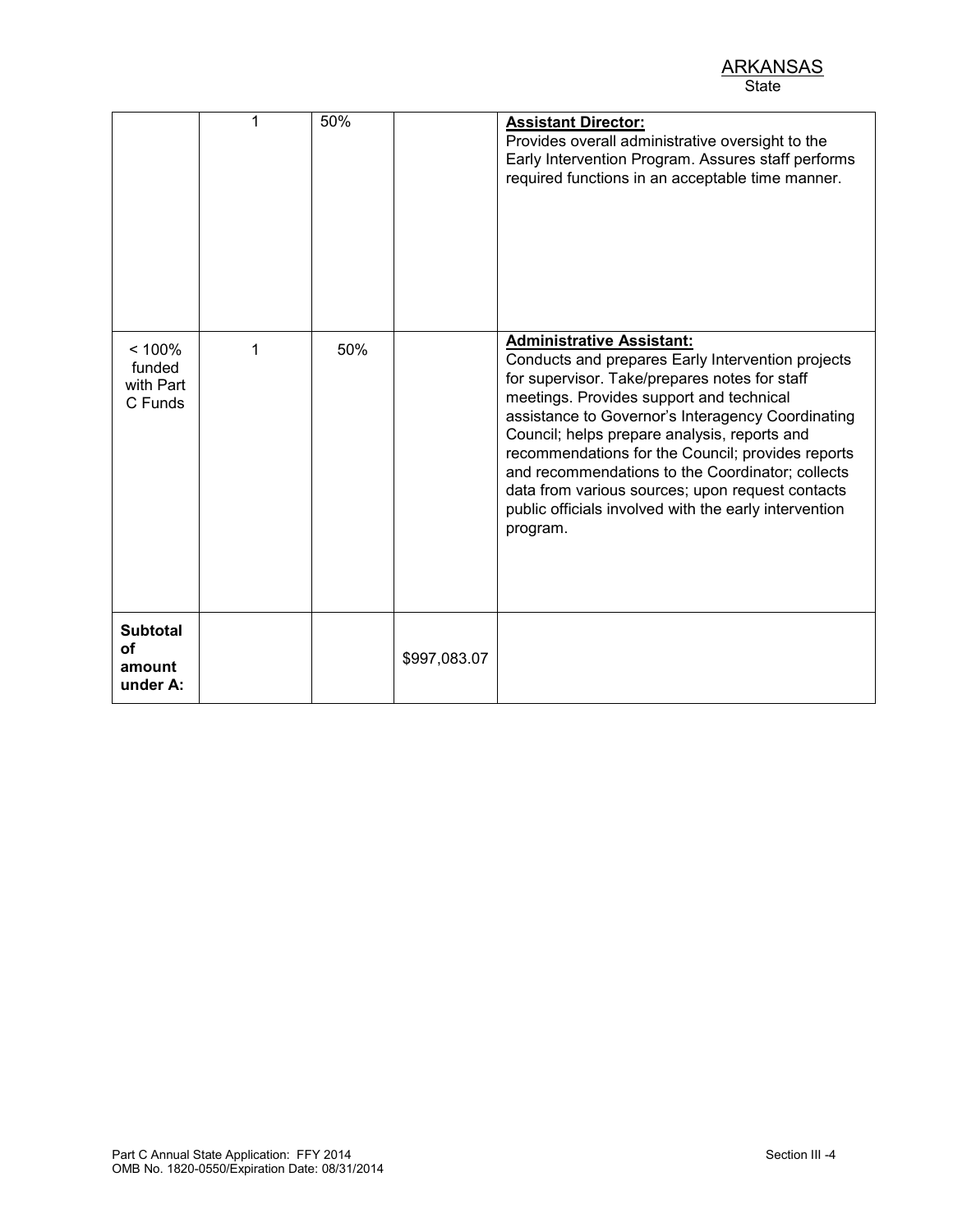#### **B. Maintenance and Implementation Activities for the Lead Agency**

When completing this section include:

- A description of the nature and scope of each major activity to be carried out under Part C in maintaining and implementing the statewide system of early intervention services. Activities could include enhancing the Comprehensive System of Personnel Development, implementing child find strategies, or ensuring a timely, comprehensive, multidisciplinary evaluation for each child;
- The approximate amount of funds to be spent for each activity; and
- A subtotal of the amount.

| <b>Major Activity</b>                                                | <b>Part C Funds</b><br>to be Spent | <b>Description of Activities</b>                                                                                                                                                                                                                          |
|----------------------------------------------------------------------|------------------------------------|-----------------------------------------------------------------------------------------------------------------------------------------------------------------------------------------------------------------------------------------------------------|
| <b>Central Directory</b>                                             | \$5000.00                          | The Lead Agency maintains a directory of services for each<br>county on a statewide basis. A toll-free phone line is maintained<br>for consumer use.                                                                                                      |
| In-Service Training                                                  | \$60,000.00                        | In-Service training provided to staff and providers regarding early<br>intervention services. Expenses include, mileage reimbursement,<br>meals and lodging to staff, providers, and families room rental;<br>speaker reimbursement and equipment rental. |
| El Monitoring                                                        | \$267,491.58                       | The Lead Agency provides staff to performs administrative<br>functions as well as monitoring, technical assistance and in-<br>services training activities to staff, providers and families of<br>eligible infants and toddlers.                          |
| Maintenance & General<br>Operation                                   | \$60,000.00                        | Funds are to be utilized to provide travel expenses and<br>supplies/materials required to provide Part C Services.                                                                                                                                        |
| Local Interagency<br><b>Coordinating Council</b><br>(LICC) Operation | \$16,800.00                        | Funds provided to LICC's to enhance access to services and<br>public awareness activities.                                                                                                                                                                |
| Comprehensive System<br>of Personnel<br>Development                  | \$5,000.00                         | Funds provided to CSPD to reimburse members for costs<br>necessary to enable members to attend meetings and fund<br>training initiatives.                                                                                                                 |
| Mediation Services and<br>Training                                   | \$23,081.00                        | Funds provided for independent mediation and training for Early<br>Intervention families, providers and staff.                                                                                                                                            |
| Comprehensive Data<br>System                                         | \$260,000.00                       | Funds provided for independent contractor for the maintenance<br>and continued development of the state's data system.                                                                                                                                    |
| <b>Subtotal of amount</b><br>under B:                                | \$697,372.58                       |                                                                                                                                                                                                                                                           |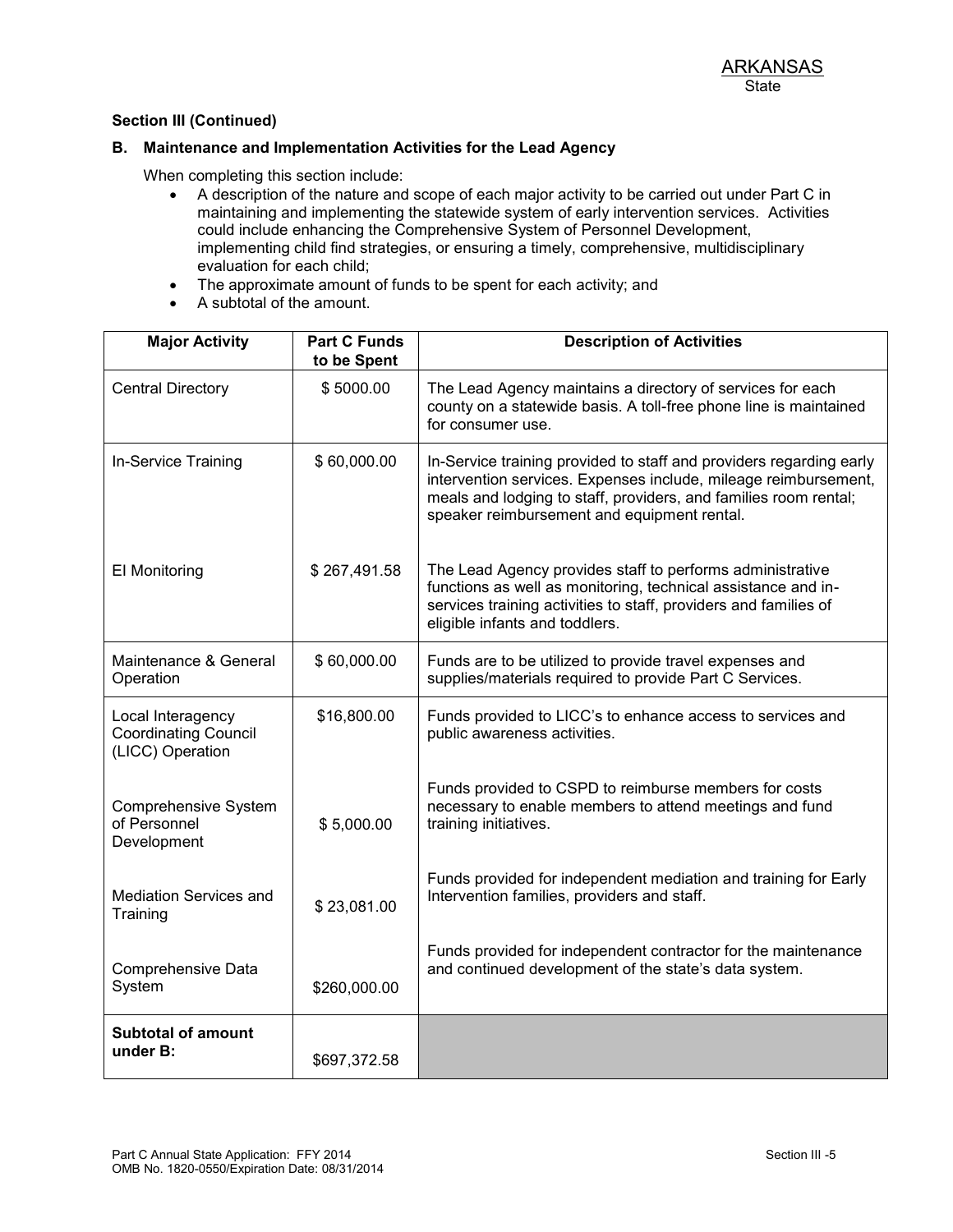## **C. Description of Use of Part C Funds for the Interagency Coordinating Council (ICC)<sup>2</sup>**

- When completing this section include: Totals for the number of ICC administrative positions, salaries and fringe benefits funded either 100 percent and/or less than 100 percent with Part C funds;
- A general description of the duties which the positions entail; and
- A subtotal of the amount.

Identify any administrative positions for which less than 100% of the time is spent on Part C and, for each such position, indicate the percentage of time spent on Part C and the total amount of salary and fringe benefits included in the Part C application budget.

| <b>Positions</b><br><b>Funded</b>             | <b>Number</b><br>οf<br><b>Positions</b> | $%$ of<br><b>Time</b><br>Spent on<br>Part C | Amount of<br><b>Salaries &amp;</b><br><b>Fringe</b><br><b>Benefits</b> | <b>Description of Duties</b>                                                                                                                                                                                                                                                                                                                                                                                                                                                           |
|-----------------------------------------------|-----------------------------------------|---------------------------------------------|------------------------------------------------------------------------|----------------------------------------------------------------------------------------------------------------------------------------------------------------------------------------------------------------------------------------------------------------------------------------------------------------------------------------------------------------------------------------------------------------------------------------------------------------------------------------|
| 100% funded<br>with Part C<br><b>Funds</b>    | 1 ICC<br>Developer                      | 100%                                        | \$23,642.92                                                            | Promotes collaboration and communication among<br>community providers and between local ICC's and the<br>council. Provides technical assistance in the<br>development or expansion of ICC programs and/or<br>develops program proposals and descriptions.<br>Maintains proposed program records and information,<br>and helps prepare local ICC and Council annual<br>reports. Assists with recruitment and retention of parent<br>representatives for the ICC and orient new members. |
| < 100%<br>funded with<br>Part C Funds         |                                         |                                             |                                                                        |                                                                                                                                                                                                                                                                                                                                                                                                                                                                                        |
| Subtotal of<br>amount under<br>$\mathbf{C}$ : |                                         |                                             | \$23,642.92                                                            |                                                                                                                                                                                                                                                                                                                                                                                                                                                                                        |

 2 Federal Part C funds used to support the SICC must meet the requirements of 34 CFR §303.603.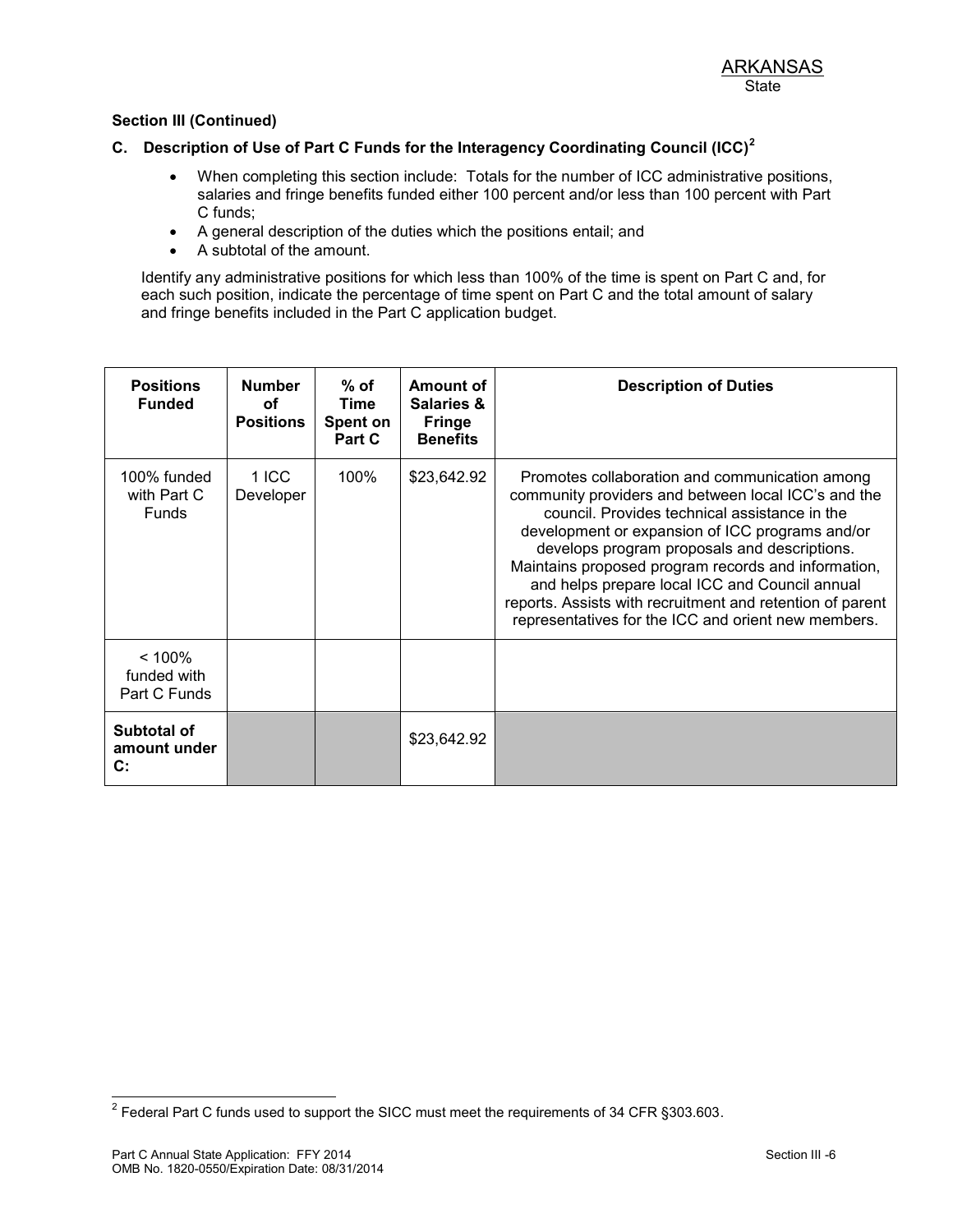#### **D. Maintenance and Implementation Activities for the Interagency Coordinating Council (ICC)**

When completing this section include:

- A description of the nature and scope of each major activity to be carried out under Part C in maintaining and implementing the statewide system of early intervention services. Activities could include coordinating child find identification efforts, ensuring the timely provision and payment of early intervention services to eligible children and their families, advising on early childhood transition, support for the ICC (travel), or other implementation and development activities of the SICC;
- The approximate amount of funds to be spent for each activity; and
- A subtotal of the amount.

| <b>Major Activity</b>                                               | <b>Part C Funds</b><br>to be Spent | <b>Description of Activities</b>                                                                                                                                                                                    |
|---------------------------------------------------------------------|------------------------------------|---------------------------------------------------------------------------------------------------------------------------------------------------------------------------------------------------------------------|
| State Interagency<br><b>Coordinating Council</b><br>(SICC) Meetings | \$3,000.00                         | The AICC utilizes to reimburse members of the council for<br>reasonable and necessary expenses for attending council<br>meeting and performing council duties, including child care<br>for parent representatives). |
|                                                                     |                                    |                                                                                                                                                                                                                     |
|                                                                     |                                    |                                                                                                                                                                                                                     |
|                                                                     |                                    |                                                                                                                                                                                                                     |
| <b>Subtotal of amount</b><br>under D:                               | \$3,000,00                         |                                                                                                                                                                                                                     |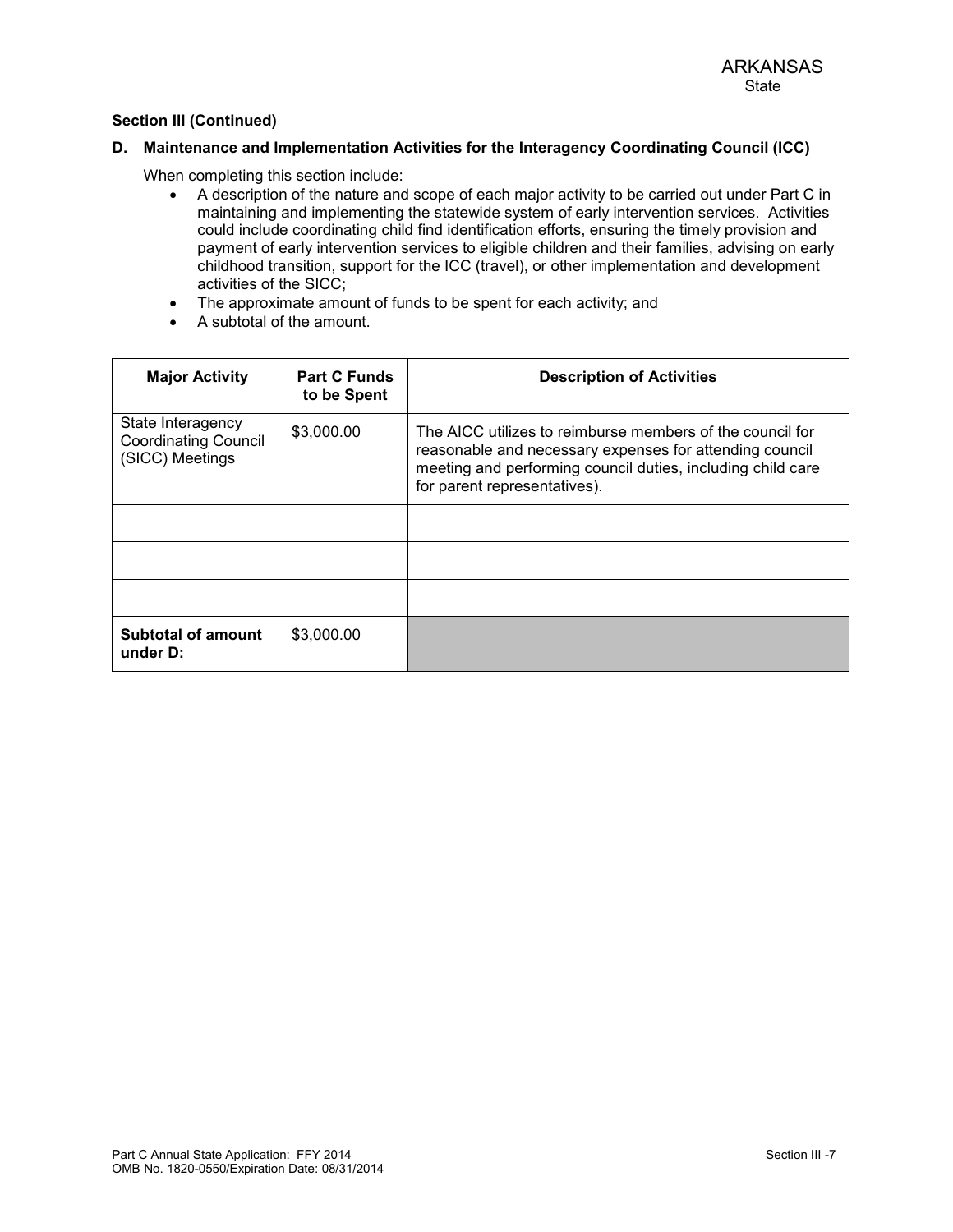#### **E. Direct Services (Funded by Part C Federal Dollars)**

 When completing this section include a description of any direct early intervention service that the State lead agency expects to provide to eligible children and their families with funds under Part C, and the approximate amount for each service.

| <b>Description of Direct Early Intervention Service</b>                                                                                                                                                                                                                                                                                                                                                                                                                                                                                                                                                                                                                                                                                                                                                                                                                                                                                                                                                                                                                                                                                                                                                                                                                                                                                                                                                                                                                                               | <b>Approximate Amount of Part C</b><br><b>Funds to be Spent on Service</b> |
|-------------------------------------------------------------------------------------------------------------------------------------------------------------------------------------------------------------------------------------------------------------------------------------------------------------------------------------------------------------------------------------------------------------------------------------------------------------------------------------------------------------------------------------------------------------------------------------------------------------------------------------------------------------------------------------------------------------------------------------------------------------------------------------------------------------------------------------------------------------------------------------------------------------------------------------------------------------------------------------------------------------------------------------------------------------------------------------------------------------------------------------------------------------------------------------------------------------------------------------------------------------------------------------------------------------------------------------------------------------------------------------------------------------------------------------------------------------------------------------------------------|----------------------------------------------------------------------------|
| <b>Assistive Technology Services</b>                                                                                                                                                                                                                                                                                                                                                                                                                                                                                                                                                                                                                                                                                                                                                                                                                                                                                                                                                                                                                                                                                                                                                                                                                                                                                                                                                                                                                                                                  |                                                                            |
| A service that directly assists a child with a disability in the<br>selection, acquisition, or use of an assistive technology device.<br>Assistive technology device means any item, piece of<br>equipment, or product system, whether acquired commercially<br>off the shelf, modified or customized that is used to increase<br>maintain, or improve the functional capabilities of children with<br>disabilities. Assistive technology services include: the<br>evaluation of the needs of a child with a disability including<br>functional evaluation of the child in the child's customary<br>environment; purchasing, leasing or otherwise providing for the<br>acquisition of assistive technology devices by children with<br>disabilities; selecting, designing, fitting, customizing, adapting,<br>applying, maintaining, repairing or replacing assistive<br>technology devices, coordinating and using other therapies,<br>interventions, or services with assistive technology devices,<br>such as those associated with exiting education and<br>rehabilitation plans and programs; training or technical<br>assistance for a child with disabilities, or if appropriate, that<br>child's family; and training or technical assistance for<br>professionals (including individuals providing early intervention<br>services) or other individuals who provide services to, or are<br>otherwise substantially involved in the major life functions of<br>individuals with disabilities. |                                                                            |
| <b>Audiology Services</b>                                                                                                                                                                                                                                                                                                                                                                                                                                                                                                                                                                                                                                                                                                                                                                                                                                                                                                                                                                                                                                                                                                                                                                                                                                                                                                                                                                                                                                                                             |                                                                            |
| Services provided by public/private providers including;<br>Identification of children with auditory impairment, using at risk<br>criteria and appropriate audiological screening techniques;<br>determination of the range, nature and degree of hearing loss<br>and communication functions, by sue of audiological evaluation<br>procedures; referral for medical and other services necessary<br>for the habilitation or rehabilitation of children with auditory<br>impairment; provision of auditory impairment; provision of<br>auditory training, aural rehabilitation, speech reading and<br>listening device orientation and training, and other services;<br>provision of services for prevention of hearing loss; and<br>determination of the child's need for individual amplification,<br>including selecting, fitting and dispensing appropriate listening<br>and vibotactile devices, and evaluation effectiveness of those<br>devices.                                                                                                                                                                                                                                                                                                                                                                                                                                                                                                                                               |                                                                            |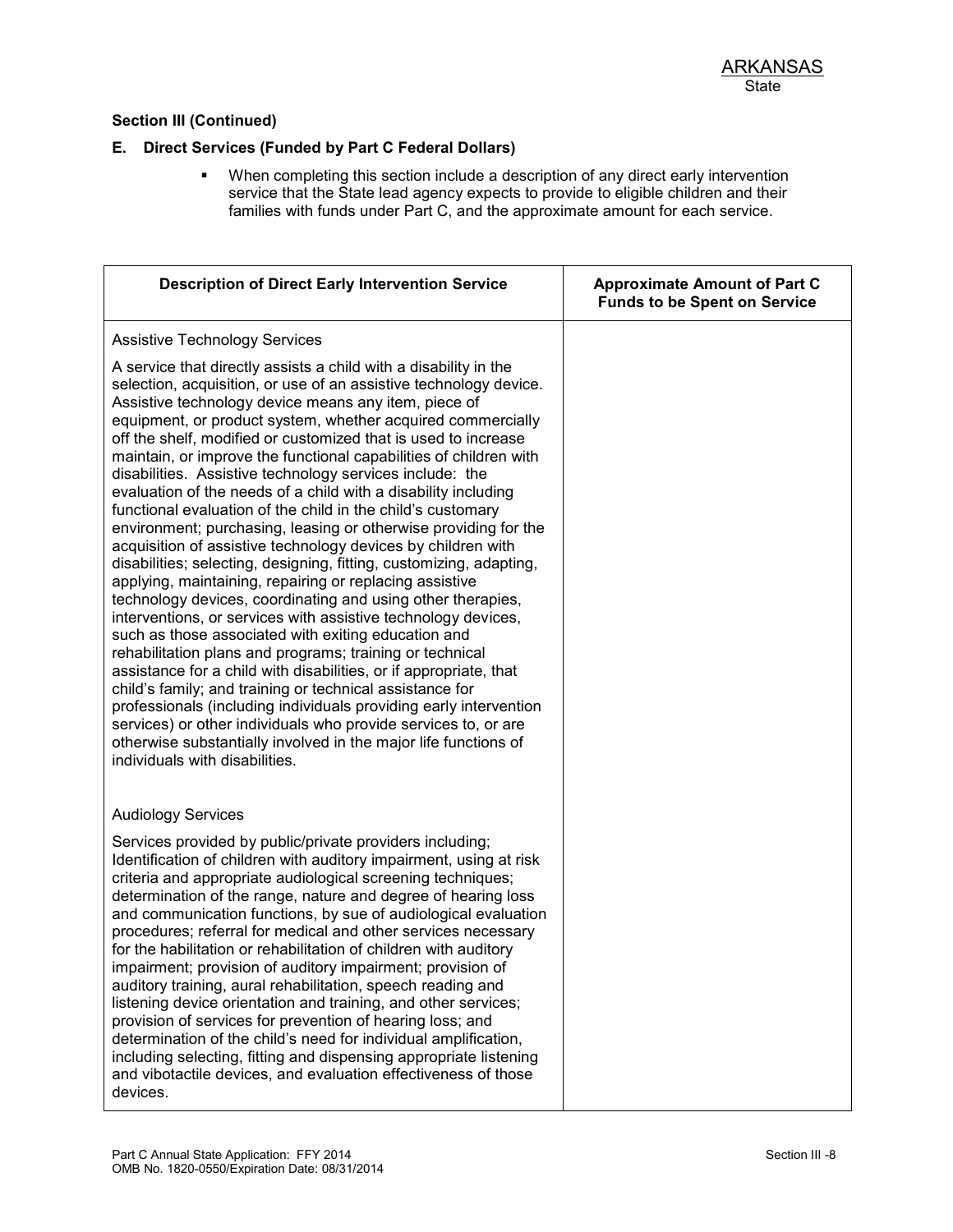| Family Training, Counseling, & Home Visits                                                                                                                                                                                                                                                                                                                                                                                                                                                                                                                                                                                                                                                                                                                                                                                                                                                                                                                                                                                                                                                                                                                                                                                                     |  |
|------------------------------------------------------------------------------------------------------------------------------------------------------------------------------------------------------------------------------------------------------------------------------------------------------------------------------------------------------------------------------------------------------------------------------------------------------------------------------------------------------------------------------------------------------------------------------------------------------------------------------------------------------------------------------------------------------------------------------------------------------------------------------------------------------------------------------------------------------------------------------------------------------------------------------------------------------------------------------------------------------------------------------------------------------------------------------------------------------------------------------------------------------------------------------------------------------------------------------------------------|--|
| Family training, counseling, and home visits means services<br>provided, as appropriate, by social workers, psychologist, and<br>other qualified personnel to assist the family of a child eligible<br>under this part in understanding the special needs of the child<br>and enhancing the child's development.                                                                                                                                                                                                                                                                                                                                                                                                                                                                                                                                                                                                                                                                                                                                                                                                                                                                                                                               |  |
| <b>Health Services</b>                                                                                                                                                                                                                                                                                                                                                                                                                                                                                                                                                                                                                                                                                                                                                                                                                                                                                                                                                                                                                                                                                                                                                                                                                         |  |
| As used in this part, health services means services necessary<br>to enable a child to benefit from early intervention services<br>during the time that the child is receiving other early intervention<br>services. The term includes such services as clean intermittent<br>catheterization, tracheotomy care, tube-feeding, the changing of<br>dressings or ostomy collection bags, and other health services;<br>and consultation by physicians with other service providers<br>concerning the special health care needs of eligible children that<br>will need to be addressed in the course of providing other early<br>intervention services. The term does NOT include services that<br>are surgical in nature(such as cleft palate surgery, surgery for<br>club foot, or the shunting of hydrocephalus); or purely medical in<br>nature (such as hospitalization for management of congenital<br>heart ailments, or the prescribing of medicine or drugs for any<br>purpose); devices necessary to control or treat a medical<br>condition (example: diapers for a child who has frequent kidney<br>problems); medical-health services (such as immunizations and<br>regular "well baby" care) that are recommended for all children. |  |
| <b>Medical Services</b>                                                                                                                                                                                                                                                                                                                                                                                                                                                                                                                                                                                                                                                                                                                                                                                                                                                                                                                                                                                                                                                                                                                                                                                                                        |  |
| Medical services are only for diagnostic or evaluation purposes<br>and means services provided by a licensed physician to<br>determine a child's development status and need for early<br>intervention services.                                                                                                                                                                                                                                                                                                                                                                                                                                                                                                                                                                                                                                                                                                                                                                                                                                                                                                                                                                                                                               |  |
| <b>Nursing Service</b>                                                                                                                                                                                                                                                                                                                                                                                                                                                                                                                                                                                                                                                                                                                                                                                                                                                                                                                                                                                                                                                                                                                                                                                                                         |  |
| Nursing services includes: The assessment of health status for<br>the purpose of providing nursing care, including the<br>identification of patterns of human response to actual or<br>potential health problems; Provision of nursing care to prevent<br>health problems, restore or improve functioning, and promote<br>optimal health and development; Administration of medication,<br>treatments and regimens prescribed by a licensed physician.                                                                                                                                                                                                                                                                                                                                                                                                                                                                                                                                                                                                                                                                                                                                                                                         |  |
| <b>Nutrition Service</b>                                                                                                                                                                                                                                                                                                                                                                                                                                                                                                                                                                                                                                                                                                                                                                                                                                                                                                                                                                                                                                                                                                                                                                                                                       |  |
| Nutrition services includes conducting individual assessments<br>in: Nutritional history and dietary intake; Anthropometric,<br>biochemical and clinical variables; Feeding skills and feeding<br>problems; and food habits and food preferences; developing<br>and monitoring appropriate plans to address the nutritional                                                                                                                                                                                                                                                                                                                                                                                                                                                                                                                                                                                                                                                                                                                                                                                                                                                                                                                    |  |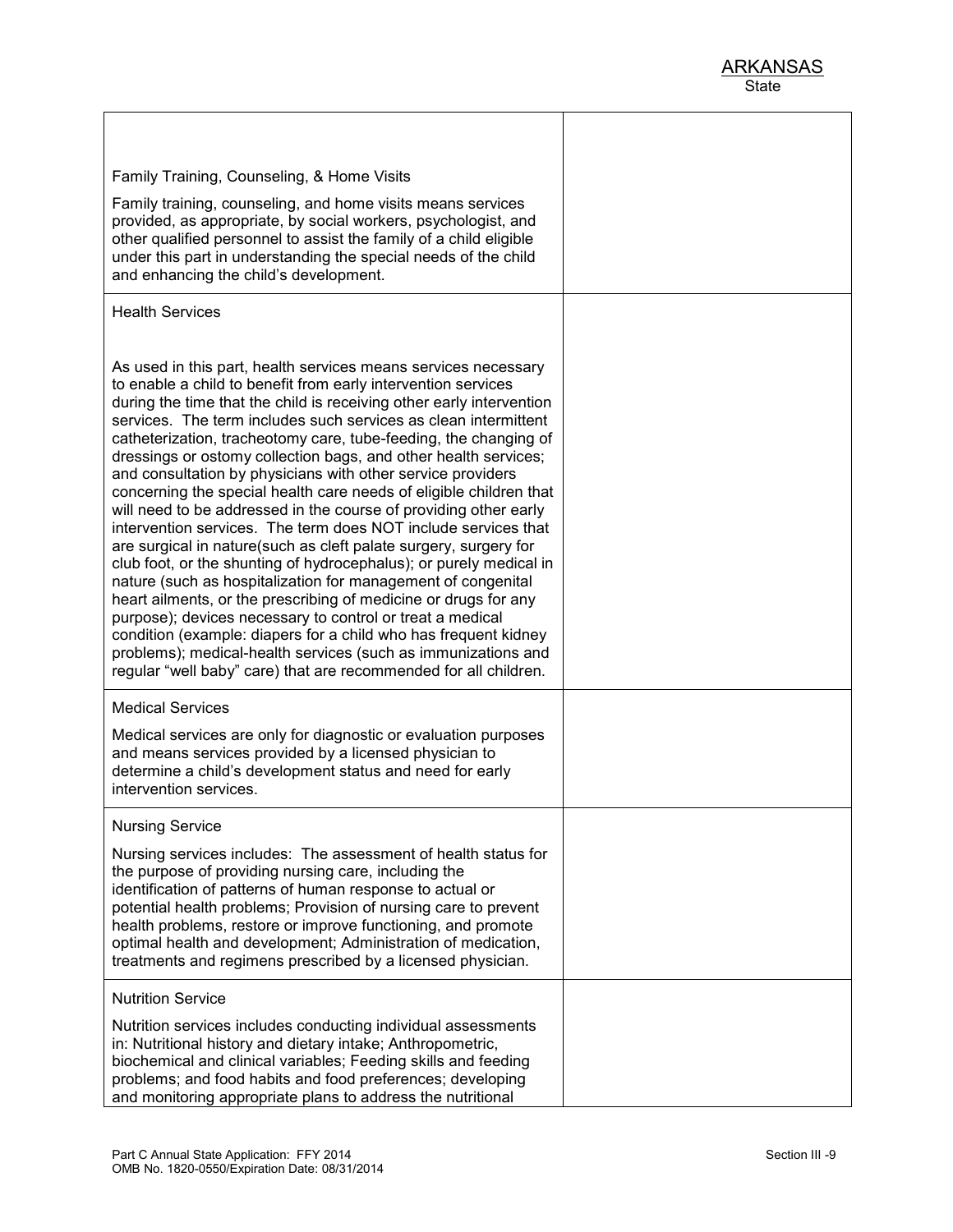| needs of children eligible, based on the findings in paragraph<br>(d) (7) (i) of this section; and making referrals to community<br>resources to carry out nutrition goals.                                                                                                                                                                                                                                                                                                                                                                                                                                                                                                                                                                                                                              |  |
|----------------------------------------------------------------------------------------------------------------------------------------------------------------------------------------------------------------------------------------------------------------------------------------------------------------------------------------------------------------------------------------------------------------------------------------------------------------------------------------------------------------------------------------------------------------------------------------------------------------------------------------------------------------------------------------------------------------------------------------------------------------------------------------------------------|--|
|                                                                                                                                                                                                                                                                                                                                                                                                                                                                                                                                                                                                                                                                                                                                                                                                          |  |
| <b>Occupational Therapy Service</b>                                                                                                                                                                                                                                                                                                                                                                                                                                                                                                                                                                                                                                                                                                                                                                      |  |
| Occupational therapy includes services to address the<br>functional needs of a child related to the performance of self-<br>help skills, adaptive behavior and play and sensory, motor and<br>postural development. These services are designed to improve<br>the child's functional ability to perform tasks in home, school<br>and community settings, and include: Identification,<br>assessment, and intervention; adaptation of the environment<br>and selection, design, and fabrication of assistive and orthotic<br>devises to facilitate development and promote the acquisition of<br>functional skills and; prevention or minimization of the impact of<br>initial or future impairment, delay in development or loss of<br>functional ability.                                               |  |
| <b>Physical Therapy Service</b>                                                                                                                                                                                                                                                                                                                                                                                                                                                                                                                                                                                                                                                                                                                                                                          |  |
| Physical therapy includes: Screening/evaluation of infants and<br>toddlers to identify movement dysfunction; identification,<br>assessment and intervention; obtaining, interpreting and<br>integrating information appropriate or program planning, to<br>prevent, alleviate, or compensate for movement dysfunction and<br>related functional problems.                                                                                                                                                                                                                                                                                                                                                                                                                                                |  |
| <b>Psychological Services</b>                                                                                                                                                                                                                                                                                                                                                                                                                                                                                                                                                                                                                                                                                                                                                                            |  |
| Psychological Services include: Administering psychological<br>and developmental tests and other assessment procedures;<br>interpreting assessment results; obtaining, integrating and<br>interpreting information about child behavior, and child and<br>family conditions related to learning, mental health and<br>development; and planning and managing a program of<br>psychological services, including psychological counseling for<br>children and parents, family counseling, consultation of child<br>development, parent training and education programs.                                                                                                                                                                                                                                    |  |
| Social Work Service                                                                                                                                                                                                                                                                                                                                                                                                                                                                                                                                                                                                                                                                                                                                                                                      |  |
| Social works services includes: Making home visits to evaluate<br>a child's living conditions and patterns for parent-child<br>interaction; Preparing a social or emotional developmental<br>assessment of the child within the family context, providing<br>individual and family-group counseling with parents and other<br>family members, and appropriate social skill-building activities<br>with the child and parents; working with those problems in a<br>child's and family's living situation (home, community, and any<br>center where early intervention services are provided) that affect<br>the child's maximum utilization of early intervention services;<br>and Identifying, mobilizing and coordinating community<br>resources and services to enable the child and family to receive |  |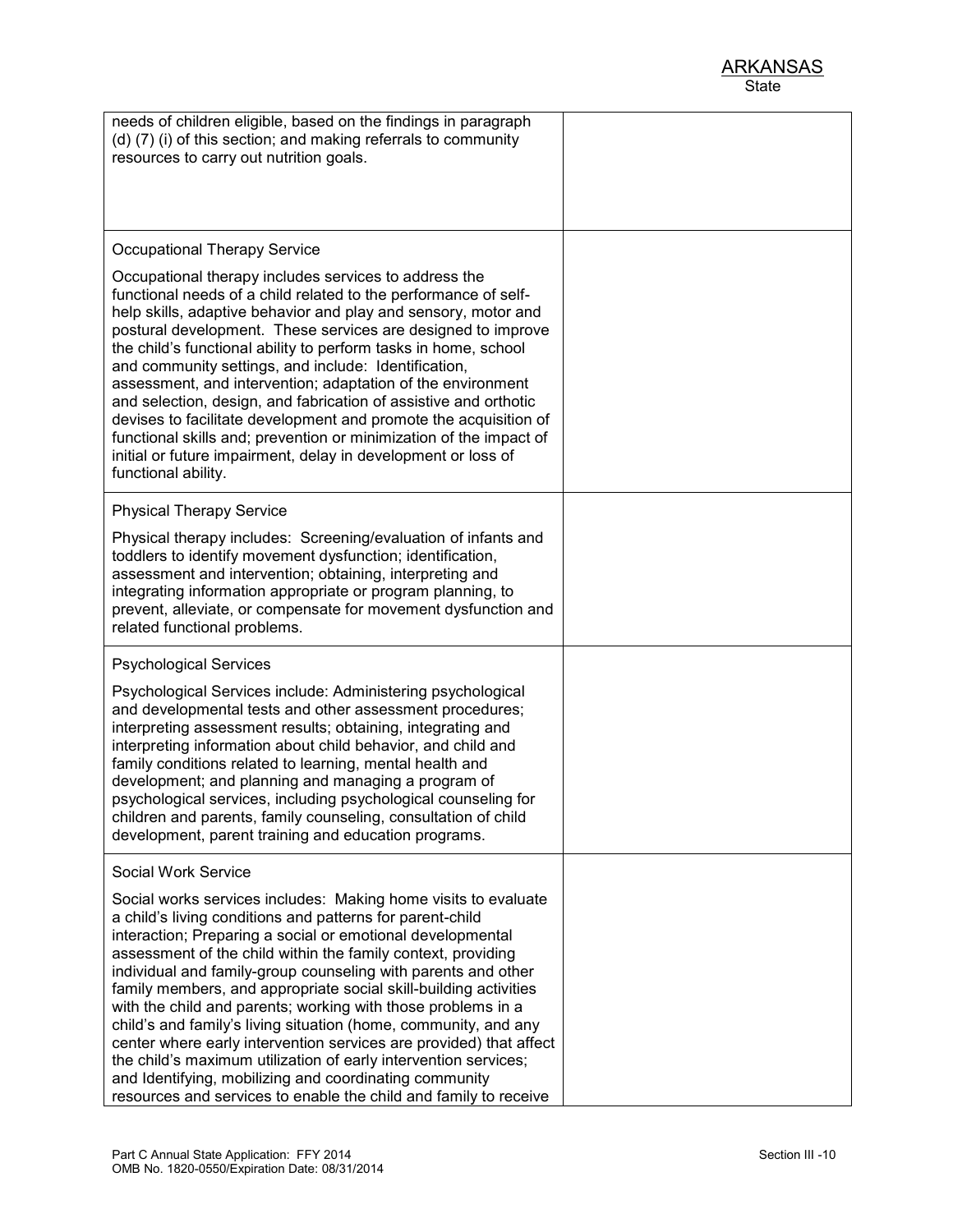| maximum benefit from early intervention services.                                                                                                                                                                                                                                                                                                                                                                                                                                                                                                                                                                                                                                                                                                                                                                                                                             |  |
|-------------------------------------------------------------------------------------------------------------------------------------------------------------------------------------------------------------------------------------------------------------------------------------------------------------------------------------------------------------------------------------------------------------------------------------------------------------------------------------------------------------------------------------------------------------------------------------------------------------------------------------------------------------------------------------------------------------------------------------------------------------------------------------------------------------------------------------------------------------------------------|--|
| <b>Special Instruction Service</b><br>Special instructions includes: the design of learning<br>environments and activities that promote the child's acquisition<br>of skills in a variety of developmental areas. Including cognitive<br>processes and social interaction; of personnel, materials, and<br>time and space, that leads to achieving the outcomes in the<br>child's individualized family service plan (IFSP); providing<br>families with information, skills, and support related to<br>enhancing the skill development of the child; and providing<br>direct one to one instruction to the child and parent/caregiver to                                                                                                                                                                                                                                      |  |
| enhance the child's development identified and documented on<br>the IFSP. This includes Developmental Evaluation/<br>Assessments for infants and toddlers.                                                                                                                                                                                                                                                                                                                                                                                                                                                                                                                                                                                                                                                                                                                    |  |
| Speech-Language Pathology Service<br>Speech-language pathology includes: Identification of children<br>with communicative or oro-pharyngeal disorders and delays in<br>development of communication skills, including the diagnosis<br>and appraisal of specific disorders and delays in those skills;<br>referral for medical or other professional services necessary for<br>the habilitation or rehabilitation of children with communicative<br>or oro-pharyngeal disorders and delays in development of<br>communication skills; provision of services for the habilitation,<br>rehabilitation or prevention of communicative or oro-pharyngeal<br>disorders and delays in development of communication skills;<br>provisions of consultation services to staff/parents for utilization<br>of specific techniques to enhance the development of<br>communication skills. |  |
| Transportation<br>As used in this part, transportation includes the cost of travel<br>(e.g., mileage, or travel by taxi, common carrier, or other<br>means) related costs (e.g., tolls and parking expenses) that are<br>necessary to enable a child eligible under this part and the<br>child's family to receive early intervention services.                                                                                                                                                                                                                                                                                                                                                                                                                                                                                                                               |  |
| <b>Vision Service</b><br>Vision services include: Evaluation and assessment of visual<br>functioning, including the diagnosis and appraisal of specific<br>visual disorders, delays and abilities; referral for medical or<br>other professional services necessary for habilitation or<br>rehabilitation of visual functioning disorders, or both, and<br>communication skills training, orientation and mobility training<br>for all environments; visual training independent living skills<br>training; and additional training necessary to activate visual<br>motor abilities.                                                                                                                                                                                                                                                                                          |  |
| <b>Specialized Evaluation</b><br>Specialized Evaluation services necessary for diagnostic<br>purposes to assist the IFSP Team in developing and<br>implementing an appropriate plan of services. Specialized                                                                                                                                                                                                                                                                                                                                                                                                                                                                                                                                                                                                                                                                  |  |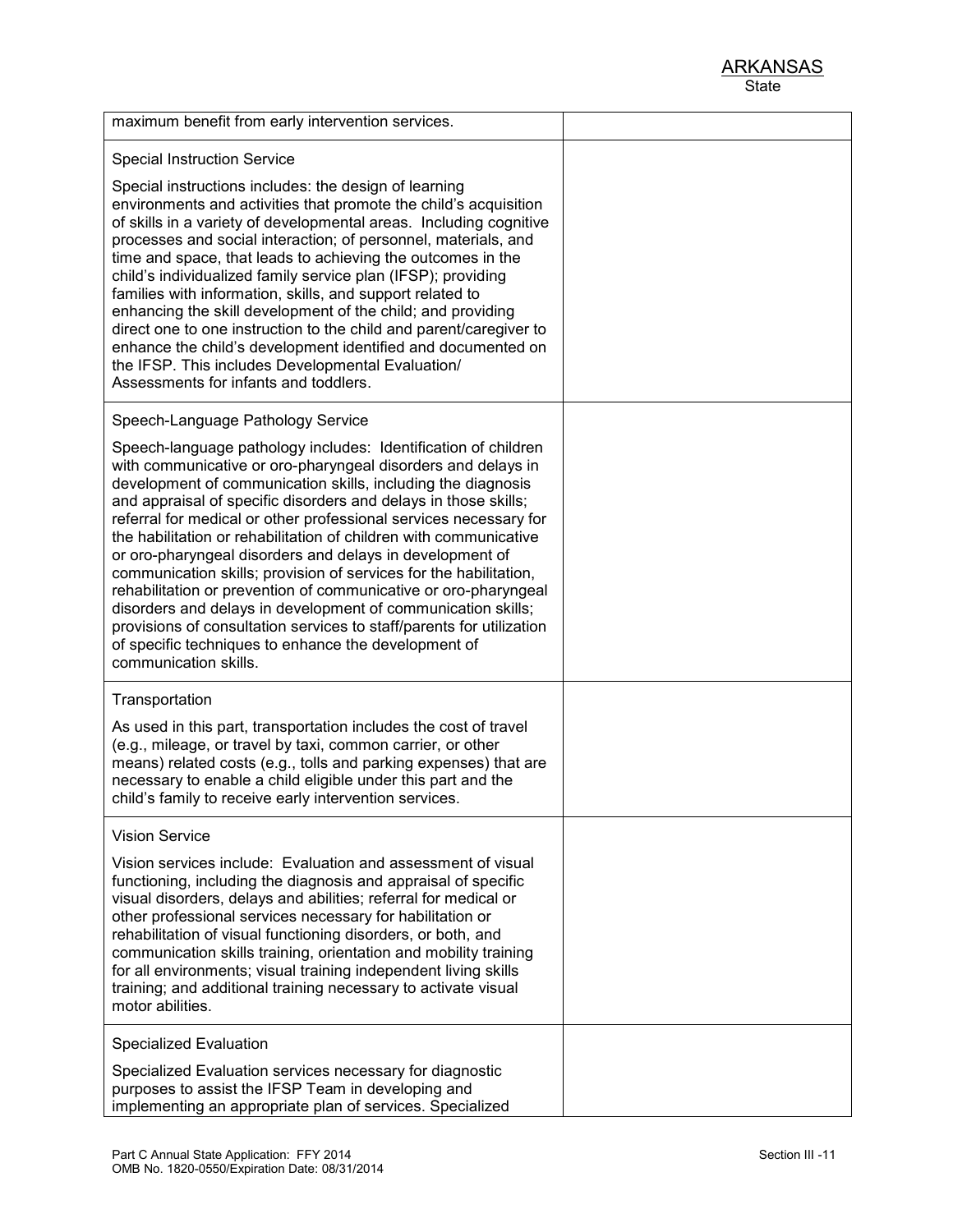| evaluation services must be based on need as documented on<br>the Individual Family Service Plan (IFSP), and may include all<br>necessary expenses associated with the required specialized<br>evaluation.<br><b>Service Coordination</b>                                                                                                                                                                                                                                                                                                                                                |                |
|------------------------------------------------------------------------------------------------------------------------------------------------------------------------------------------------------------------------------------------------------------------------------------------------------------------------------------------------------------------------------------------------------------------------------------------------------------------------------------------------------------------------------------------------------------------------------------------|----------------|
| 16 Staff                                                                                                                                                                                                                                                                                                                                                                                                                                                                                                                                                                                 |                |
| Service Coordination means that the activities carried out by a<br>service coordinator to assist and enable a child eligible and the<br>child's family to receive the rights, procedural safeguards, and<br>services that are authorized to be provided under the First<br>Connections Program. Each eligible child and the child's family<br>will be provided with one service coordinator who is responsible<br>for coordinating all services across agency lines and serving as<br>the single point of contact in helping parents to obtain the<br>services and assistance they need. |                |
| The First Connections Program provides service coordination<br>through employed personnel. Each service coordinator must<br>complete a twenty one hour training course and pass a<br>competency-based test with a minimum score of 70. Each<br>service coordinator must possess a bachelor's degree in<br>education, social work, nursing or a related field, or a Case<br>Manager Certification in addition to specialized training and a<br>score of 70.                                                                                                                               |                |
| <b>Subtotal of amount under E:</b>                                                                                                                                                                                                                                                                                                                                                                                                                                                                                                                                                       | \$2,018,036.43 |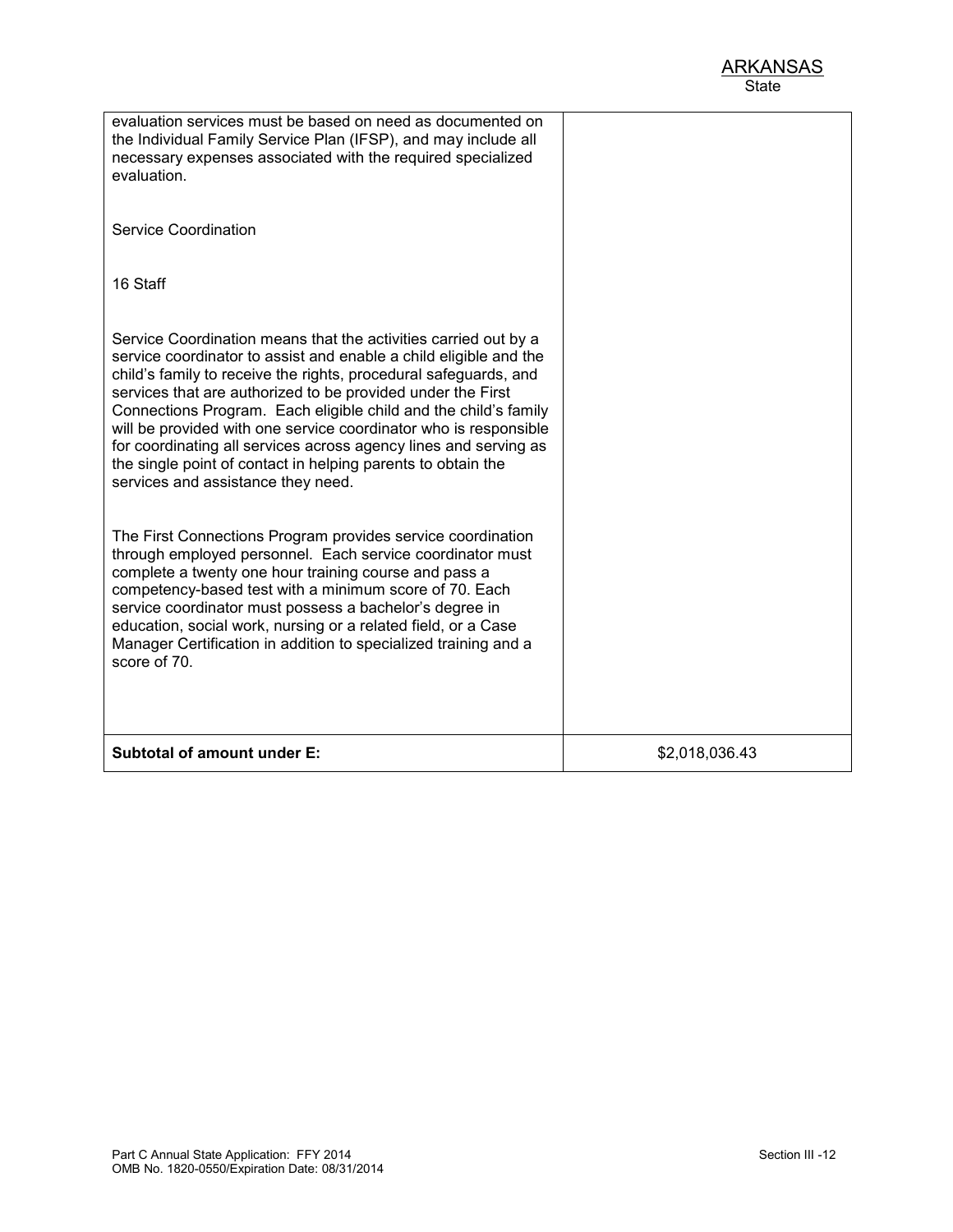#### **F. Description of Optional Use of Part C Funds**

If the State uses Part C funds for initiating, expanding, or improving collaborative efforts related to at-risk infants and toddlers, the application must include:

- The name of the major activity ;
- The approximate amount of funds to be spent; and
- A description of the activities.

Provide subtotal of amount.

| <b>Major Activity</b>                 | <b>Part C Funds</b><br>to be Spent | <b>Description of Activities</b> |
|---------------------------------------|------------------------------------|----------------------------------|
| <b>Not Applicable</b>                 | 0                                  |                                  |
|                                       |                                    |                                  |
|                                       |                                    |                                  |
|                                       |                                    |                                  |
| <b>Subtotal of amount</b><br>under F: | 0                                  |                                  |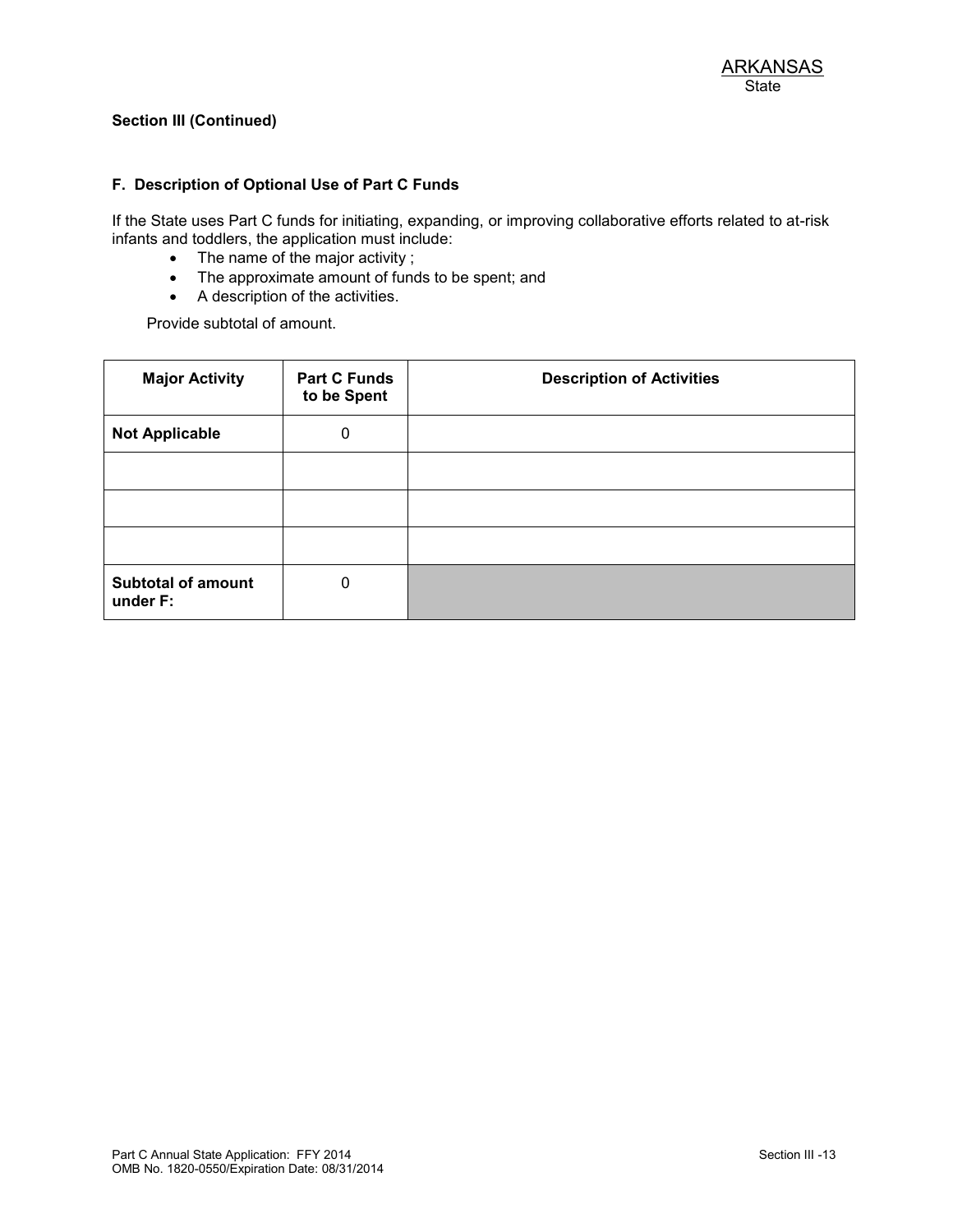#### **G. Activities by Other Agencies**

If other State or local public agencies are to receive a portion of the Federal funds under Part C, the Application must include:

- The name of each public agency expected to receive funds;
- The approximate amount of funds each public agency will receive; and
- A summary of the purposes for which the funds will be used.

Provide subtotal of amount.

| <b>Agency Receiving Funds</b>  | <b>Amount of Funds</b> | <b>Purpose</b> |
|--------------------------------|------------------------|----------------|
| <b>Not Applicable</b>          | 0                      |                |
|                                |                        |                |
|                                |                        |                |
|                                |                        |                |
| Subtotal of amount under<br>G. | 0                      |                |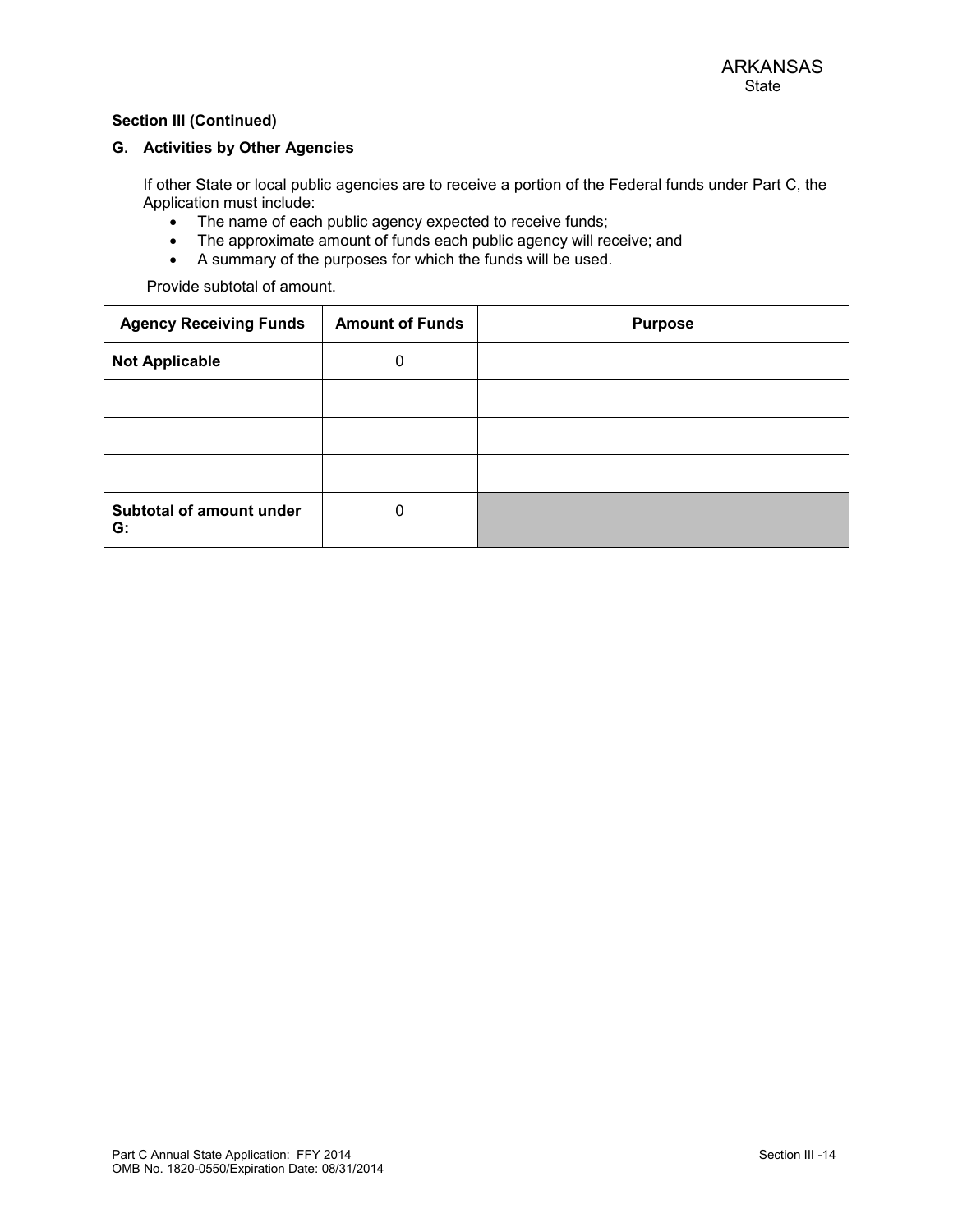#### **H. Totals**

Enter the subtotal amounts for Sub Sections A-G found in Section III and any indirect costs charged as specified in Section IV.B. The sub total amounts (Rows 1-8) should total the estimated grant application amount. (A State may apply for less than the full estimated allotted amount.)

| Enter the subtotal amounts for Sub Sections A-G found in Section III of this application. |                |                |
|-------------------------------------------------------------------------------------------|----------------|----------------|
| Row No.                                                                                   | <b>Section</b> | <b>Amount</b>  |
| 1.                                                                                        | III.A.         | \$997,083.07   |
| 2.                                                                                        | III.B.         | \$697,372.58   |
| 3.                                                                                        | III.C.         | \$23,642.92    |
| 4.                                                                                        | III.D.         | \$3000.00      |
| 5.                                                                                        | III.E.         | \$2,018,036.43 |
| 6.                                                                                        | III.F.         | \$0.00         |
| 7.                                                                                        | III G.         | \$0.00         |
| Enter any Indirect Costs Charged (See Section IV.B of this application.)                  |                |                |
| 8.                                                                                        | IV.B           | \$79,005.00    |
| Total (Rows 1-8)                                                                          |                | \$3,818,140.00 |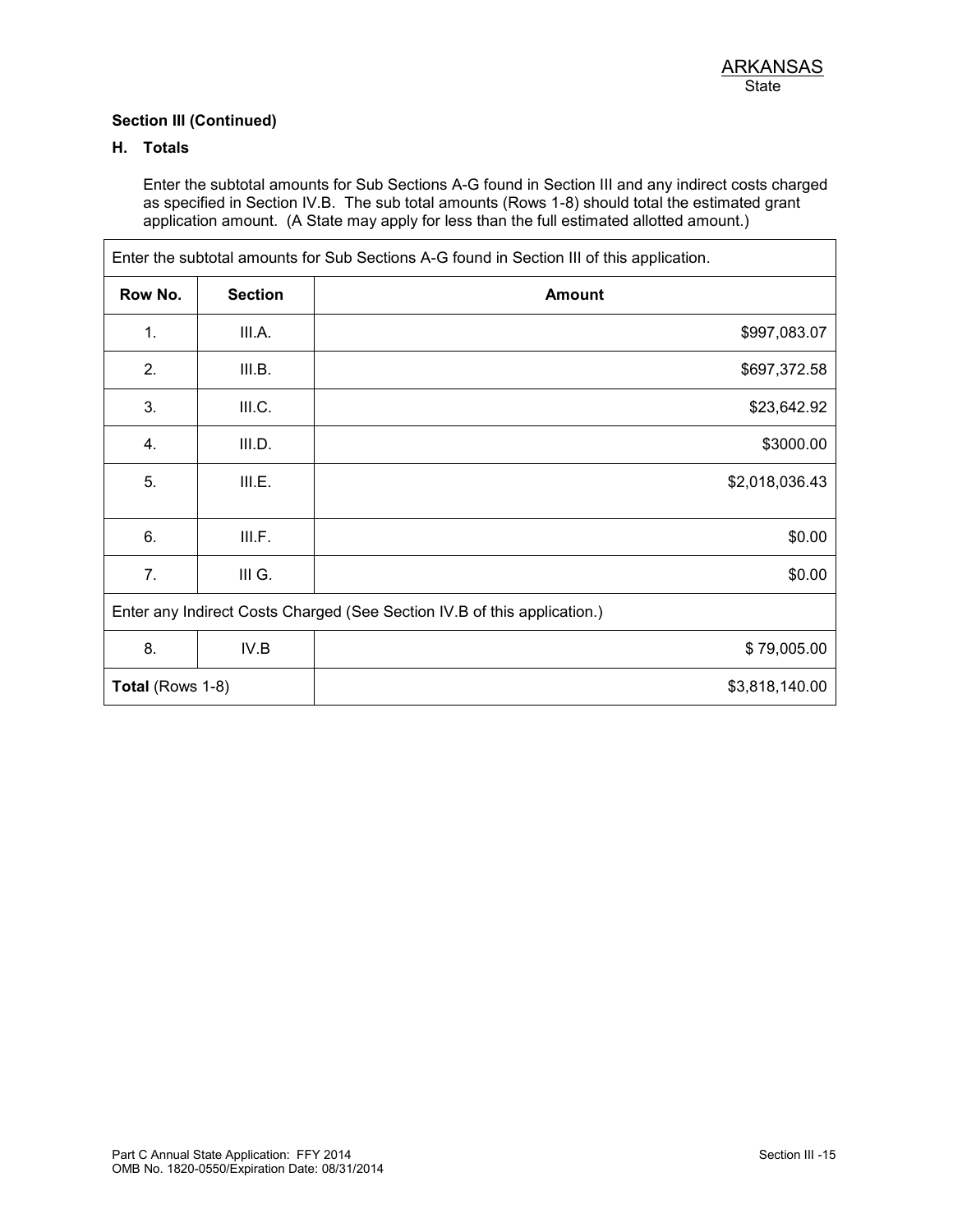#### **Section IV**

#### **A. System of Payments / Use of Insurance / Program Income**

The State

x does (check as applicable)

does not (check as applicable)

have a system of payments for Part C services under 20 U.S.C. 1432(4)(B) which may include use of public benefits or insurance, private insurance or family fees, such as a sliding scale. Any family fees are treated as 'program income' for purposes of 34 CFR §80.25 and are not included in the State's determination of State and local expenditures for purposes of 20 U.S.C. 1437(b)(5)(B). *Note: If the State has adopted new or has revised its existing policies and procedures regarding its system of payments, it must submit these new and/or revised policies and procedures under Item 3.a in Section II.A above.*

#### **B. Restricted Indirect Cost Rate/Cost Allocation Plan Information**

#### (*Note: To be completed if Lead Agency is not a State Educational Agency)*

A lead agency may not charge indirect costs to its Part C grant unless the lead agency charges indirect costs through either-- (i) A restricted indirect cost rate that meets the requirements in 34 CFR 76.560 through 76.569; or (ii) A cost allocation plan that meets the non-supplanting requirements in paragraph (b) of this section and 34 CFR part 76 of EDGAR.

- 1. If the lead agency is not a State educational agency (as well as any outlying areas that have the Department of Interior as its cognizant Federal agency, even if an SEA) check the applicable status below (more than one check mark may be necessary) and enclose appropriate documentation for this Federal Fiscal Year.
- $x$  The lead agency has a final restricted indirect cost rate or cost allocation plan that has been approved by the State lead agency's cognizant Federal agency and is in effect for this Federal fiscal year (FFY) (ending on June 30, 2015). (Attach a copy of the approved restricted indirect cost rate agreement or cost allocation plan.)
- The lead agency has either a provisional or final restricted indirect cost rate or cost allocation plan that expires or expired on \_\_\_\_\_\_\_\_\_ and the State is in the process of negotiating a new restricted indirect cost rate agreement or cost allocation plan that will be in effect for the period  $\mathcal{L}_\text{max}$  , where  $\mathcal{L}_\text{max}$  is the set of the set of the set of the set of the set of the set of the set of the set of the set of the set of the set of the set of the set of the set of the set of the set of the se  $3$  The State lead agency will continue to charge or bill the Part C grant using the provisional or previously approved final restricted indirect cost rate or cost allocation plan until a new rate or plan is negotiated and approved by the State's cognizant Federal agency, at which point the State lead agency must make appropriate adjustments for applicable FFYs. The State acknowledges that a final restricted indirect cost rate may result in an adjustment of the final audited expenditures allowable to be charged to the Part C grant and the Department's approval of this FFY Part C application with an expired or provisional restricted indirect cost rate does not constitute approval of that rate as the final rate for the lead agency for this FFY. When a final restricted indirect cost rate is approved, the lead agency must submit to OSEP: (1) a copy of the "final" restricted indirect cost rate agreement; and (2) details of adjustments made to past GAPS draw downs in light of the "final" rate. (Attach a copy of the previously approved restricted indirect cost rate agreement or cost allocation plan.)
- No indirect costs are charged to the Part C grant. The total amount of the Federal Part C grant is used for allowable direct costs.
	- Other, explanation attached.

<sup>&</sup>lt;sup>3</sup> A "provisional" indirect cost rate is a temporary rate established for a future prospective period of time to permit budgeting, obligations, and payment of funds by awarding agencies until such time as the actual indirect costs can be determined and a final rate is established for the applicable period; provisional rates are subject to adjustment by issuance of a "final" rate based on actual indirect costs incurred for the period (usually the organization's fiscal year).